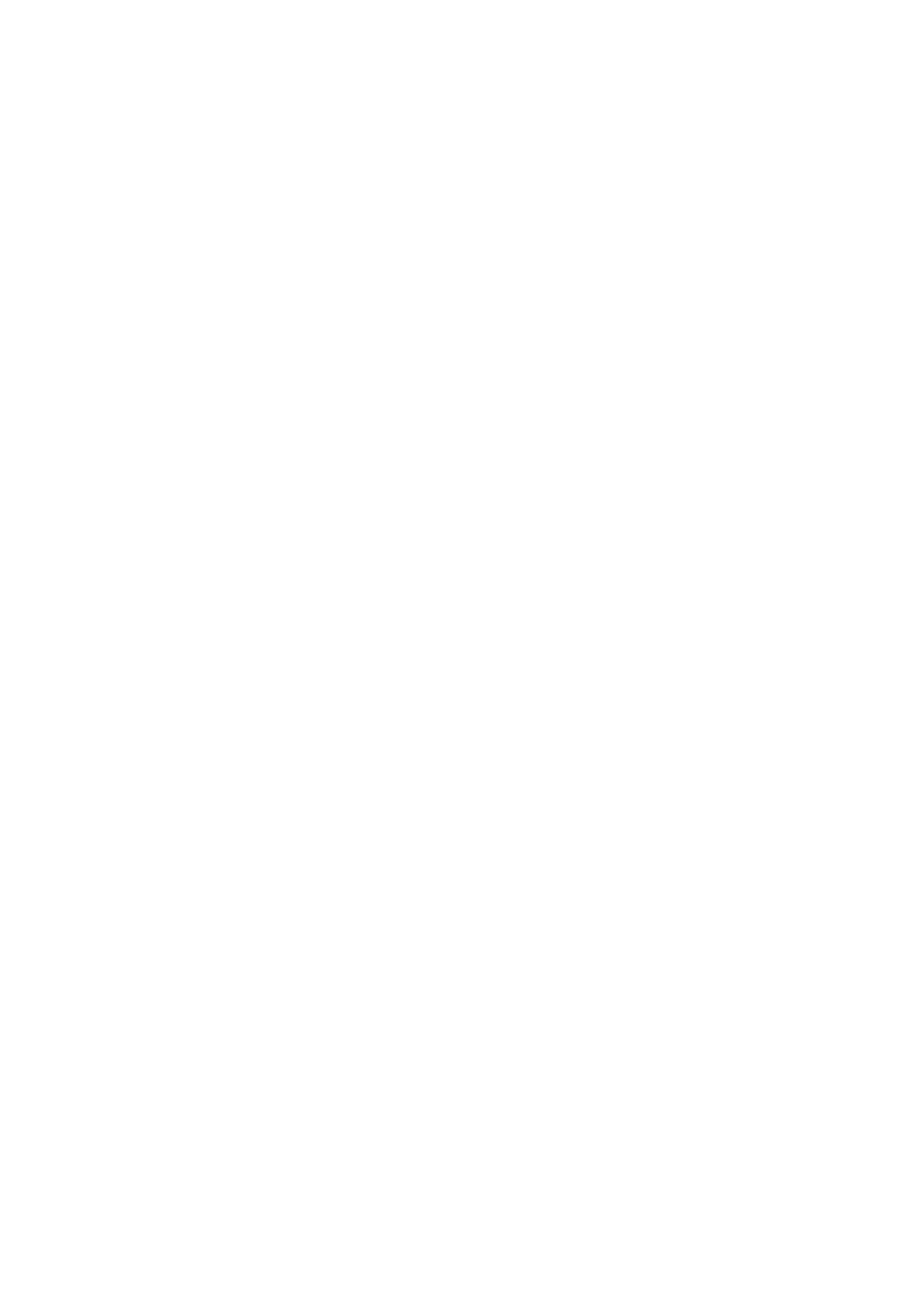

*XII CAMPEONATO DEL MUNDO IAAF DE ATLETISMO EN PISTA CUBIERTA*

> **Team Manual** *Manual de Equipo*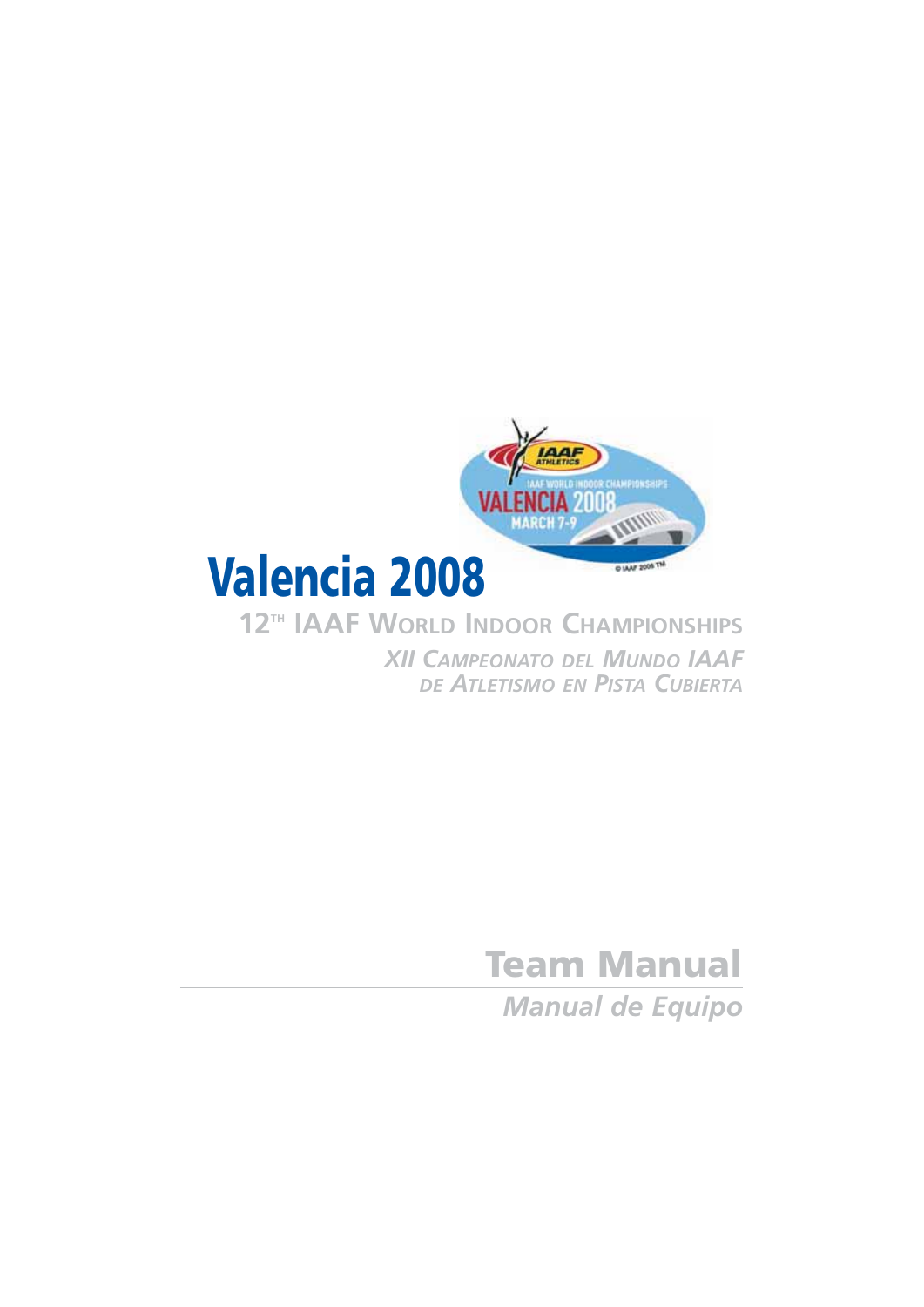**12TH IAAF WORLD INDOOR CHAMPIONSHIPS**

# **CONTENTS**

# $\blacksquare$  **1. GENERAL INFORMATION** 6 1.1 IAAF Council

- 1.2 IAAF Delegates
- 1.3 Local Organising Committee
- 1.4 IAAF Competitions Division

| 2                          | <b>GENERAL INFORMATION ABOUT THE COUNTRY</b><br><b>AND THE CITY</b> |                                                                                                                                                                 |    |
|----------------------------|---------------------------------------------------------------------|-----------------------------------------------------------------------------------------------------------------------------------------------------------------|----|
|                            | 2.1<br>$2.2 -$                                                      | Spain<br>Valencia                                                                                                                                               |    |
| $\overline{\phantom{a}}$ 3 | <b>VISAS</b>                                                        |                                                                                                                                                                 | 14 |
| 4                          |                                                                     | <b>ARRIVAL IN VALENCIA</b>                                                                                                                                      | 17 |
|                            | 4.1<br>4.2                                                          | Valencia International Airport<br>Insurance                                                                                                                     |    |
| 5                          |                                                                     | <b>ACCREDITATION</b>                                                                                                                                            | 18 |
|                            | 5.1<br>5.2<br>5.3                                                   | Location of Accreditation Centres<br><b>Accreditation Procedures</b><br>Loss of Accreditation Card                                                              |    |
| 6                          |                                                                     | <b>TRANSPORTATION</b>                                                                                                                                           | 20 |
|                            | 6.1<br>6.2<br>6.3<br>6.4<br>6.5                                     | <b>Teams Transportation Arrangements</b><br><b>Travel Times</b><br><b>General Travel Information</b><br>Transport for other purposes<br><b>Public Transport</b> |    |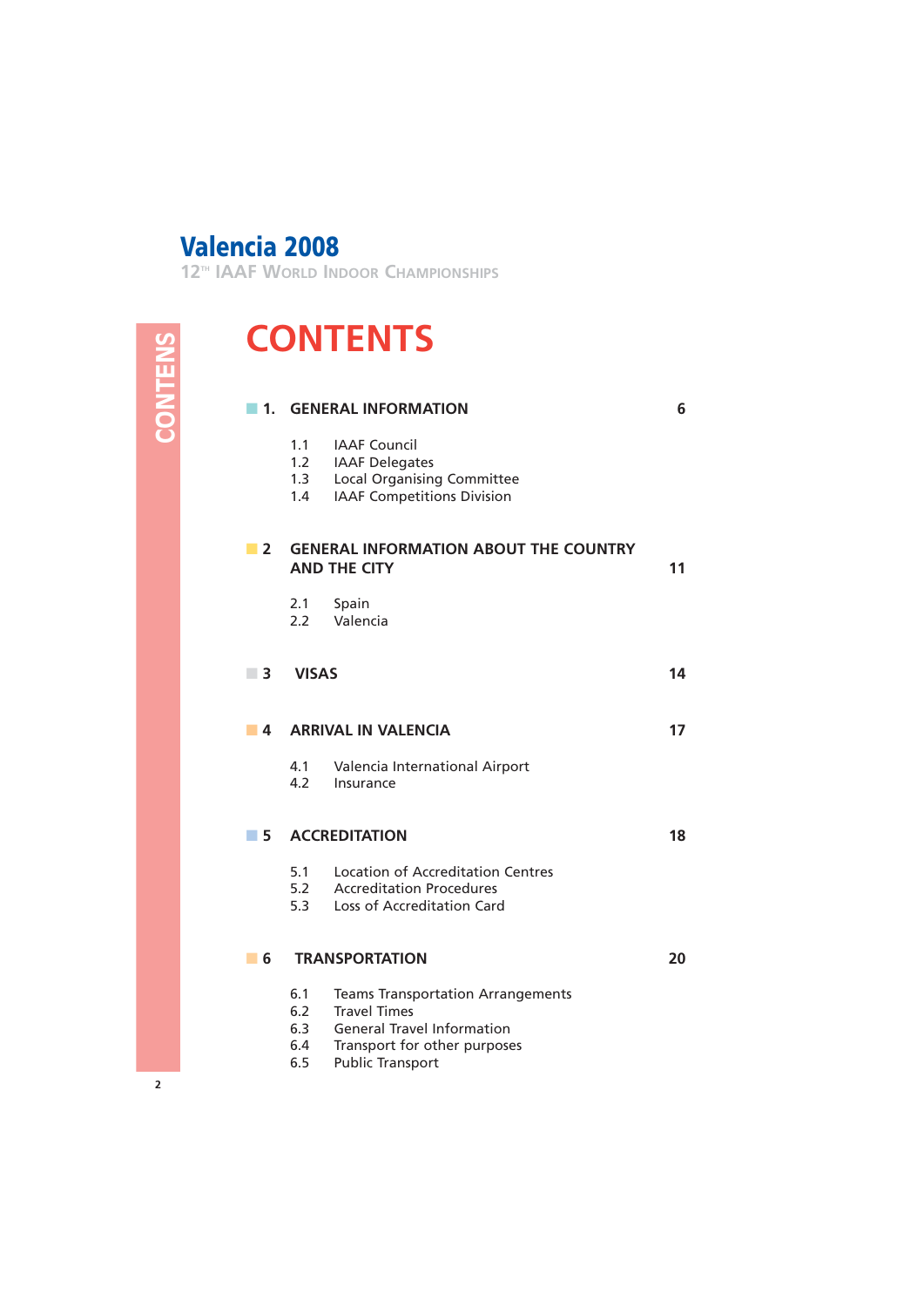

**7-9 March 2008**

| $\blacksquare$ | <b>ACCOMMODATION</b> |                                                                                                                                                                                 | 22 |                |
|----------------|----------------------|---------------------------------------------------------------------------------------------------------------------------------------------------------------------------------|----|----------------|
|                | 7.1<br>7.3<br>7.7    | Team's Hotels<br>7.2 Accommodation Costs (Teams only)<br><b>Reservations</b><br>7.4 Facilities in the Teams Hotel<br>7.5 Meals<br>7.6 IAAF Family Hotels<br><b>Media Hotels</b> |    | <b>CONTENS</b> |
| ■ 8            |                      | <b>MEDICAL SERVICES</b>                                                                                                                                                         | 28 |                |
| ■ 9            |                      | <b>COMPETITION AND TRAINING FACILITIES</b>                                                                                                                                      | 29 |                |
|                | 9.1<br>9.2<br>9.3    | <b>Competition Arena</b><br>Warm-up Area<br><b>Training Areas</b>                                                                                                               |    |                |
|                |                      | <b>10 TECHNICAL INFORMATION CENTRE AND</b><br><b>CHAMPIONSHIPS INFORMATION DESKS</b>                                                                                            | 32 |                |
|                | 10.1                 | Task of the Technical Information Centre (TIC)<br>10.2 Location of the TIC<br>Duties of the TIC<br>Competition Information Desks (CID)                                          |    |                |
|                |                      | 11 TECHNICAL MEETING AND ORIENTATION VISIT                                                                                                                                      | 35 |                |
|                | 11.1                 | <b>Orientation Visit</b><br>11.2 Technical Meeting                                                                                                                              |    |                |
|                |                      | <b>12 TIMETABLE</b>                                                                                                                                                             | 37 |                |
|                |                      | 13 COMPETITION ENTRY PROCEDURES AND QUOTA                                                                                                                                       | 40 |                |
|                |                      | 13.1 Entry Standards<br>13.2 Final Entries<br>13.3 Final Declaration and Confirmation of Competitors<br>13.4 Withdrawals                                                        |    |                |

**3**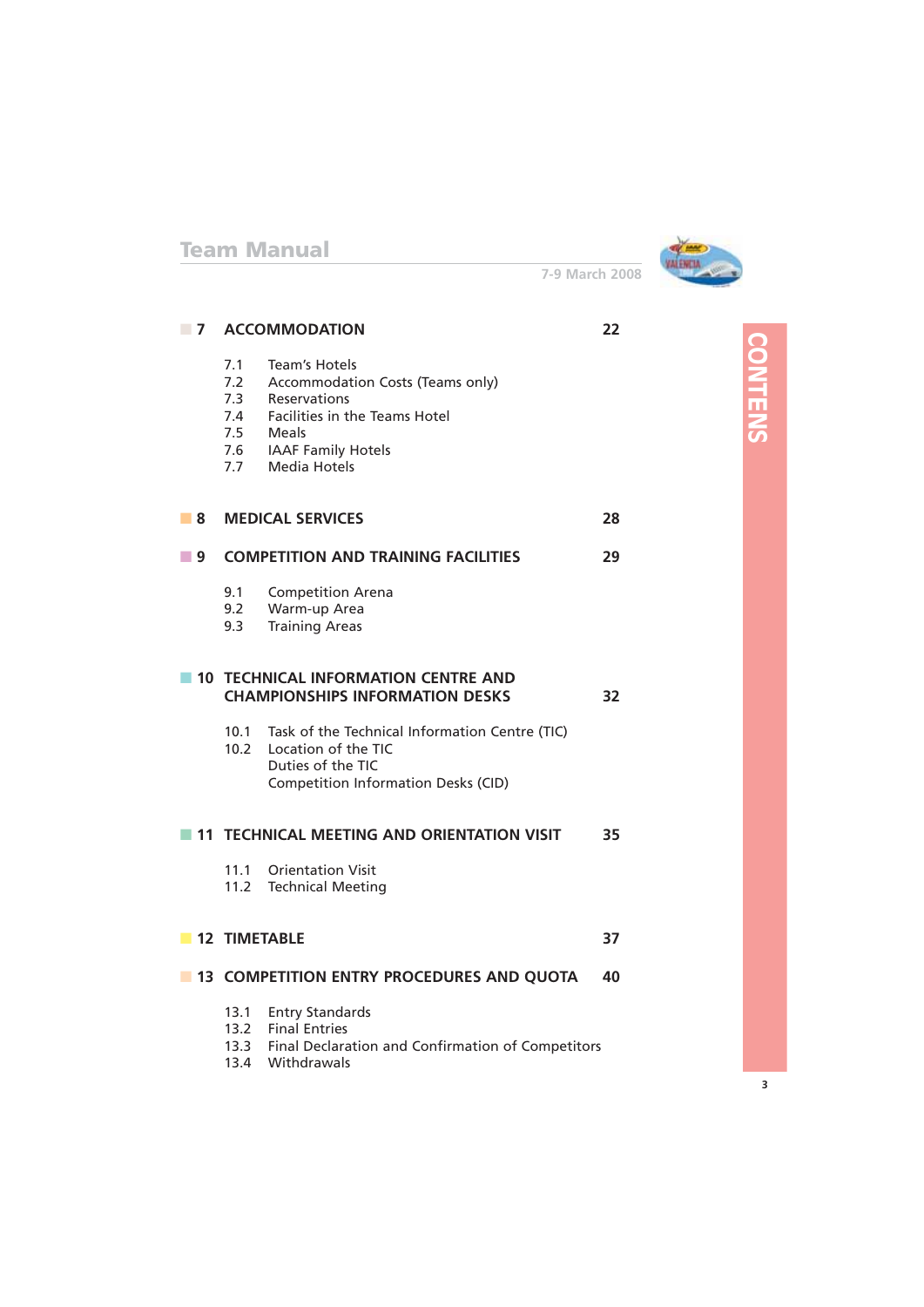**12TH IAAF WORLD INDOOR CHAMPIONSHIPS**

|   | <b>14 PRE-COMPETITION PROCEDURES</b>                                                                                                                                        | 44 |  |
|---|-----------------------------------------------------------------------------------------------------------------------------------------------------------------------------|----|--|
|   | <b>Bibs</b><br>Call Room<br><b>Athletes' Reporting Times</b><br>Procedures                                                                                                  |    |  |
|   | <b>15 COMPETITION PROCEDURES</b>                                                                                                                                            | 48 |  |
|   | 15.1 Starter's Commands<br>15.2 Timing<br>15.3 Measurement<br>15.4 Official Implements<br>15.5 Track Events<br>15.6 Field Events<br>15.7 Information during the Competition |    |  |
|   | <b>16 POST COMPETITION PROCEDURES</b>                                                                                                                                       | 51 |  |
|   | 16.1 General<br>16.2 Protests                                                                                                                                               |    |  |
|   | <b>17 COMPETITION AWARDS</b>                                                                                                                                                | 54 |  |
|   | <b>18 CEREMONIES</b>                                                                                                                                                        | 56 |  |
|   | 18.1 Opening Ceremony<br>18.2 Award Ceremonies<br>18.3 Closing Ceremony                                                                                                     |    |  |
|   | <b>19 SOCIAL PROGRAMME</b>                                                                                                                                                  | 58 |  |
| ш | <b>20 DEPARTURE PROCEDURES</b>                                                                                                                                              | 59 |  |
|   | 20.1 General<br>20.2 Departure<br>20.3<br>Luggage                                                                                                                           |    |  |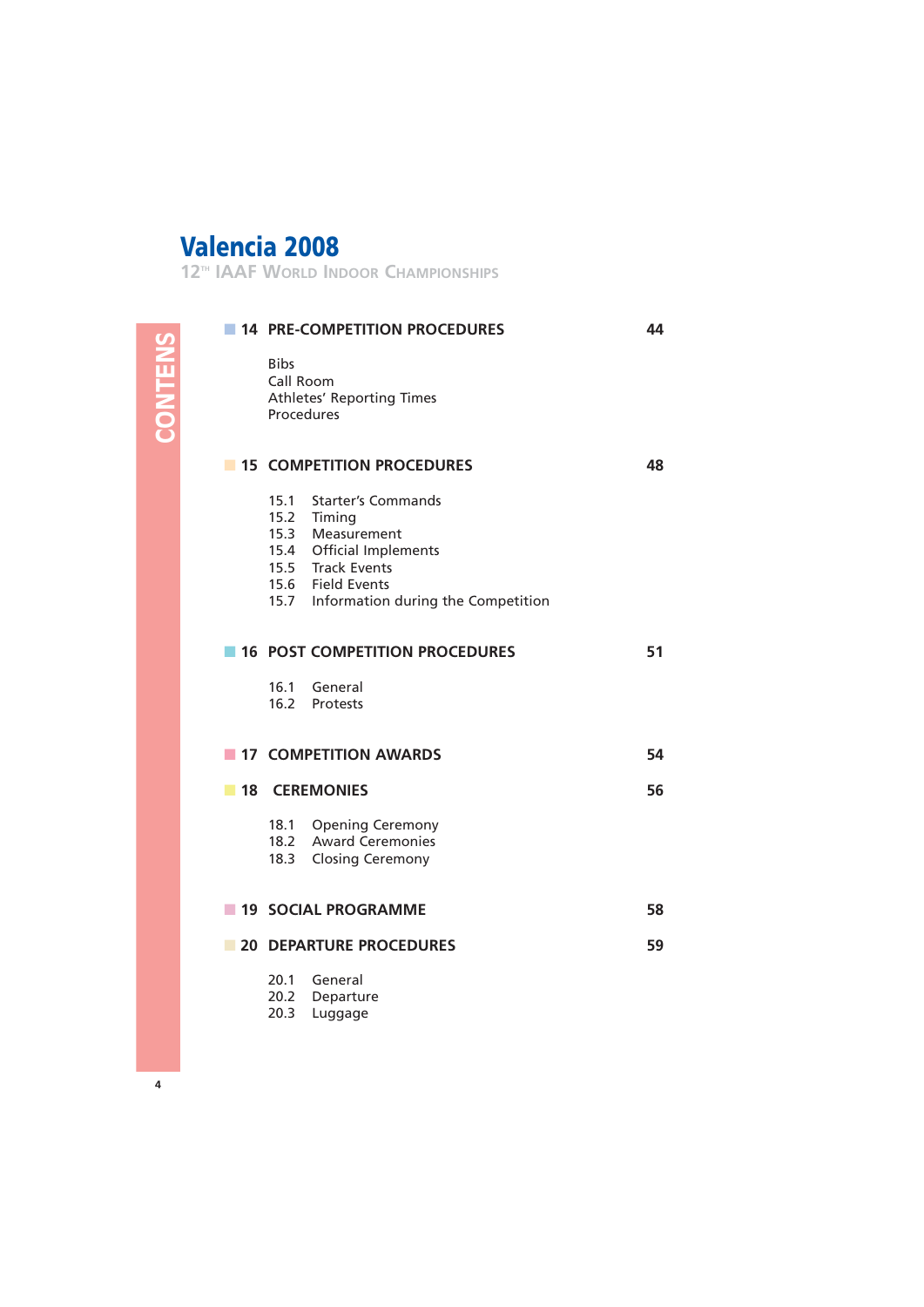

**CONTENS**

**CONTENS** 

**7-9 March 2008**

## **APPENDICES**

| <b>E IAAF MEMBER FEDERATIONS</b>                                                                               |    |
|----------------------------------------------------------------------------------------------------------------|----|
| <b>MAPS</b>                                                                                                    | 62 |
| Palau Velodrom "Lluis Puig" Sports Hall<br>Competition and Warm-up Areas<br>Schematic Venue Layout<br>Seat Map |    |

#### ■ **KEY TERMS**

| <b>TIC</b> |  |  | <b>Technical Information Centre</b> |
|------------|--|--|-------------------------------------|
|            |  |  |                                     |

- CID Competition Information Desk
- LOC Local Organising Committee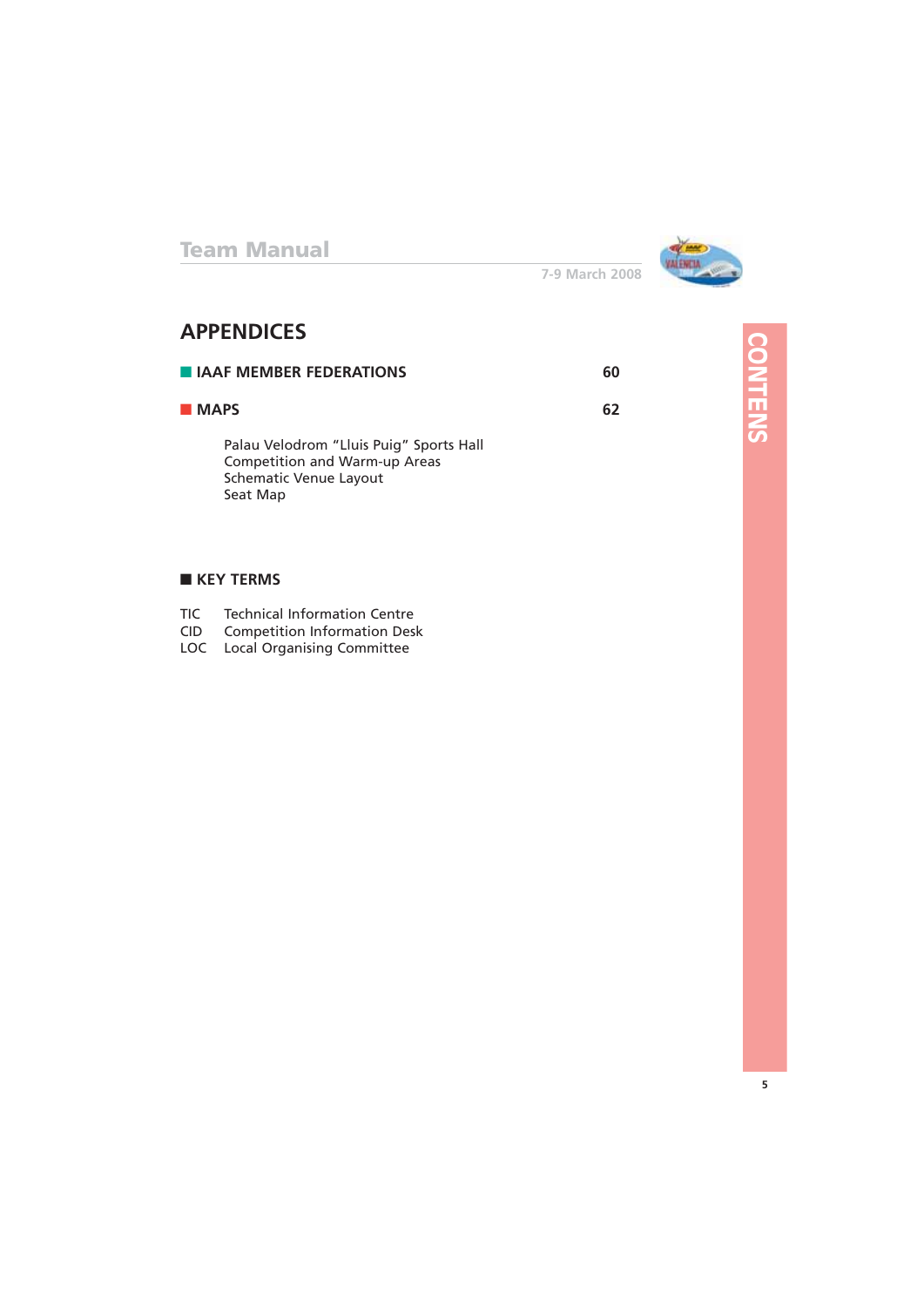**12TH IAAF WORLD INDOOR CHAMPIONSHIPS**

# **1. GENERAL INFORMATION 1. GENERAL INFORMATION**

# **GENERAL INFORMATION**

#### **1.1 IAAF COUNCIL**

| President                | Lamine Diack              | <b>SEN</b> |
|--------------------------|---------------------------|------------|
| Senior Vice-president    | Sergey Bubka              | UKR.       |
| <b>Vice-Presidents</b>   | Dahlan Jumaan Al Hamad    | QAT        |
|                          | Sebastian Coe             | <b>GBR</b> |
|                          | Robert Hersh              | USA.       |
| Honorary Treasurer       | Jean Poczobut             | <b>FRA</b> |
| Area Group               |                           |            |
| Representatives          | William (Bill) Bailey     | AUS.       |
|                          | Roberto Gesta de Melo     | <b>BRA</b> |
|                          | Hamad Kalkaba Malboum     | <b>CMR</b> |
|                          | Suresh Kalmadi            | <b>IND</b> |
|                          | Neville McCook            | JAM        |
|                          | Hansjörg Wirz             | <b>SUI</b> |
| <b>Council Members</b>   | Valentin V. Balakhnichev  | <b>RUS</b> |
|                          | Leonard Chuene            | <b>RSA</b> |
|                          | Pauline Davis-Thompson    | BAH        |
|                          | Helmut Digel              | <b>GER</b> |
|                          | Nawal El Moutawakel       | <b>MAR</b> |
|                          | Abby Hoffman              | <b>CAN</b> |
|                          | Alberto Juantorena Danger | <b>CUB</b> |
|                          | Ilkka Kanerva             | <b>FIN</b> |
|                          | Isaiah F. Kiplagat        | KEN.       |
|                          | Chaoyi Luo                | <b>CHN</b> |
|                          | Cesar Moreno Bravo        | <b>MEX</b> |
|                          | José María Odriozola      | <b>ESP</b> |
|                          | Jung-Ki Park              | <b>KOR</b> |
|                          | Anna Riccardi             | ITA.       |
|                          | Katsuyuki Tanaka          | <b>JPN</b> |
| <b>General Secretary</b> | <b>Pierre Weiss</b>       | <b>FRA</b> |
|                          |                           |            |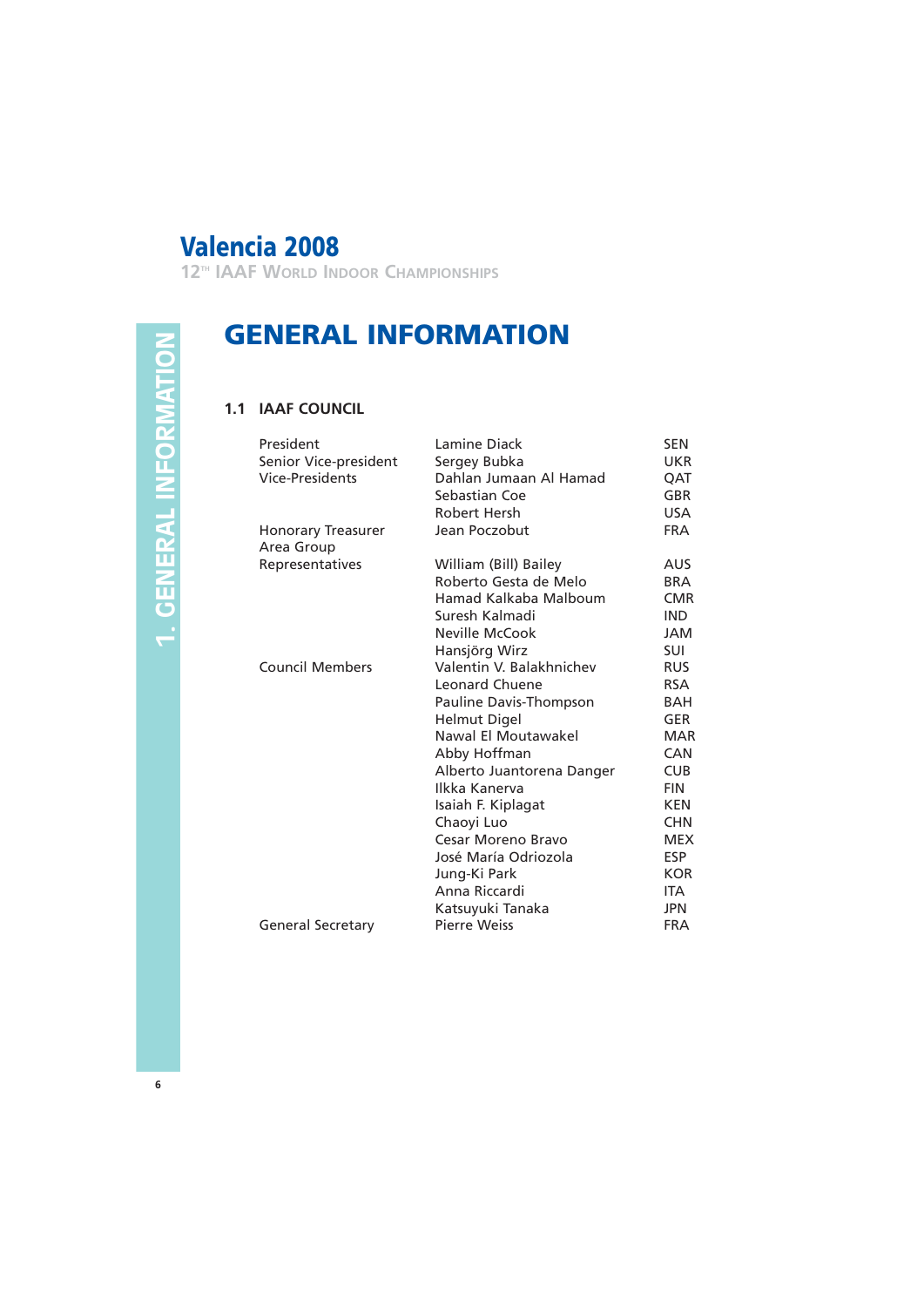

#### **1.2 IAAF DELEGATES**

| Organisational             |                        |            |
|----------------------------|------------------------|------------|
| Delegates                  | William (Bill) Bailey  | <b>AUS</b> |
|                            | Amadeo Francis         | <b>PUR</b> |
| <b>Technical Delegates</b> | Jorge Salcedo          | <b>POR</b> |
|                            | Kari Wauhkonen         | <b>FIN</b> |
| Jury of Appeal             | Abby Hoffman           | <b>CAN</b> |
|                            | Isaiah Kiplagat        | <b>KEN</b> |
|                            | Katsuyuki Tanaka       | <b>JPN</b> |
| Medical                    | Stéphane Bermon        | <b>FRA</b> |
| Doping Delegate            | Frédéric Depiesse      | <b>FRA</b> |
| Press Delegate             | Peter Szalay           | <b>HUN</b> |
| <b>Television Delegate</b> | <b>Adrian Metcalfe</b> | GBR        |
| Announcer                  | Robert Hersh           | <b>USA</b> |
| ITO's                      | Pierre Delacour        | <b>FRA</b> |
|                            | Ozren Karamata         | <b>SRB</b> |
|                            | Jose Paulo Moreira     | <b>POR</b> |
|                            | Claudia Schneck        | <b>BRA</b> |
|                            | Eric Zemper            | <b>USA</b> |
| Photo Finish Judge         | Krisztina Horvath      | HUN        |
| Statistician               | Ottavio Castellini     | ITA.       |
| <b>Photo Commissioner</b>  | Rafael Segui           | <b>ESP</b> |
| Athletes' Commission Rep.  | To be appointed        |            |
|                            |                        |            |

#### **1.3 LOCAL ORGANISING COMMITTEE**

#### **Organising Member**

Real Federación Española de Atletismo Avenida Valladolid, 81, 1º 28008 Madrid, Spain Tel. +34 91 5482423 Fax +34 91 5476113 E-mail: rfea@rfea.es Web: www.rfea.es

President:<br>
General Director<br>
José Luis de Carlos José Luis de Carlos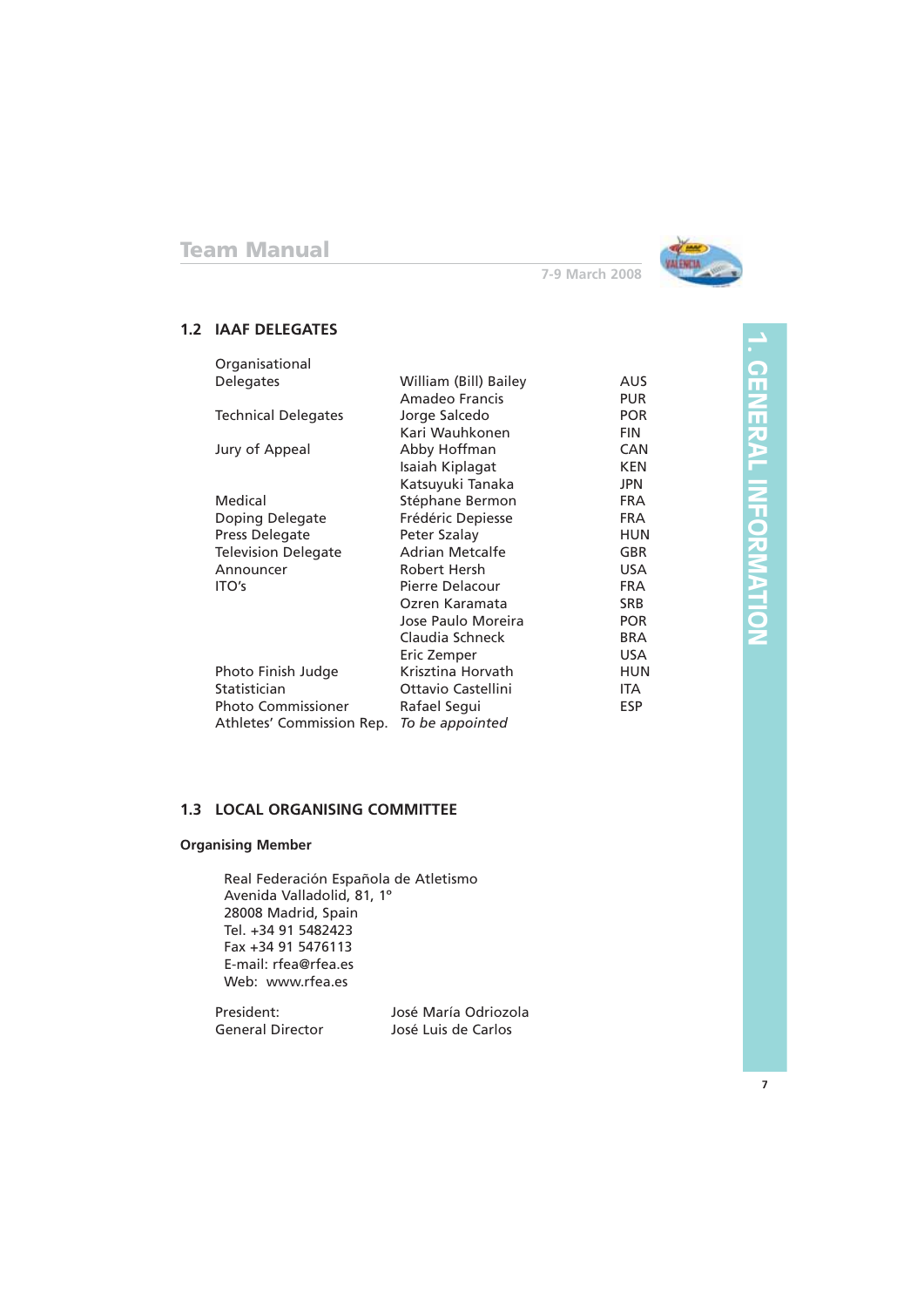**12TH IAAF WORLD INDOOR CHAMPIONSHIPS**

#### **Local Organising Committee (LOC)**

Comité Organizador Cto. Mundo Pista Cubierta Valencia 2008 Paseo de la Pechina, 42 46008 Valencia, Spain Tel. +34 96 3881486 Fax +34 96 3881273 E-mail: valencia2008@valencia2008.es Web: www.valencia2008.es

General Co-ordinator: José Luis de Carlos<br>Local Co-ordinator: Luis Cervera Local Co-ordinator:

#### **Honorary Committee**

| President<br><b>Members</b> | His Majesty the King Juan Carlos<br>José Luis Rodriguez Zapatero |
|-----------------------------|------------------------------------------------------------------|
|                             | (President - Spanish Government)                                 |
|                             | <b>Francisco Camps</b>                                           |
|                             | (President Regional Government of Valencia)<br>Rita Barberá      |
|                             | (Mayoress – Municipality of Valencia)                            |
|                             | Trinidad M.ª Miró                                                |
|                             | (Minister of Culture, Education and Sports –                     |
|                             | Regional Government of Valencia)                                 |
|                             | Alfonso Rus                                                      |
|                             | (President – Provincial Council of Valencia)                     |
|                             | Jaime Lissavetzky (Secretary of State of Sport -                 |
|                             | Higher Sports Council, Spanish Government)                       |
|                             | Manuel Fonseca (Sports General Director -                        |
|                             | Higher Sports Council, Spanish Government)                       |
|                             | Lamine Diack (IAAF President)                                    |
|                             | José María Odriozola (RFEA President)                            |

#### **Organising Committee**

| President      | Rita Barberá                              |
|----------------|-------------------------------------------|
|                | (Mayoress - Municipality of Valencia)     |
| Vice-president | José María Odriozola (RFEA President)     |
| <b>Members</b> | Javier Odriozola (Higher Sports Council - |
|                | Spanish Government)                       |

**8**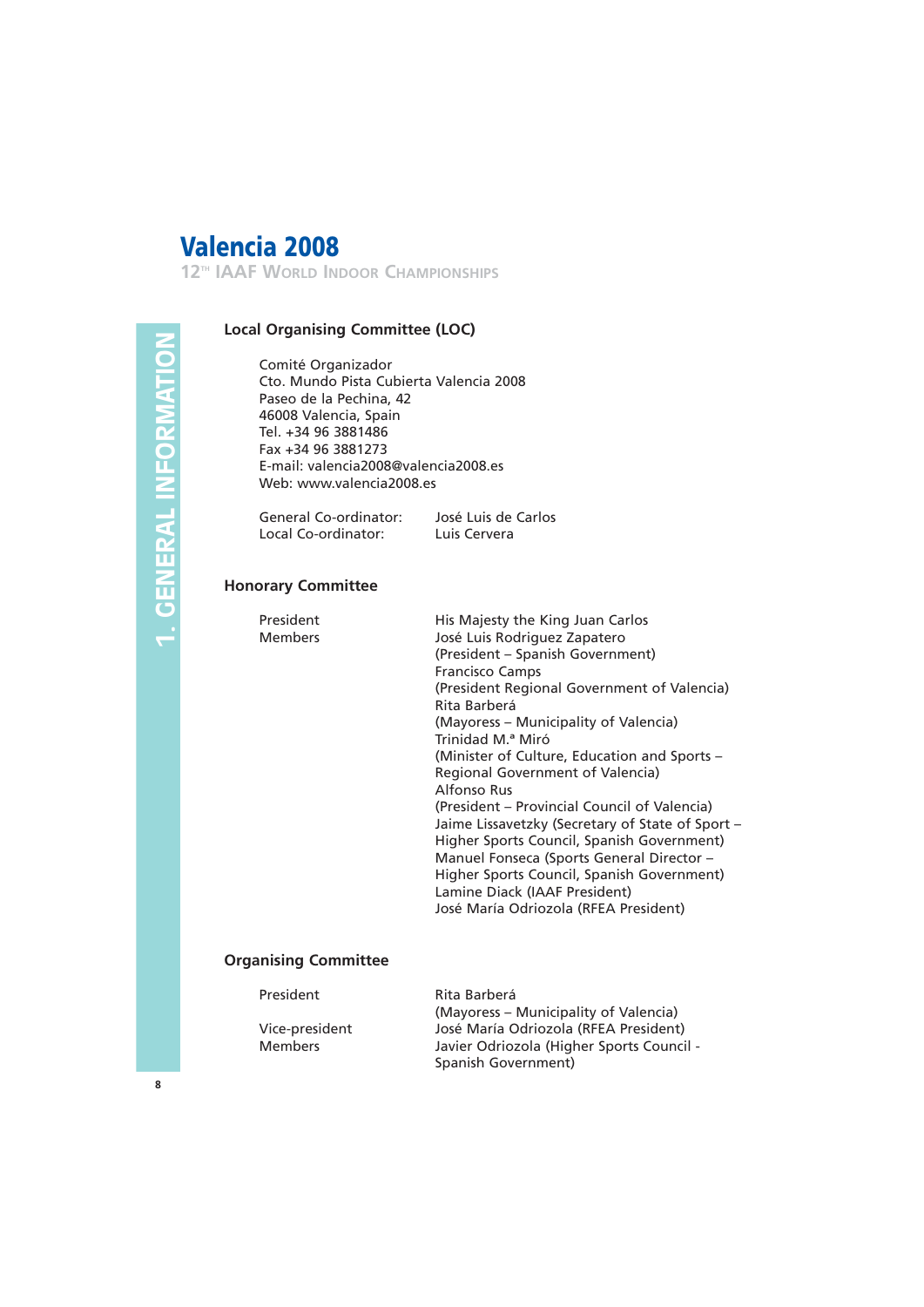

Jesús Mardarás (Higher Sports Council – Spanish Government) Niurka Montalvo (Regional Government of Valencia) Fernando Gómez (Regional Government of Valencia) Cristobal Grau (City of Valencia) Miguel Bailanch (Provincial Council of Valencia) Vicente Revert (Regional Athletics Federation President) Javier Tola (TVE – Host Broadcaster) Alberto Catalá (Valencia Trade Fair) José Luis de Carlos (LOC General Co-ordinator) Luis Cervera (Secretary)

#### **Executive Committee**

| General Co-ordinator       | José Luis de Carlos                          |
|----------------------------|----------------------------------------------|
| Local Co-ordinator         | Luis Cervera                                 |
| <b>IAAF</b> Liaison        | Anacleto Jimenez                             |
| Administration             | <b>Manuel Villuendas</b>                     |
| Accommodation              | José Manuel Brotons                          |
| <b>Facilities</b>          | Ricardo Cerezo                               |
| Logistic                   |                                              |
| & Corporate Services       | Sonia Gurrea (incl. Volunteers, Publications |
|                            | and Accreditations)                          |
| Marketing                  | Joaquín García                               |
| Press & TV                 | Ignacio Mansilla                             |
| Promotion                  | Rafael Blanquer                              |
| Protocol                   | José Enrique Gallach                         |
| Security                   | José Vicente Herrera                         |
| Technical                  | Luis Saladie (incl. Medical Services         |
|                            | & Antidoping)                                |
| <b>Transports</b>          | Daniel Ayora                                 |
| Office                     | Noemí López                                  |
| <b>Regional Government</b> | José Miguel Sánchez                          |
| Municipality of Valencia   | Juan Mestre                                  |
| <b>Provincial Council</b>  | M <sup>ª</sup> Angeles Medrano               |
| Higher Sports Council      | Angel Luis López                             |
| FCVA (Local Federation)    | <b>Vicente Revert</b>                        |
| TVE - Host Broadcaster     | Javier Tola                                  |
| Valencia Trade Fair        | Pedro Lope                                   |
| Government Delegation      | Francisco Gimeno                             |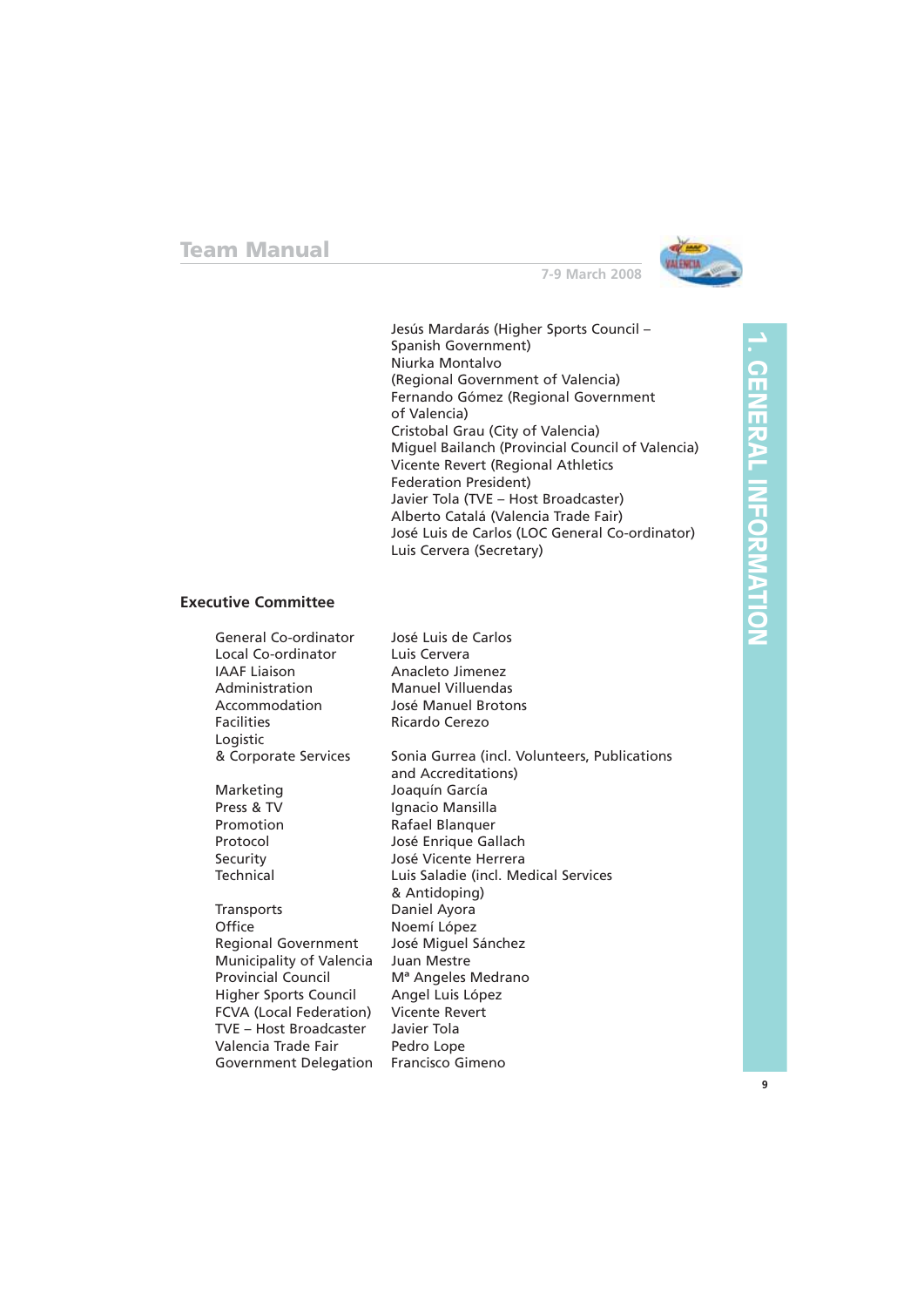**12TH IAAF WORLD INDOOR CHAMPIONSHIPS**

#### **LOC Technical Area**

Competition Director Luis Saladie Event Presentation Fernando Marquina Meeting Manager Jorge Touriño General Referee **Gabriel Abad** Track Referee José María Rodriguez Field events Referee Ferran Estruch Field events Referee Julián Alarcón Combined events Referee Jesús Salgado Call Room Referee **Elena Barrios** TIC Manager Sergi Dolz Technical Manager Juan Carlos Puerta Photo Finish Judge Jordi Estruch

#### **LOC Medical Area**

Medical Director Luis García del Moral Antidoping Co-ordinator Rosa Vidal

#### **1.4 IAAF COMPETITIONS DEPARTMENT**

The IAAF Competitions Department will set up offices in the following locations during the Championships:

#### **Teams' Hotel**

Hotel Beatriz Rey Don Jaime Avenida Baleares, 2 46023 – Valencia, Spain Tel. +34 96 3375030 Fax +34 96 3371572 Web: www.beatrizhoteles.com/valencia/hotel.htm

#### **Palau Velodrom "Lluis Puig"**

Concentaina, s/n 46035 – Benimámet, Valencia (Spain)

Phone / fax numbers of each office will be informed upon arrival of teams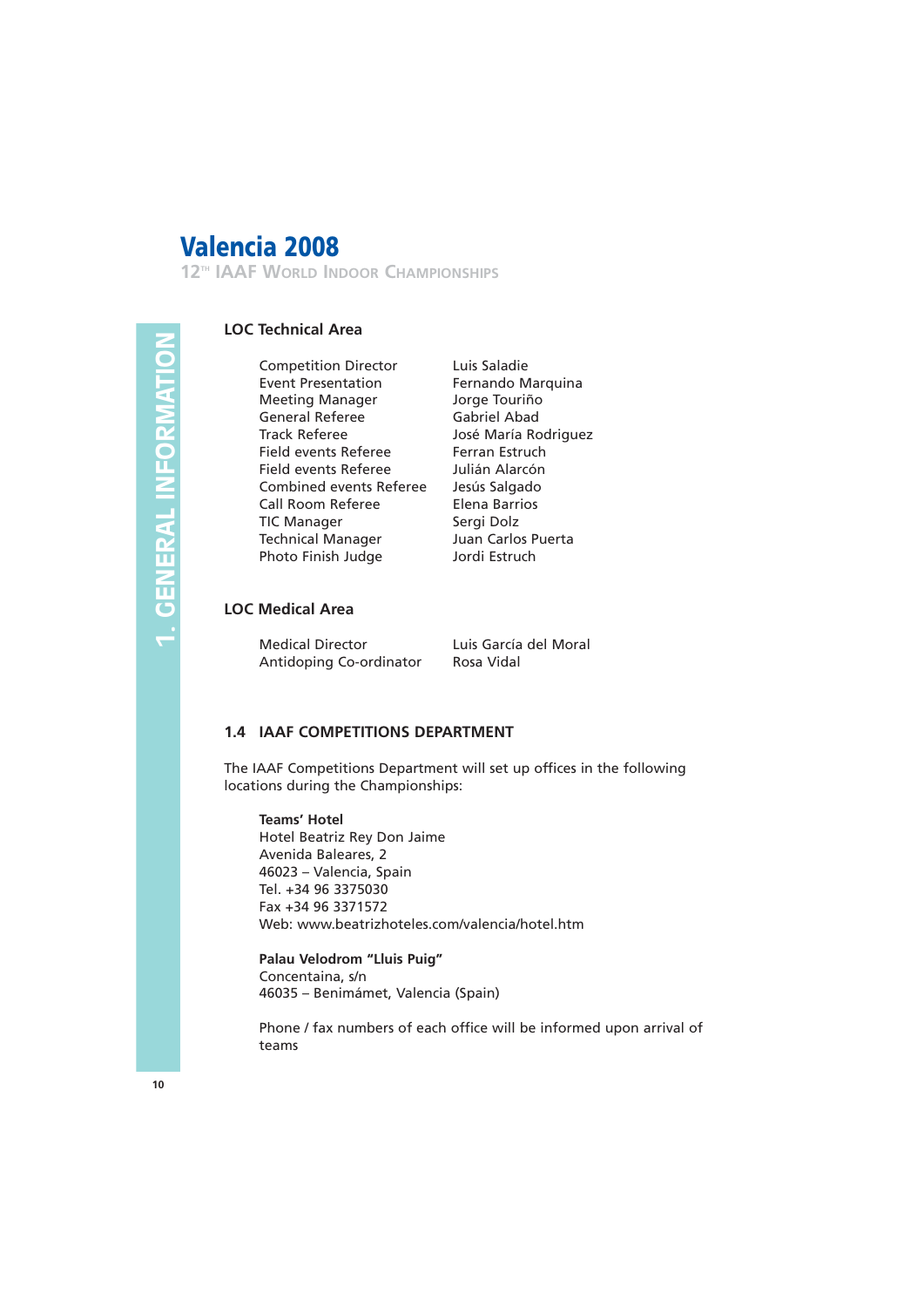

# **GENERAL INFORMATION ABOUT THE COUNTRY AND THE CITY**

#### **2.1 SPAIN**

| Form<br>of government     | Parliamentary monarchy                                                                                                                                                                                                                                                                                                                                                                                                                                                      |
|---------------------------|-----------------------------------------------------------------------------------------------------------------------------------------------------------------------------------------------------------------------------------------------------------------------------------------------------------------------------------------------------------------------------------------------------------------------------------------------------------------------------|
| Location                  | Spain is situated in the south part of Europe and borders on<br>Portugal, Andorra and France.                                                                                                                                                                                                                                                                                                                                                                               |
| Area                      | 504.782 square kilometres                                                                                                                                                                                                                                                                                                                                                                                                                                                   |
| Population                | 44.108.530 inhabitants; density: 87.4 persons per square<br>kilometre                                                                                                                                                                                                                                                                                                                                                                                                       |
| Climate<br>& Temperatures | Valencia enjoys one of the mildest climates in urope. It's a<br>typical mild Mediterranean climat. In March, in Valencia, th<br>maximum temperature is 18° C and the minimum is 9,6° C.                                                                                                                                                                                                                                                                                     |
| Language                  | Spanish                                                                                                                                                                                                                                                                                                                                                                                                                                                                     |
| Religion                  | Catholicism                                                                                                                                                                                                                                                                                                                                                                                                                                                                 |
| Capital                   | Madrid                                                                                                                                                                                                                                                                                                                                                                                                                                                                      |
| Local Time                | $GMT + 2$ hours                                                                                                                                                                                                                                                                                                                                                                                                                                                             |
| Currency                  | The Spanish currency is the Euro which is made up of 100<br>cents. There are coins of 1, 2, 5, 10, 20 and 50 cents and 1<br>and 2 Euros. Bank notes are of 5, 10, 20, 50, 100, 200 and<br>500. You can change your money at any bank and at the<br>hotel reception desks. However, in the hotels the rate of<br>exchange is less favourable. All the major internationa<br>credit cards (Visa, Eurocard, American Express) are accepted<br>in hotels, shops and restaurants |
| Electricity               | The electric current for use in homes and hotels is 220 volts<br>(50 Hz) and the plugs used are two round pins                                                                                                                                                                                                                                                                                                                                                              |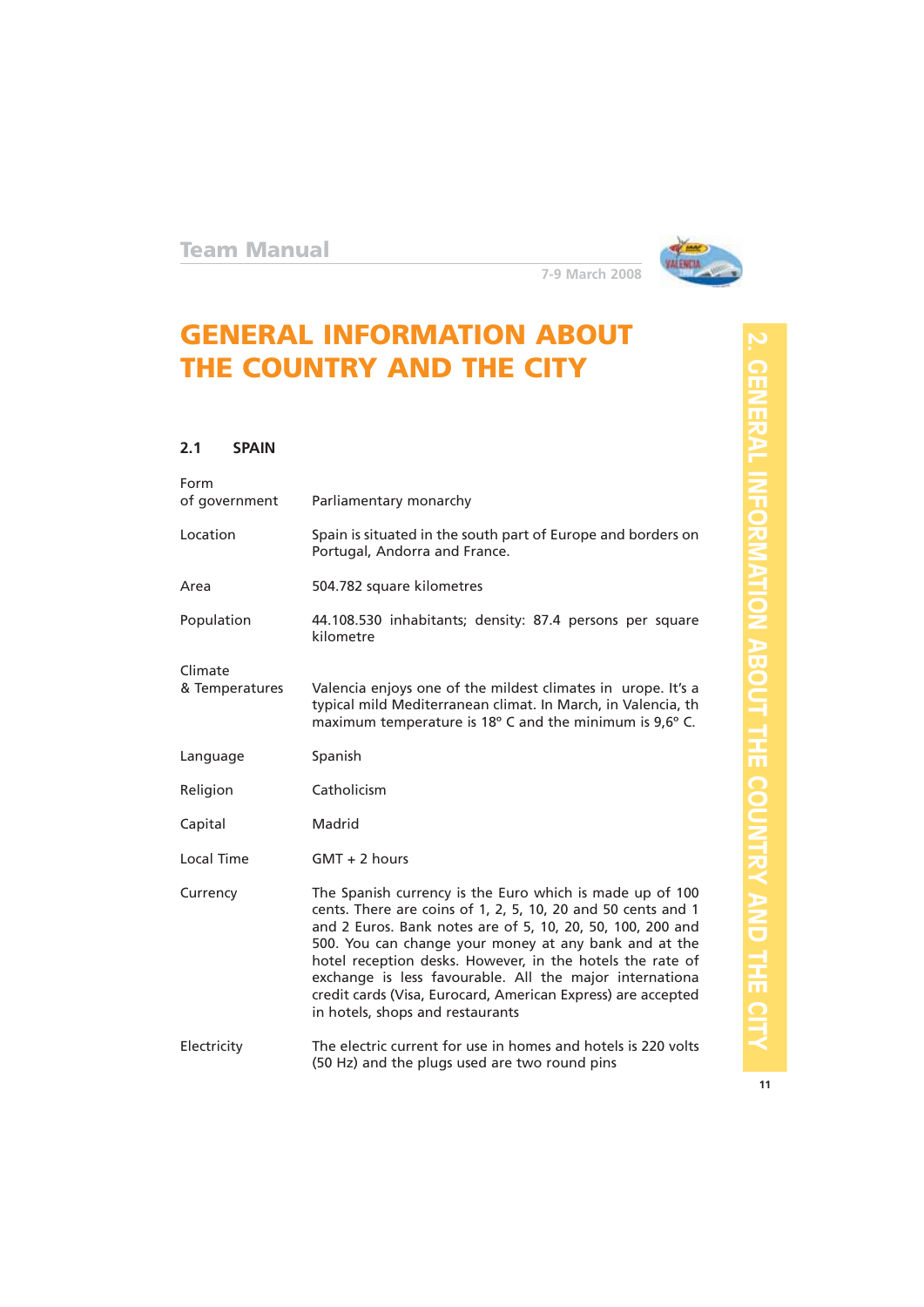**12TH IAAF WORLD INDOOR CHAMPIONSHIPS**

| <b>Water Quality</b>            | Tap water is completely safe for drinking                                                                                                                                                                                                                                                                                                                                                         |                |  |
|---------------------------------|---------------------------------------------------------------------------------------------------------------------------------------------------------------------------------------------------------------------------------------------------------------------------------------------------------------------------------------------------------------------------------------------------|----------------|--|
| Driving                         | right-hand traffic                                                                                                                                                                                                                                                                                                                                                                                |                |  |
| Telephone                       | Country Code<br>Area Code for Madrid<br>Area Code for Valencia                                                                                                                                                                                                                                                                                                                                    | 34<br>91<br>96 |  |
| Mobile Phone<br><b>Networks</b> | Spanish mobile phone networks operate under 3G, GSM                                                                                                                                                                                                                                                                                                                                               |                |  |
|                                 | and GPRS, only phones that are manufactured to operate<br>under these systems will work in Spain. You are advised to<br>contact your own country's mobile phone operator to<br>determine if your country has an international roaming<br>agreement with Spain, which will allow temporary<br>connection with the Spanish network. It is not possible for<br>teams to rent portable phones locally |                |  |
| Mobile Phone<br>Companies       | Movistar, Vodafone, Orange                                                                                                                                                                                                                                                                                                                                                                        |                |  |
| <b>International Calls</b>      | + or 00 (buzz) - country code – city/town code- telephone<br>National                                                                                                                                                                                                                                                                                                                             |                |  |
| Long Distance                   | city/town code-telephone                                                                                                                                                                                                                                                                                                                                                                          |                |  |
| For example:                    | To call from Valencia to Monte-Carlo + 377 93 10 88 88<br>To call from Valencia to Madrid 91 548 24 23                                                                                                                                                                                                                                                                                            |                |  |

#### **2.2 VALENCIA**

Valencia, the third largest city in Spain, is located on the eastern coast of the Iberian Peninsula on the Mediterranean seaboard. Is the cultural, political and economical centre of Valencia Region. The other two provinces of the Valencia Community are Castellón and Alicante.

| Area                  | The total area of Valencia Region is 23,260sg.km                                                                                                                                                                                              |
|-----------------------|-----------------------------------------------------------------------------------------------------------------------------------------------------------------------------------------------------------------------------------------------|
| Population            | 764,000 inhabitants                                                                                                                                                                                                                           |
| <b>Business Hours</b> | The shops in Valencia open between 9:00 and 10:00; they<br>close for lunch at 13:30 or 14:00, and open in the afternoon<br>at 16:00 or 17:00 until 20:00 or 21:30. Large shopping<br>centres and department stores, however, do not generally |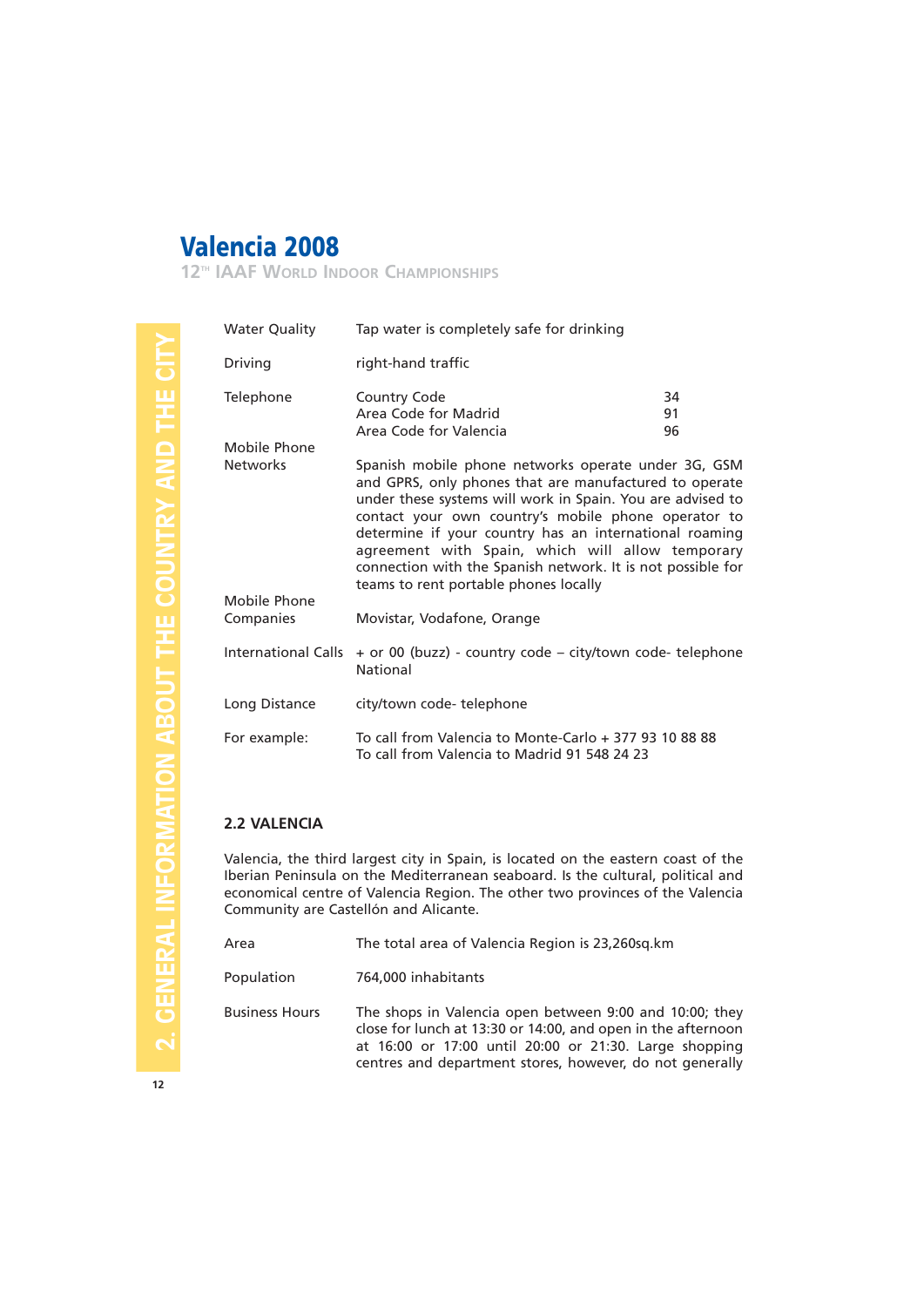

close at lunchtime. Some shops and all the shopping centres and department stores open on Saturday afternoon, whilst all shops are closed on Sundays, except for certain special periods throughout the year when the shops have permission to open. Most of the banks open at 8:00 or 8:30 and close at 14:00 or 14:30. However, there is an extensive network of cash dispensers where you can draw out cash it you need to

**7-9 March 2008**

Transport Well-developed transport system with buses and taxis.

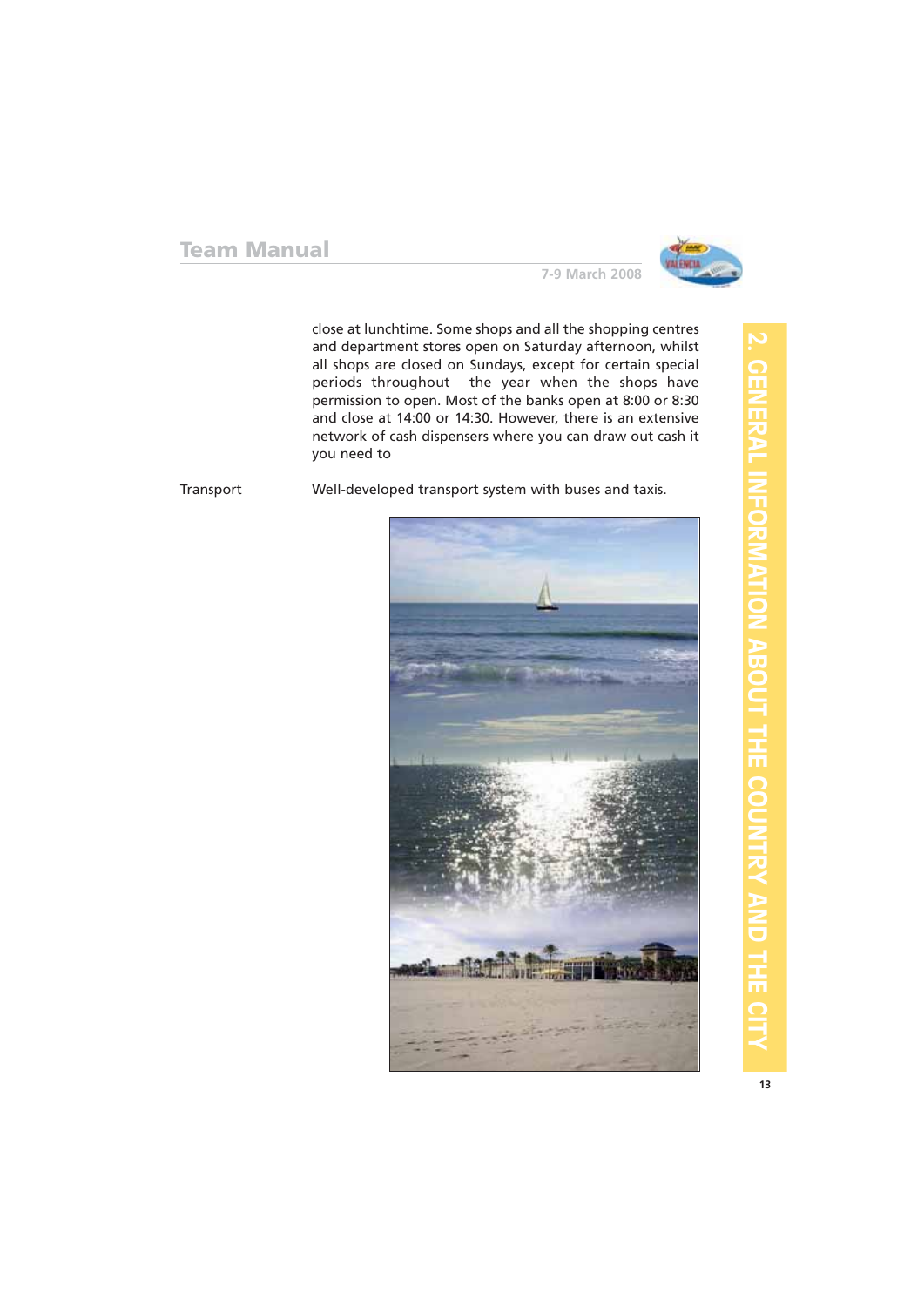**12TH IAAF WORLD INDOOR CHAMPIONSHIPS**

## **VISAS**

#### **3.1 GENERAL**

To apply for an entry visa for Spain, your passport must be valid for 6 (six) months after your programmed date of return from Spain (i.e. at least 10 September 2008).

The relevant authorities recognise the importance of the Championships and will co-operate with the LOC to facilitate the teams' smooth entry into Spain. Please take note that in some cases visa procedures may take around 3 weeks since application submitted to the visa section of the Spanish Embassy or other Schengen country Embassy.

If you need an official invitation from the LOC in order to get the visas, please send well in advance to the LOC a list of the members of the delegation with the following information clearly indicated:

- date of birth and gender of the person
- passport number and the date of expiry
- the city with the Spanish Embassy or Consulate where the visa application will be made

We recommended sending the list before **10 February 200**8.

The list can be sent by email to: Beatriz Santos (rfea@rfea.es) and Luis Saladie (organizaciones@rfea.es) or by fax to:+ 34 91 5476113

On receipt of the above the LOC will process the information and send back the completed official invitation to the delegation (it can be individual or for the whole group of people). In order to avoid any delays, the LOC Visa Department insists that you provide, with the list, the exact e-mail address and fax number to which the official invitation should be sent.

If there is no Consulate in the country, LOC is to be contacted and they will suggest the nearest Spanish Embassy or Consulates where the visa can be issued, unless the applicant has already chosen a certain Consular Office.

Should you require any assistance regarding visas do not hesitate to contact the LOC in advance.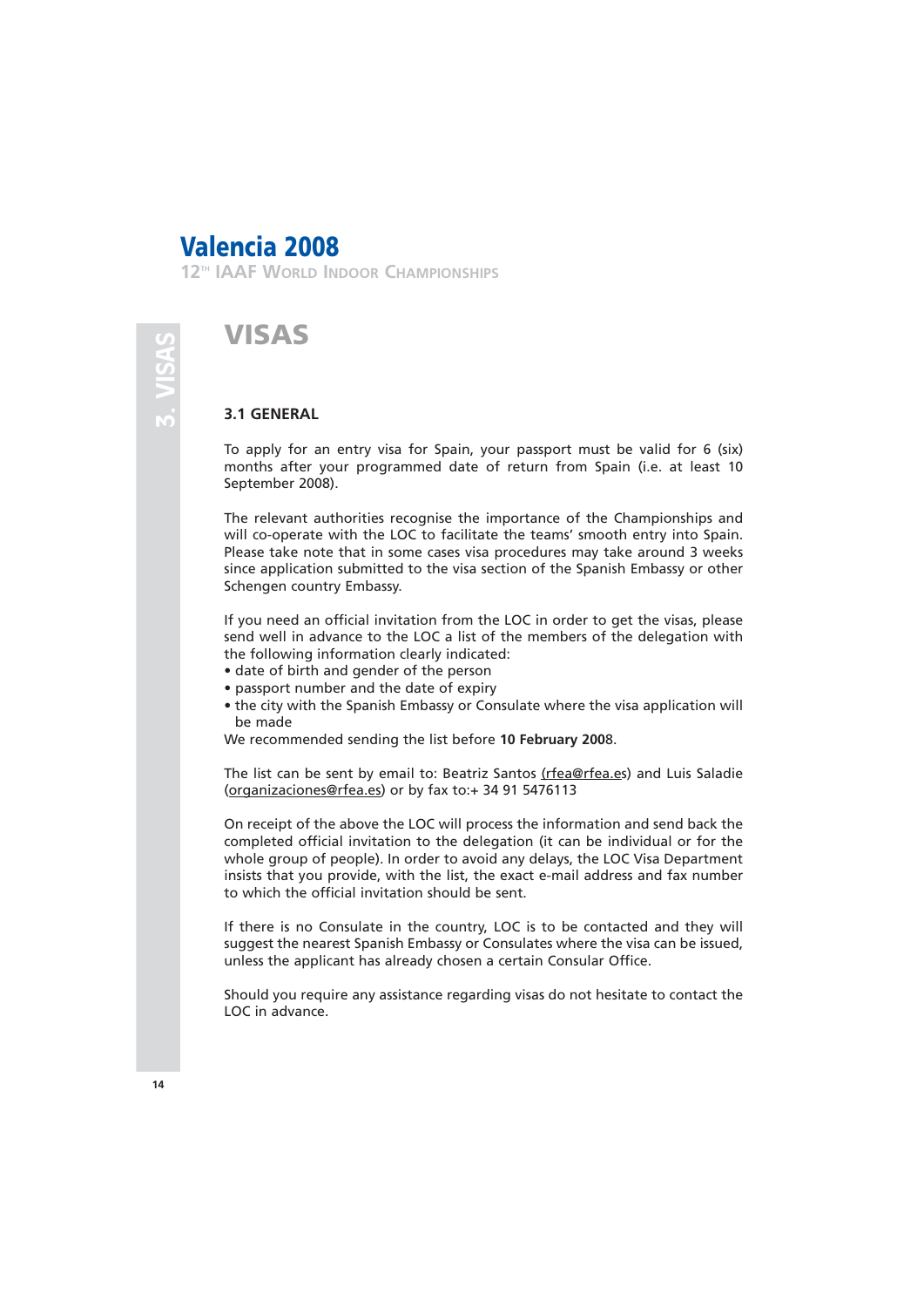

**3.**

**VISAS**

#### **7-9 March 2008**

#### **3.2 SCHENGEN COUNTRIES**

|            |  |  | List of Countries who signed the SCHENGEN agreement |                                         |  |
|------------|--|--|-----------------------------------------------------|-----------------------------------------|--|
|            |  |  |                                                     | AUT BEL CZE DEN EST FIN FRA GER GRE HUN |  |
|            |  |  |                                                     | ITA LAT LUX LTU MLT NED POL POR SLO SVK |  |
| <b>SWE</b> |  |  |                                                     |                                         |  |

#### **3.3 COUNTRIES THAT DO NOT NEED A VISA**

**The following countries DO NOT NEED a visa to enter the schengen area**

**ASIA** HKG JPN KOR MAC MAS SIN

|  | <b>EUROPE</b> (other countries than the signatories) |  |  |                                         |  |
|--|------------------------------------------------------|--|--|-----------------------------------------|--|
|  |                                                      |  |  | AND BUL CRO CYP GBR GIB IRL ISL ISR LIE |  |
|  | MON NOR ROU SMR SUI                                  |  |  |                                         |  |

**NACAC** AHO ARU CAN CRC ESA GUA HON ISV MEX NCA PUR USA

**OCEANÍA** COK GUM NMI NZL PYF

**CONSUDATLE** BOL BRA CHI ECU PAN PAR URU VEN

#### **3.4. COUNTRIES THAT NEED A VISA**

**3.4.1 List of countries whose citizens do need a visa to enter schengen area and DO HAVE a Spanish Embassy or Consulate located in the country**

| <b>ASIA</b><br>AFG<br>LIB.                           | <b>CHN</b><br><b>OMN</b> | PAK PHI OAT SYR |                   | INA IND IRI IRQ JOR<br>THA UAE |                    | <b>VIE</b> | KAZ KSA           |                   | KUW.       |
|------------------------------------------------------|--------------------------|-----------------|-------------------|--------------------------------|--------------------|------------|-------------------|-------------------|------------|
| <b>AFRICA</b><br>ALG ANG<br><b>KEN</b><br><b>TUN</b> | LBA<br><b>ZIM</b>        | CGO<br>MAR      | <b>CIV</b><br>MOZ | CMR<br>MTN                     | EGY ETH<br>NAM NGR |            | GAB<br><b>RSA</b> | GHA<br><b>SEN</b> | GUI<br>TAN |

**15**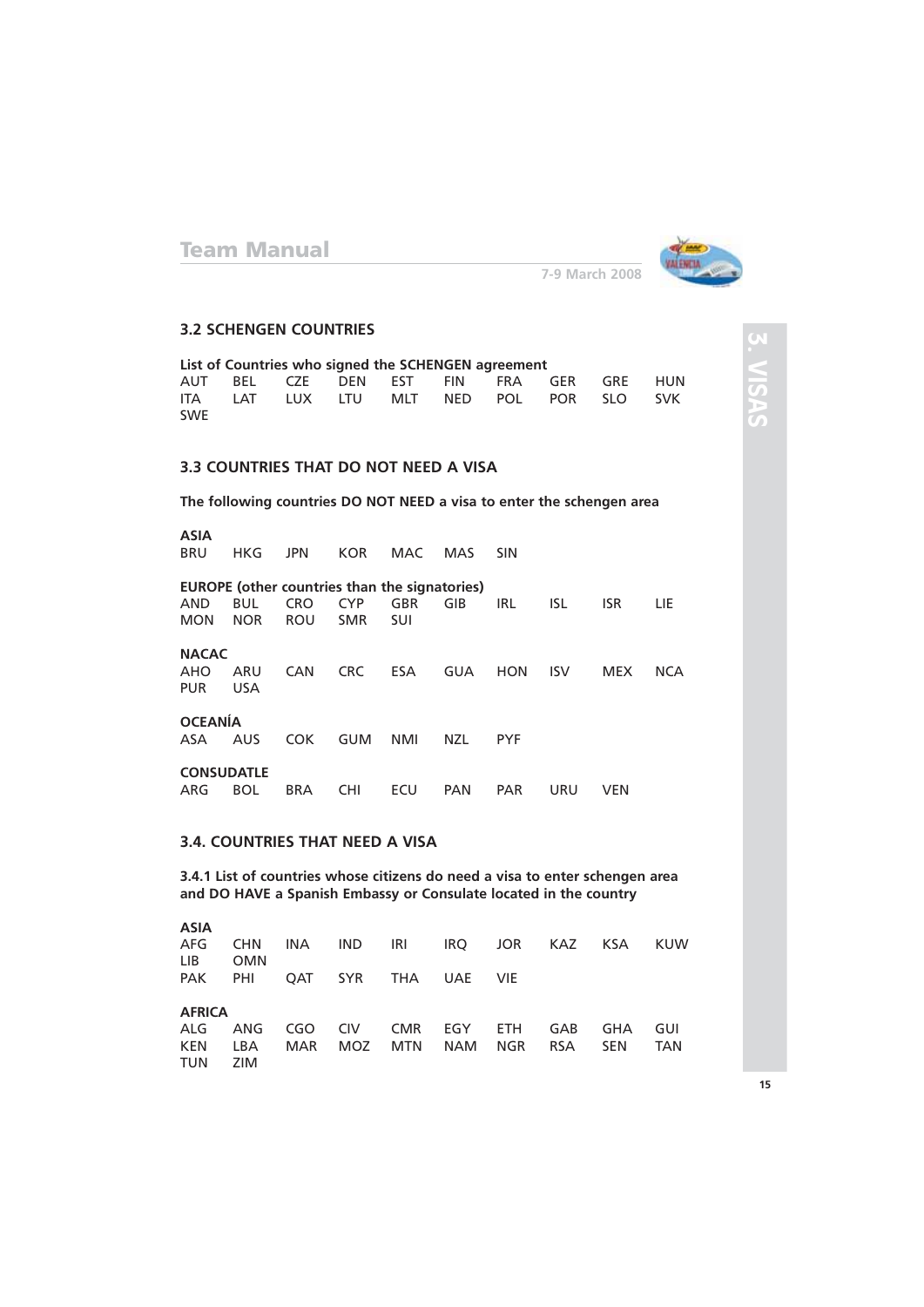**12TH IAAF WORLD INDOOR CHAMPIONSHIPS**

**EUROPE** SRB RUS TUR UKR **NACAC** CUB DOM HAI JAM

**CONSUDATLE** COL PER

**3.4.2 List of countries whose citizens do need a visa to enter schengen area but DO NOT HAVE a Spanish Embassy or Consulate located in the country**

#### **ASIA**

| BAN<br><b>PLE</b>                                | <b>BHU</b><br><b>PRK</b>        | <b>BRN</b><br>SRI                      | <b>CAM</b><br>TJK               | KGZ<br><b>TLS</b>               | LAO<br><b>TKM</b>                | <b>MDV</b><br><b>TPE</b>        | MGL<br><b>UZB</b>                      | MYA<br><b>YEM</b>        | <b>NEP</b>               |
|--------------------------------------------------|---------------------------------|----------------------------------------|---------------------------------|---------------------------------|----------------------------------|---------------------------------|----------------------------------------|--------------------------|--------------------------|
| <b>AFRICA</b><br><b>BDI</b><br>ERI<br>NIG<br>ZAM | <b>BEN</b><br>GAM<br><b>RWA</b> | <b>BOT</b><br><b>GBS</b><br><b>SEY</b> | <b>BUR</b><br>GEQ<br><b>SLE</b> | <b>CAF</b><br>LBR<br><b>SOM</b> | <b>CHA</b><br>LES.<br><b>STP</b> | <b>COD</b><br>MAD<br><b>SUD</b> | <b>COM</b><br><b>MAW</b><br><b>SWZ</b> | <b>CPV</b><br>MLI<br>TOG | DJI<br><b>MRI</b><br>UGA |
| <b>EUROPE</b><br>ALB                             | <b>ARM</b>                      | <b>AZE</b>                             | <b>BLR</b>                      | GEO                             | <b>MDA</b>                       | <b>MKD</b>                      | <b>MNE</b>                             |                          |                          |
| <b>NACAC</b><br>AIA.<br><b>LCA</b>               | ANT<br>MNT                      | BAH<br><b>SKN</b>                      | <b>BAR</b><br><b>TKS</b>        | <b>BER</b><br>TRI               | BIZ<br><b>VIN</b>                | CAY                             | <b>DMA</b>                             | GRN                      | IVB                      |
| <b>OCEANIA</b><br>ASA.<br>SAM                    | FIJ<br>SOL                      | <b>FSM</b><br>TGA                      | <b>KIR</b><br><b>VAN</b>        | <b>MSH</b>                      | NFI                              | <b>MNA</b>                      | <b>NRU</b>                             | <b>PLW</b>               | <b>PNG</b>               |

#### **CONSUDATLE**

GUY SUR

#### **3.1 CUSTOMS FORMALITIES**

In Spain there are strict laws prohibiting or restricting the entry of prohibited substances, firearms and weapons. The penalties for breaking these laws are severe. If you think you may be carrying any goods which may fall into any of the following categories you must declare them to Customs upon arrival. **BE WARNED, DO NOT CARRY ILLICIT SUBSTANCES** - penalties for drug offences in Spain are severe and could result in your imprisonment.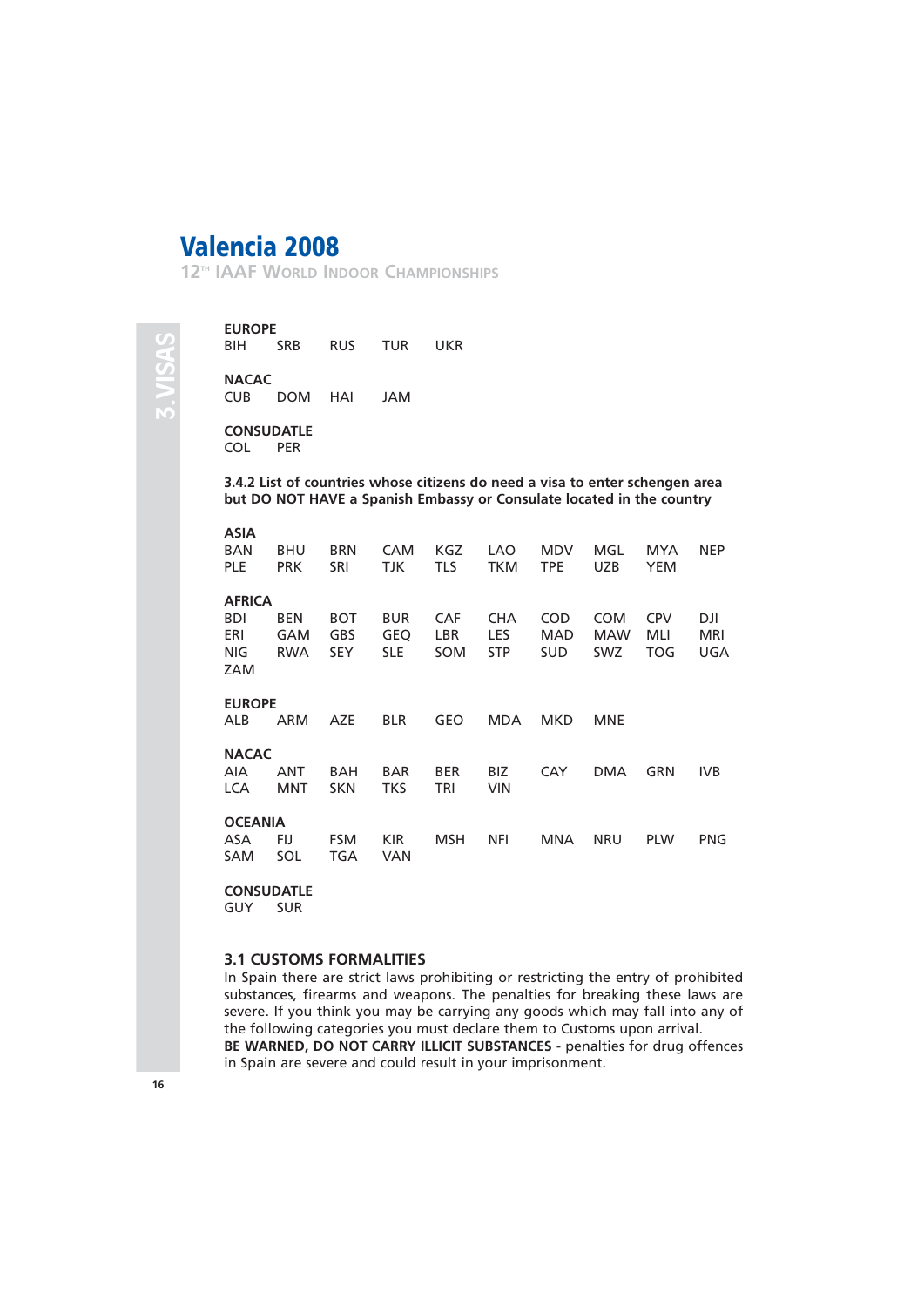

# **ARRIVAL IN VALENCIA**

#### **4.1 INTERNATIONAL AIRPORTS IN VALENCIA**

The official airport is Valencia (not Madrid or Barcelona).

Upon arrival in Valencia, each Delegation should proceed to the Arrivals area. Once the delegation has been processed through entry formalities and customs clearance, they will be met by Local Organising Committee Staff. These people are easy to identify and will be able to answer any questions you may have. In addition, a specific Arrivals Desk will be located in the Arrival Halls.

The Delegations will then carry their luggage to the transport provided for the Championships. Regarding the vaulting poles, after athletes have collected them personally, LOC staff will be responsible for their transportation to the competition venue.

The Delegations will then be driven to the Teams' Accreditation Centre (see below 5.1) where the Team Leaders will be asked to confirm the number of representatives, their names and provide a rooming list (to shorten procedures and avoid delays, it is strongly advisable to prepare a rooming list in advance and send it to the LOC prior to arrival). Team Leaders are also advised to bring a sample of their competition uniform to the accreditation centre for inspection.

If luggage is lost during the flight, the LOC will make every effort to help locate it. The Team Leader is nevertheless requested to make, in any case, the appropriate declaration at the lost and found office. The same procedure must be followed in case of lost vaulting poles.

Anyone arriving by bus will have to go directly to the Teams' Accreditation Centre (see below 5.1). Teams arriving by other means of transport should give details to the LOC so that the necessary arrangements can be made.

#### **4.2 INSURANCE**

All Member Federations are responsible for arranging their own insurance to cover illness or injury to any member of their Delegation and/or team when travelling to and from IAAF competitions and during the event itself.

This insurance might also be requested for the issuing of the visa and Member Federations are encouraged to consult with the Embassy well in advance.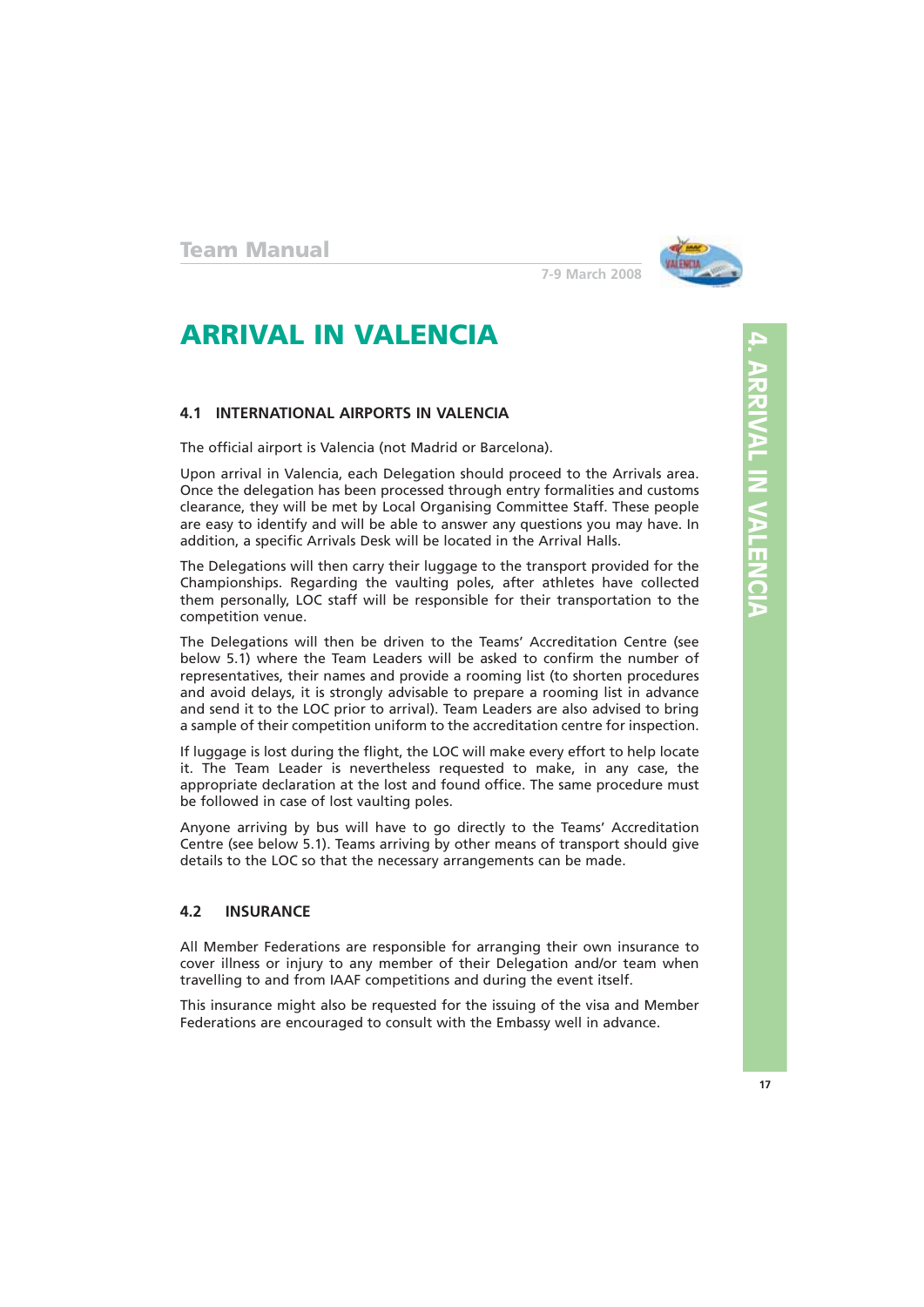**12TH IAAF WORLD INDOOR CHAMPIONSHIPS**

# **5. ACCREDITATION** 5 ACCREDITATIO

# **ACCREDITATION**

#### **5.1 LOCATION OF ACCREDITATION CENTRES**

There will be three Accreditation Centres during the event

| Teams' Accreditation<br>Centre                                        | Teams & officials                       | Hotel "Beatriz<br>Rey Don Jaime"                    | Opening days:<br>4-9 March |
|-----------------------------------------------------------------------|-----------------------------------------|-----------------------------------------------------|----------------------------|
| <b>Main Accreditation</b><br>Centre in Palau<br>Velodrom "Lluis Puig" | A: media<br>B: staff & volunteers       | Centro Eventos Feria   Opening days:<br>de Valencia | 1-9 March                  |
| VIP Accreditation<br>l Centre                                         | <b>IAAF Family &amp; VIPs</b><br>& VVIP | Hotel "Hilton"                                      | Opening days:<br>4-9 March |

Further information will be available upon arrival and also from the Championships Information Desks.

#### **5.2 ACCREDITATION PROCEDURES**

Upon arrival, all teams will be transferred to the Hotel "Beatriz Rey Don Jaime" where an IAAF - LOC Office will be set up which will deal with all financial issues. The picture of the National competition uniforms will also be taken here.

The Team Leader will be accompanied to the IAAF - LOC Office; meanwhile the athletes and other team officials will be able to proceed to get their accreditation cards and receive their room keys.

The Team Leader will be asked to complete the accounting procedures and settle any extra payments (for team members above quota, extra days, and / or team officials) before he/she can collect his/her accreditation card, which will be given upon presentation of the agreed settlement.

Teams or individual athletes arriving prior to Wednesday, 4 March 2008 will be handled on an individual basis. Please, make sure that you inform the LOC as soon as possible so that appropriate transport and accommodation arrangements can be made in advance.

The accreditation cards must be worn visibly at all times and must be presented upon request. They are personal and non transferable.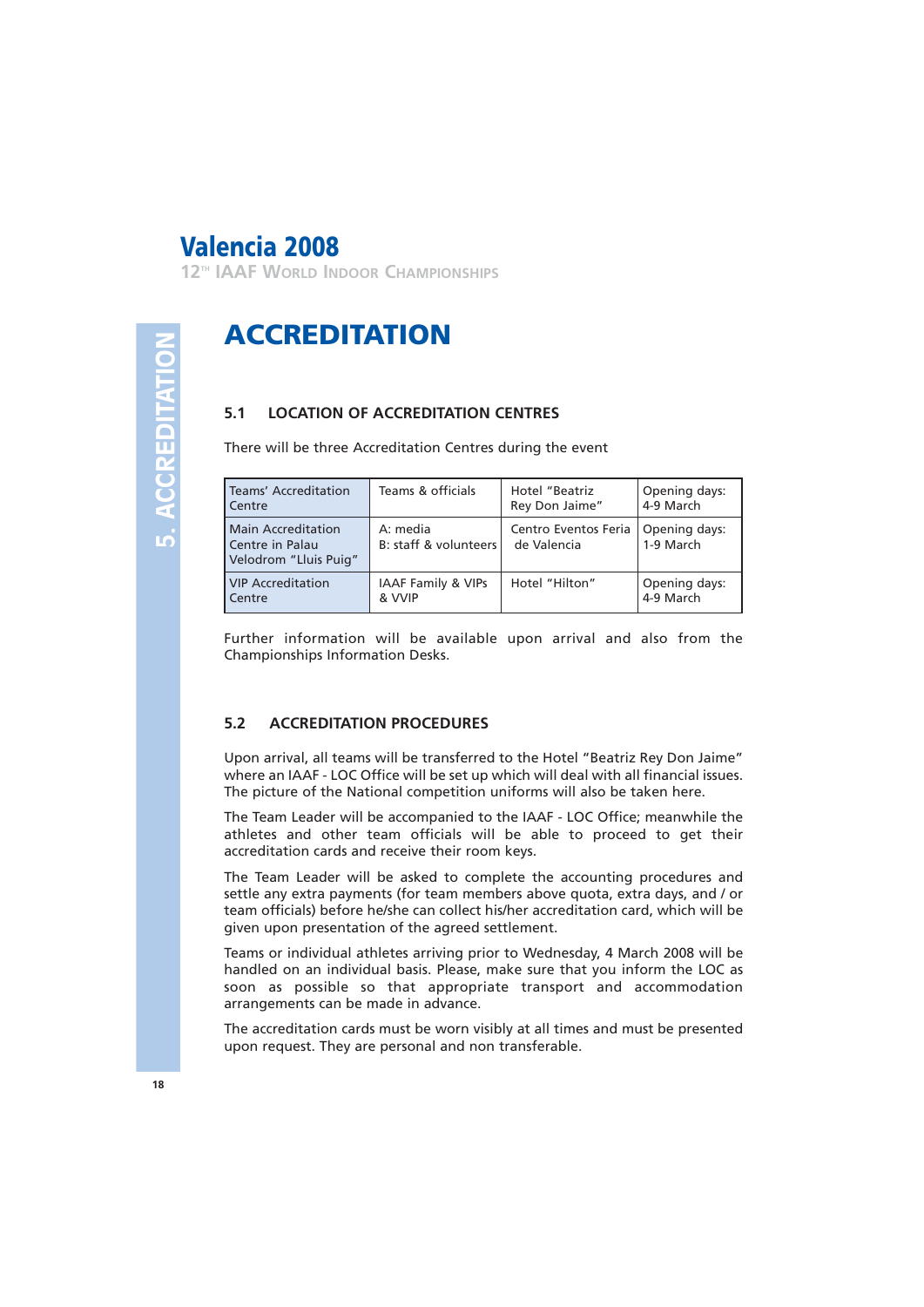

#### **5.3 LOSS OF ACCREDITATION CARD**

The loss or theft of an accreditation card must be reported immediately to the Accreditation Centre. In order to obtain a new accreditation, the athlete in question, accompanied by his/her Team Leader or the higher official in his/her Delegation and carrying an appropriate identification document, must request it personally.

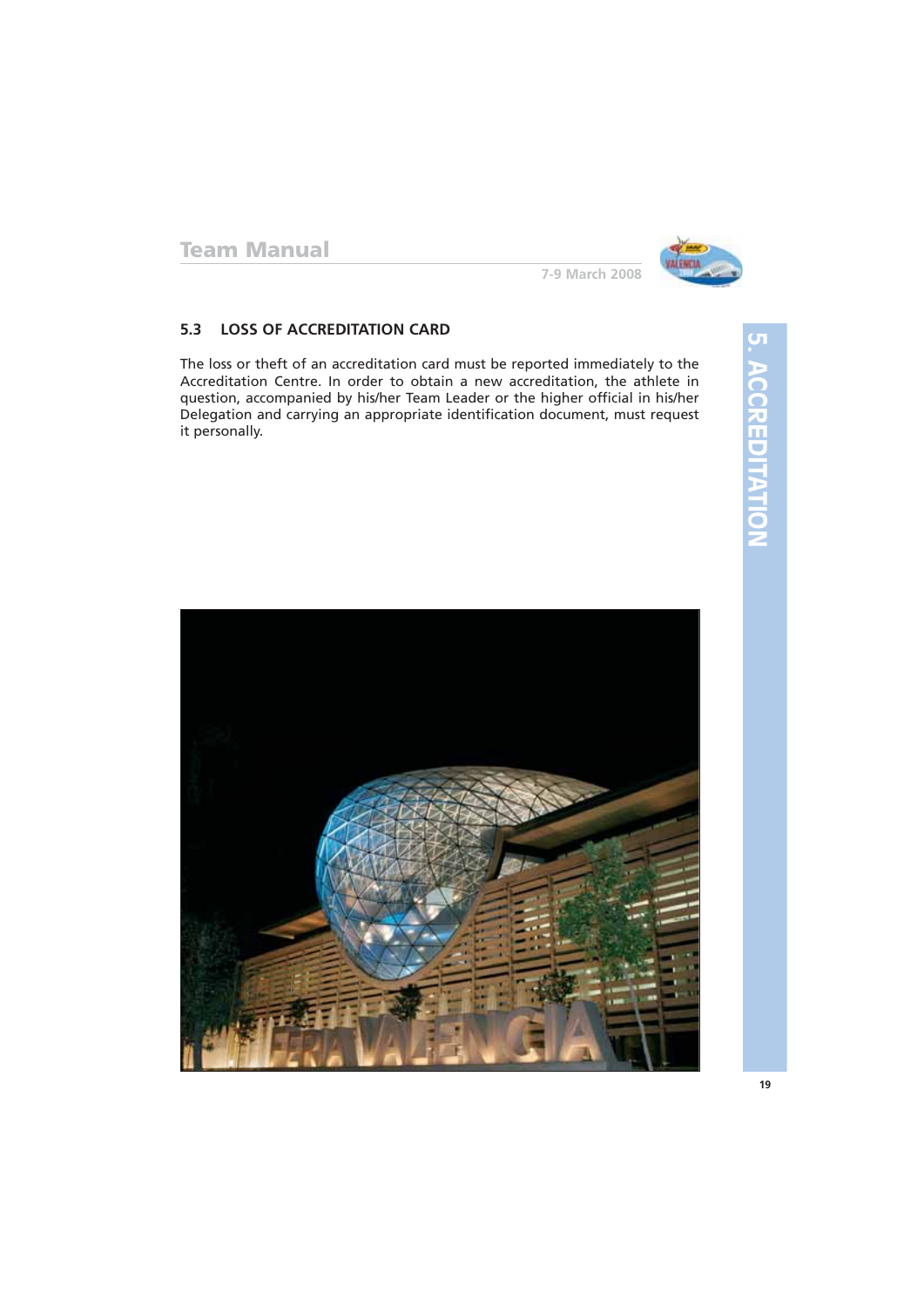**12TH IAAF WORLD INDOOR CHAMPIONSHIPS**

# **TRANSPORTATION**

#### **6.1 TEAMS TRANSPORTATION ARRANGEMENTS**

Transportation between the Teams' Hotel and the various venues will be guaranteed by the LOC bus service. A detailed specific timetable will be posted on the notice boards of the Championships Information Desk as well as at the TIC.

#### **6.2 TRAVEL TIMES**

The following is an approximate guide to travel times to all the Venues from the Teams' Hotels:

| Venue                                | Distance | <b>Drive</b> |
|--------------------------------------|----------|--------------|
| <b>Valencia Airport</b>              | 8 km     | 30 minutes   |
| Palau Velodrom "Lluis Puig"          | 7 km     | 25 minutes   |
| Rio Turia Stadim (training, outdoor) | 5 km     | 15 minutes   |

#### **6.3 GENERAL TRAVEL INFORMATION**

There will be dedicated staff at the Championships Information Desks to assist with issues relating to transport. The LOC will assist teams with confirmation of their return travel arrangements and will also provide information on public transport.

#### **6.4 TRANSPORT FOR OTHER PURPOSES**

Special transport will be available for the Technical Meeting, for any official dinners or other social functions as well as for doping control. Information will be displayed on the Championships Information Board.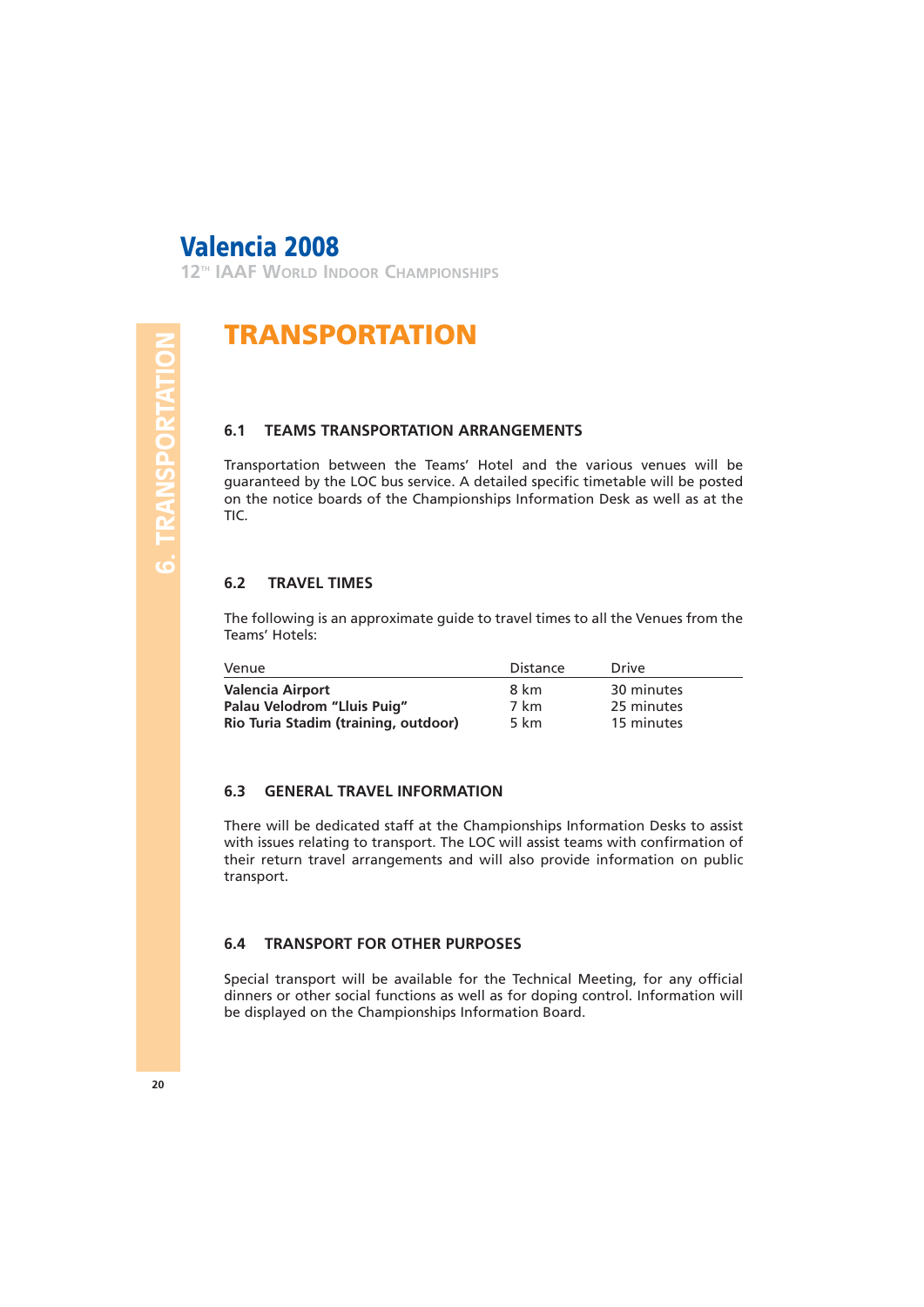

#### **6.5 PUBLIC TRANSPORT**

All accredited Team Members can use the Valencia public transports (bus & subway) free of charge from 3 March to 10 March 2008 with a Transportation Pass.

You can find more information about the Valencia subway on www.metrovalencia.com/metroval/html/ home/home.asp and for the buses on www.emtvalencia.es/portal/.

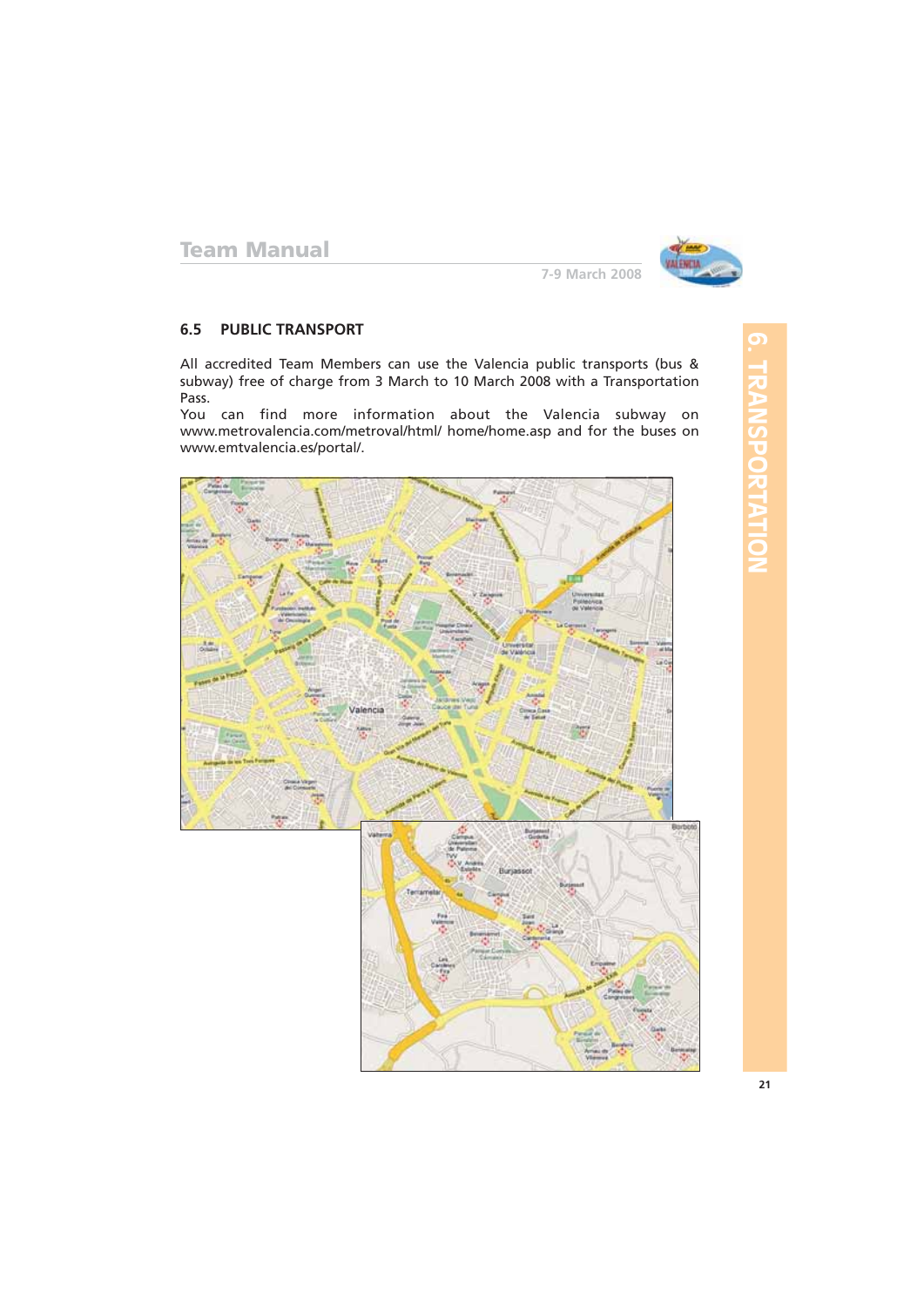**12TH IAAF WORLD INDOOR CHAMPIONSHIPS**

# **7. ACCOMMODATION**

# **ACCOMMODATION**

#### **7.1 TEAMS' HOTELS**

All the participants to the 12th IAAF World Indoor Championships Valencia 2008 will be accommodated in one of the following hotels:



Beatriz Rey Don Jaime (\*\*\*\*) Avenida Baleares, 2 46023 – Valencia Tel. +34 96 3375030 Fax +34 96 3371572 Web www.beatrizhoteles.com/valencia/hotel.htm

> Holiday Inn (\*\*\*\*) Paseo de la Alameda, 38 46023 – Valencia Tel. +34 96 3032100<br>Fax +34 96 3032126 +34 96 3032126 Web www.holiday-inn.com



Melia Valencia Palace (\*\*\*\*\*) Paseo Alameda, 32 46023 - Valencia Tel. + 34 96 3375037 Fax + 34 96 3375532 Web www.solmelia.com

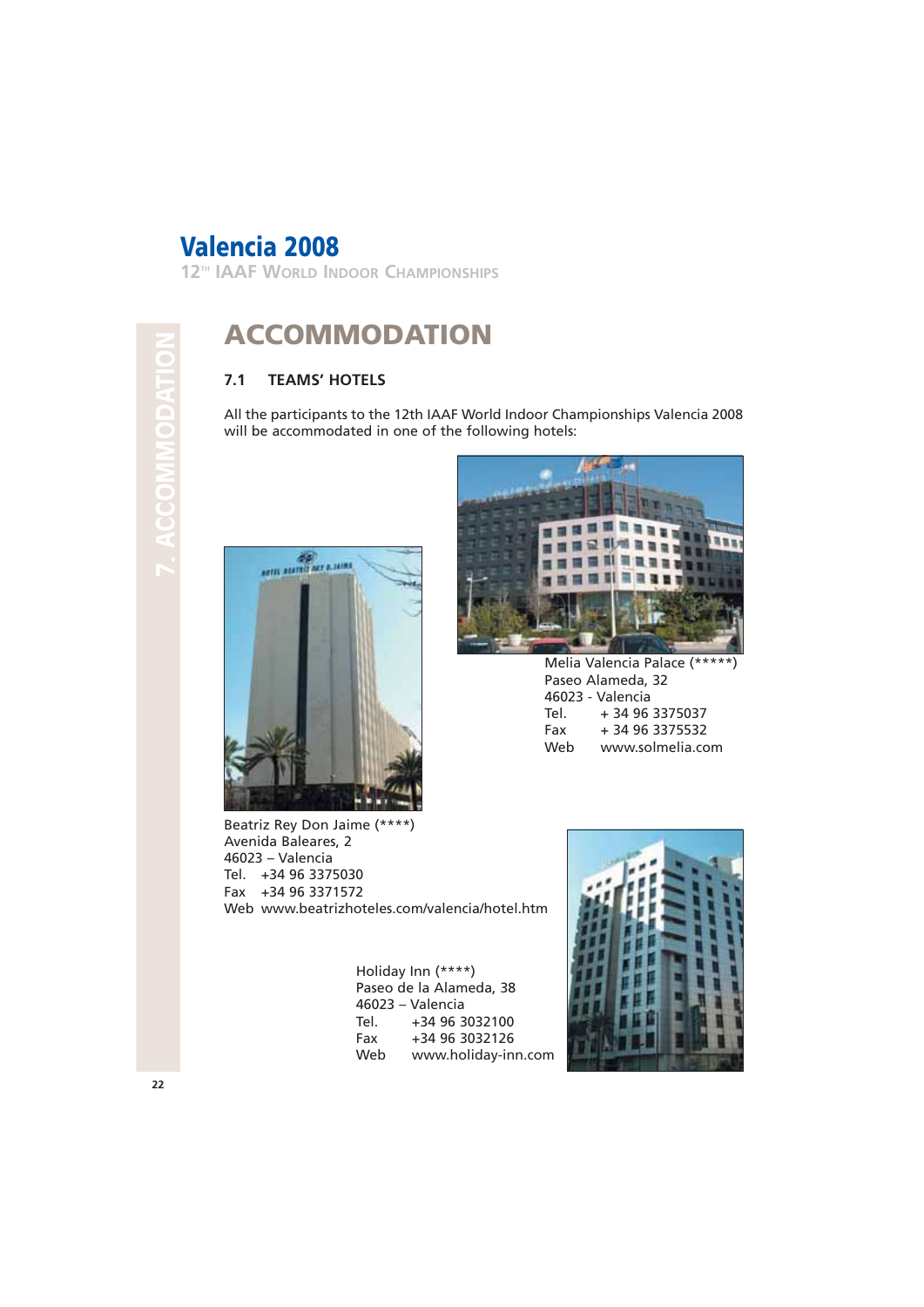

Abba Acteón (\*\*\*\*) Vicente Beltran Grimal, 2 46023 – Valencia Tel. +34 96 3310707 Fax +34 96 302230 Web www.abbahoteles.com



**ACCOMMODATION**



NH Center (\*\*\*\*) Ricardo Micó, 1 46009 – Valencia Tel. +34 96 3475000<br>Fax +34 96 3476252 +34 96 3476252 Web www.nh-hotels.com

Barcelo Valencia (\*\*\*\*) Avenida de Francia, 11 46023 – Valencia Tel. +34 96 3306344<br>Fax +34 96 3306831 +34 96 3306831 Web www.barcelovalencia.com



**The allocation of Teams in the Hotels will be decided jointly by IAAF and LOC once the Final Entries are known.**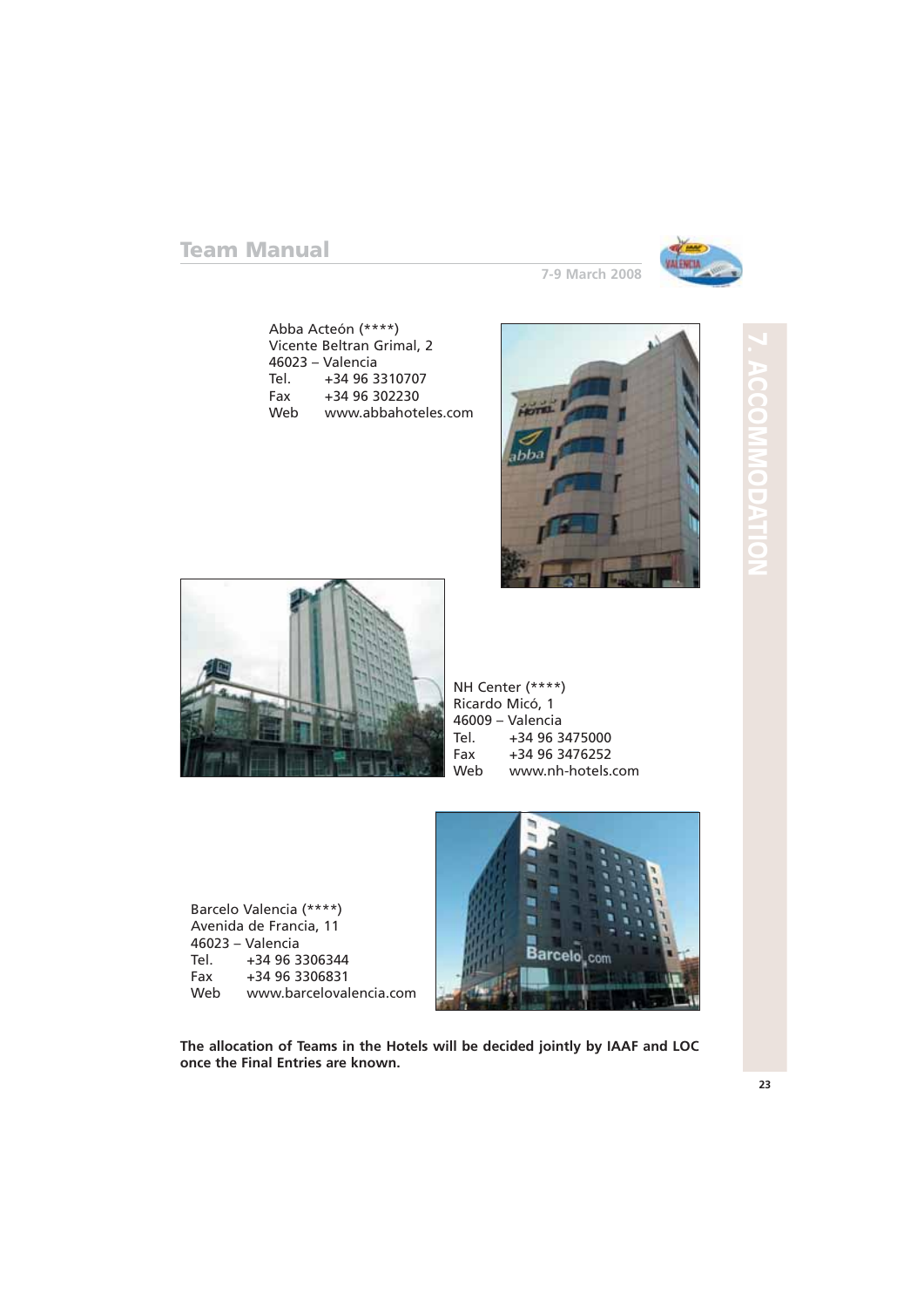**12TH IAAF WORLD INDOOR CHAMPIONSHIPS**

#### **7.2 ACCOMMODATION COSTS (TEAMS ONLY)**

|                                                                        | <b>Twin Full Board</b><br>per person per night | Single Full Board<br>per person per night |
|------------------------------------------------------------------------|------------------------------------------------|-------------------------------------------|
| Quota athletes for the period 5-10<br>March only (maximum of 5 nights) | Paid by the LOC                                | <b>USD 80</b>                             |
| Additional athletes and all officials<br>  (5-10 March)                | <b>USD 85</b>                                  | <b>USD 165</b>                            |
| Outside the subsidised period<br>(before or after 5-10 March)          | <b>USD 150</b>                                 | <b>USD 250</b>                            |

Accommodation expenses for additional athletes and officials must be settled upon arrival (see Accreditation Procedures). Payments can be made in cash (Euros or US Dollars only) or by credit cards (Visa or Eurocard / MasterCard). Invoices will be issued in Euros, as per agreed exchange rates.

All extra charges (telephone, laundry, bar, etc.) must be paid for by the teams directly at the hotel's reception desk the night before they leave. A deposit or a copy of the credit card may be requested by the hotel as guarantee.

#### **7.3 RESERVATIONS**

All initial reservations must be made through the IAAF via the Preliminary Entry Form and finalised via the IAAF on-line Event Entry System.

#### **7.4 FACILITIES IN THE TEAMS' HOTELS**

7.4.1 Championships Information Desk

In the hotel lobby or in the LOC Office there will be a Championships Information Desk with experienced staff offering relevant information (general, technical, medical, transportation).

| Opening Hours: 4 - 6 March | $08:30 - 22:00$ |                                         |
|----------------------------|-----------------|-----------------------------------------|
| 7 - 10 March               |                 | 07:30 – 22:00 (18:00 hours on 10 March) |

#### **7.4.2 Teams' Meeting Rooms**

Team Delegations will have access to meeting rooms. Team Leaders should contact the Championships Information Desk for availability and booking.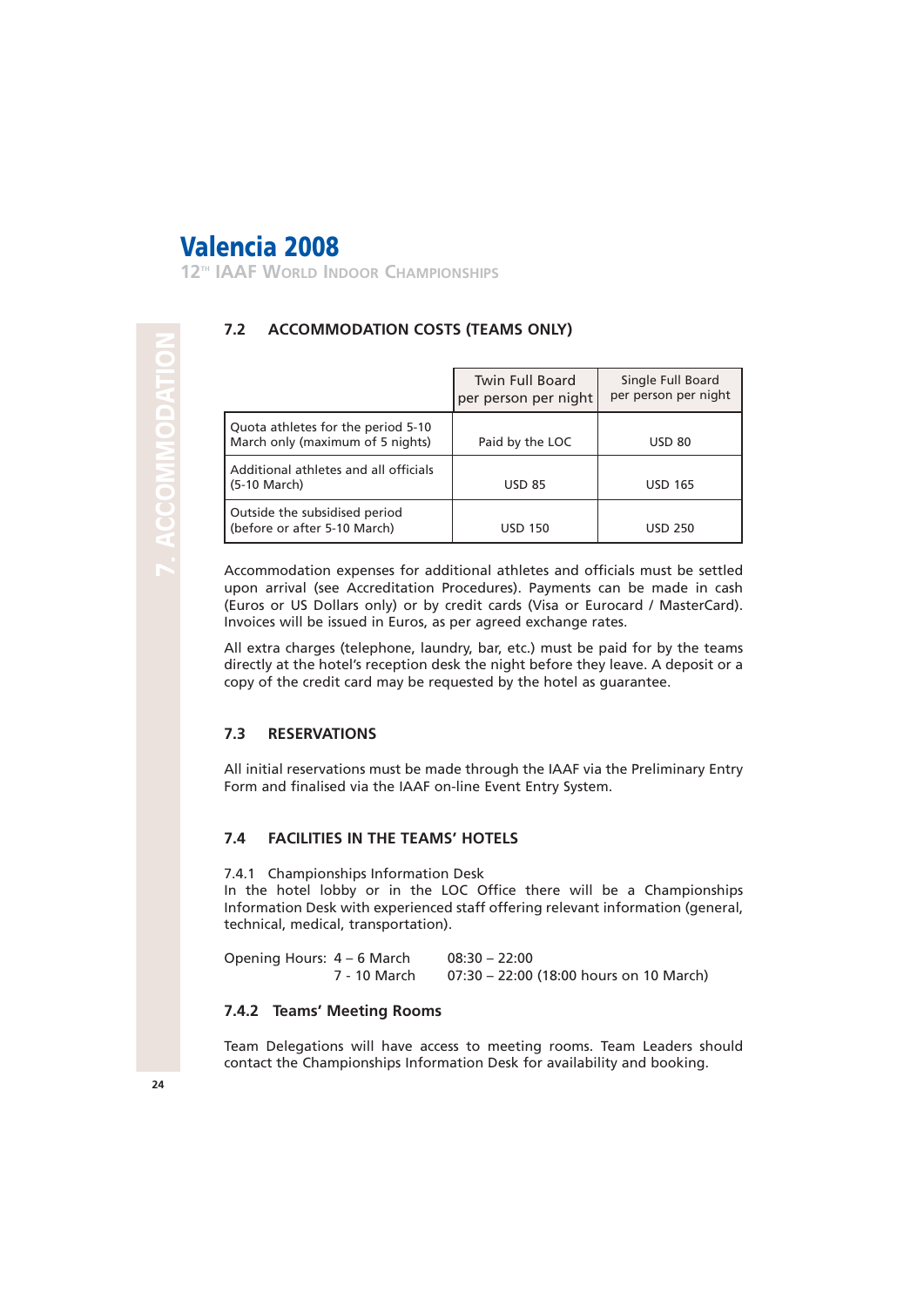

#### **7-9 March 2008**

#### **7.4.3 Other**

- medical and physiotherapy rooms
- internet access
- business centre
- Telephone Calls: Charges for phone calls must be settled at the time of checkout. If any of the delegation members has unsettled phone charges, these will be debited to the Team. A deposit or a copy of the credit card may be requested by the hotel as guarantee.

#### **7.5 MEALS**

#### **7.5.1 General**

All meals will be served in the athletes' dining room at the hotel. It is essential to show the accreditation card to enter the dining room. If it's necessary, vouchers will also be given to the teams and will be collected by the hotel staff at the dining room entrance.

A large selection of suitable food will be available, taking into consideration the religions and cultures of the participants. All meals will be served according to the timetable indicated below:

| <b>Breakfast</b> | $06:30 - 10:00$ |
|------------------|-----------------|
| Lunch            | 12:30 - 15:00   |
| Dinner           | $20:00 - 23:00$ |

On **Sunday, 9 March**, dinner will be served at the Final Banquet only.

Teams requiring packed lunches for the combined events athletes must contact the Championships Information Desk by Thursday, 6 March, at noon at the latest, for the necessary arrangements.

#### **7.5.2 Final Banquet**

All members of the Delegations are invited to attend the Final Banquet at 21:30 on Sunday, 9 March at the Sciences Museum Principe Felipe. Additional information will be available from the Championships Information Desk.

*Please note:* Meals will not be served in the Athletes' Dining Hall on Sunday evening as they will be provided at the Final Banquet.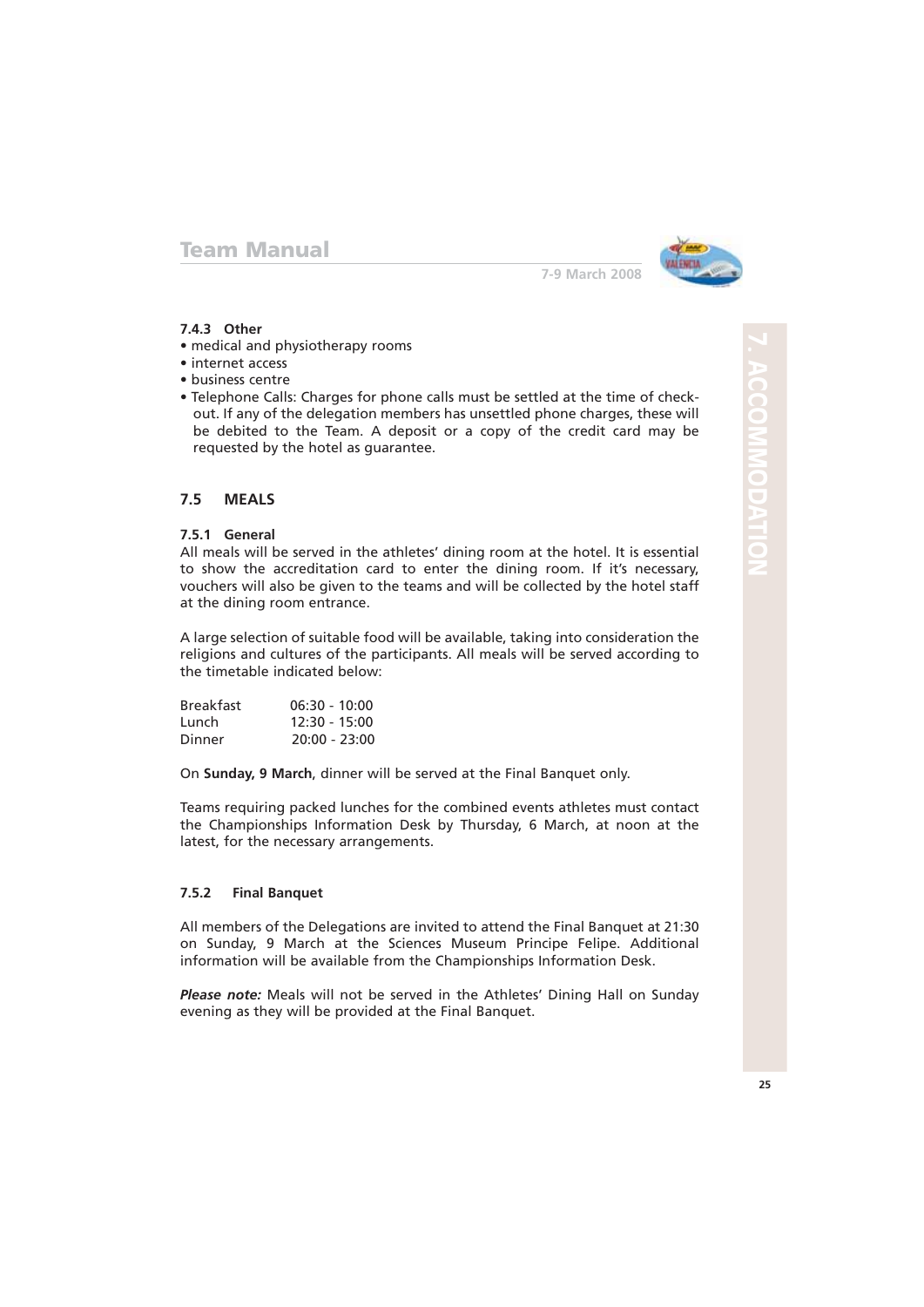**12TH IAAF WORLD INDOOR CHAMPIONSHIPS**

# **7. ACCOMMODATION** C v.

#### **7.6 IAAF FAMILY HOTELS**

Hotel Hilton Valencia (\*\*\*\*\*) Avda. Cortes Valencianas, 52 46015 - Valencia Tel. +34 96 3030000 Fax. +34 96 3030001 Web www.valenciahilton.com





Hotel Sorolla Palace (\*\*\*\*\*) Avda. Cortes Valencianas, 58 46015 - Valencia Tel. +34 96 1868700 Fax. +34 96 1868705 Web www.hotelsorollapalace.com

#### **7.7 MEDIA HOTELS**

Hotel Confortel Aqua 4 (\*\*\*\*) Luis Garcia Berlanga, 19-21 46023 - Valencia Tel. +34 96 3187100 Fax. +34 96 3187167 Web www.confortelhoteles.com

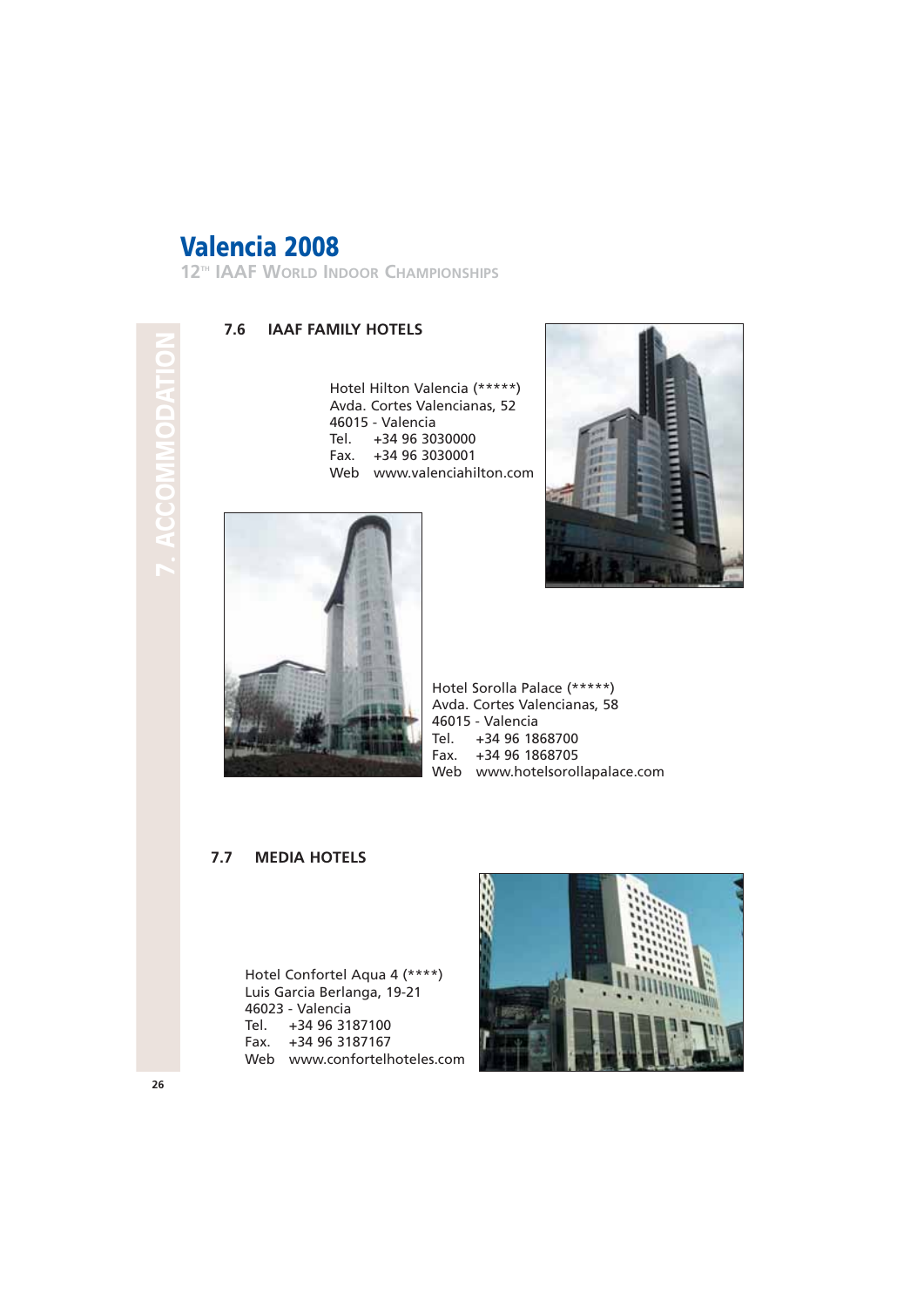

**7-9 March 2008**



Hotel Confortel Aqua 3 (\*\*\*) Luis Garcia Berlanga, 19-21 46023 - Valencia Tel. +34 96 3187101 Fax. +34 96 3187127 Web www.confortelhoteles.com

Valle de Ayora, s/n 46015 - Valencia Tel. +34 96 3173337 Fax. +34 96 3495800

Hotel Ibis Palacio de Congresos (\*\*) Web www.ibishotel.com





Hotel Valencia Park (\*\*\*) Botiguers, 49 Parque Empresarial Tactica 46980 – Paterna (Valencia) Tel. +34 902 516556 Fax. +34 96 3050672 Web www.hotelvalenciapark.com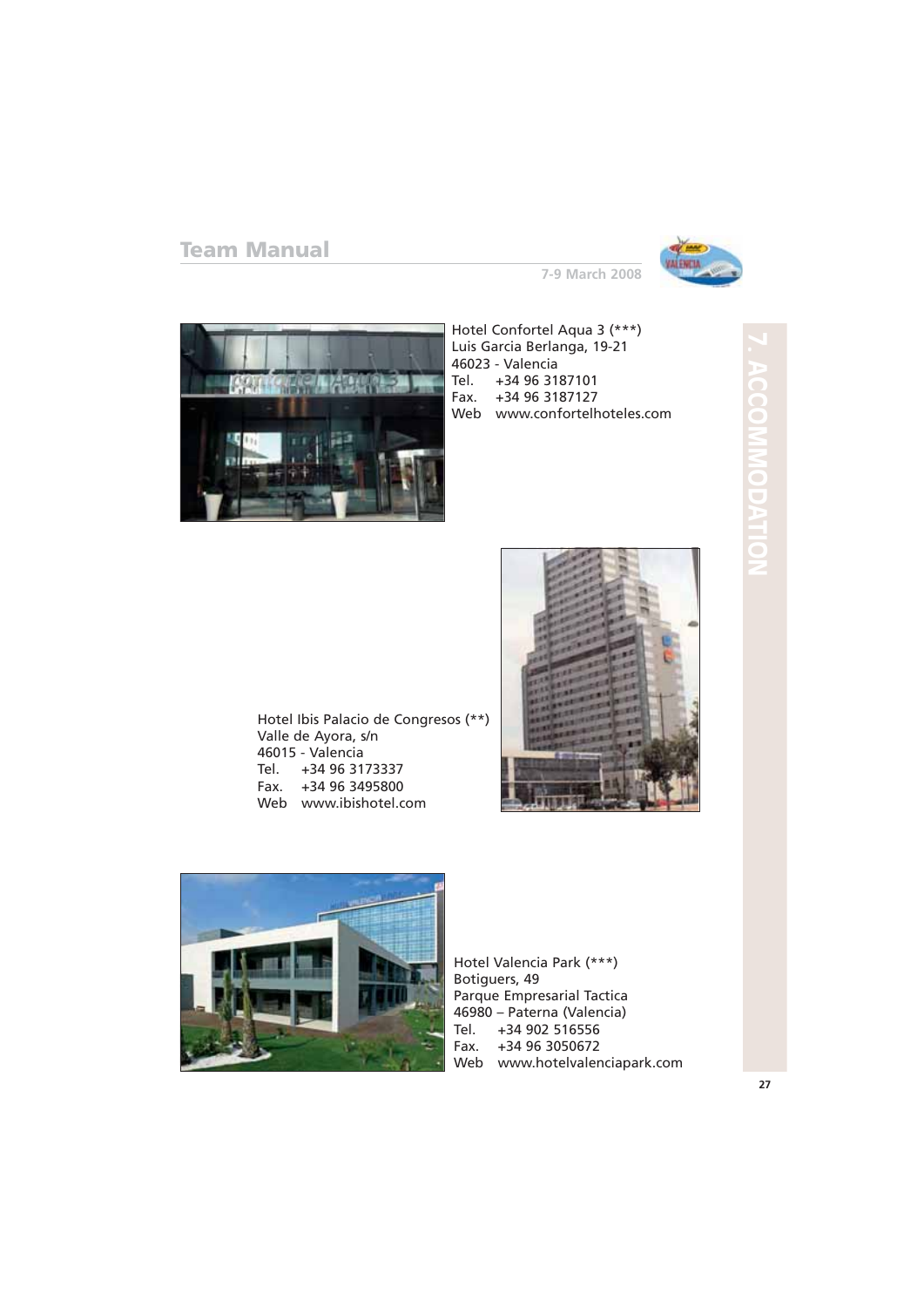**12TH IAAF WORLD INDOOR CHAMPIONSHIPS**

# **MEDICAL SERVICES**

A large medical team will provide medical services at the Championships.

During the Competition there will be medical services available at the Palau Velodrom "Lluis Puig". The Main Medical Centre will be located in the warm up area and open from 08.00 to 21.00 (20.00 on the 9th March). In case of emergencies, an ambulance service to a hospital will be available. A medical room will be located also at the track level.

All the teams which include a physiotherapist in the PEF will receive a box in the warm-up area. Each box (3,5m x 2,5m) includes a massage bed, a chair, a little table, a plug, a hanger and a wastebasket. Each team is responsible for any damage which may occur to this material including the massage bed. Teams that do not have their own doctors/masseurs can contact the LOC Medical Team in the warm up area for assistance.

Medical services will also be provided in the training areas and at the hotels where rooms will be available for carrying out physiotherapy.

There will be, at all times, a 24-hour medical service on duty including ambulance. All the Medical Centres and Medical Teams will be connected by means of mobile phones and portable radio transmitters and all the doctors and nurses will be easy to identify by a special uniform.

In case of an emergency the person will be taken to the "Hospital La Fe" or "Clinical La Salud".

No special vaccination is needed for staying in Valencia or Spain.

(Also 4.2 Insurance)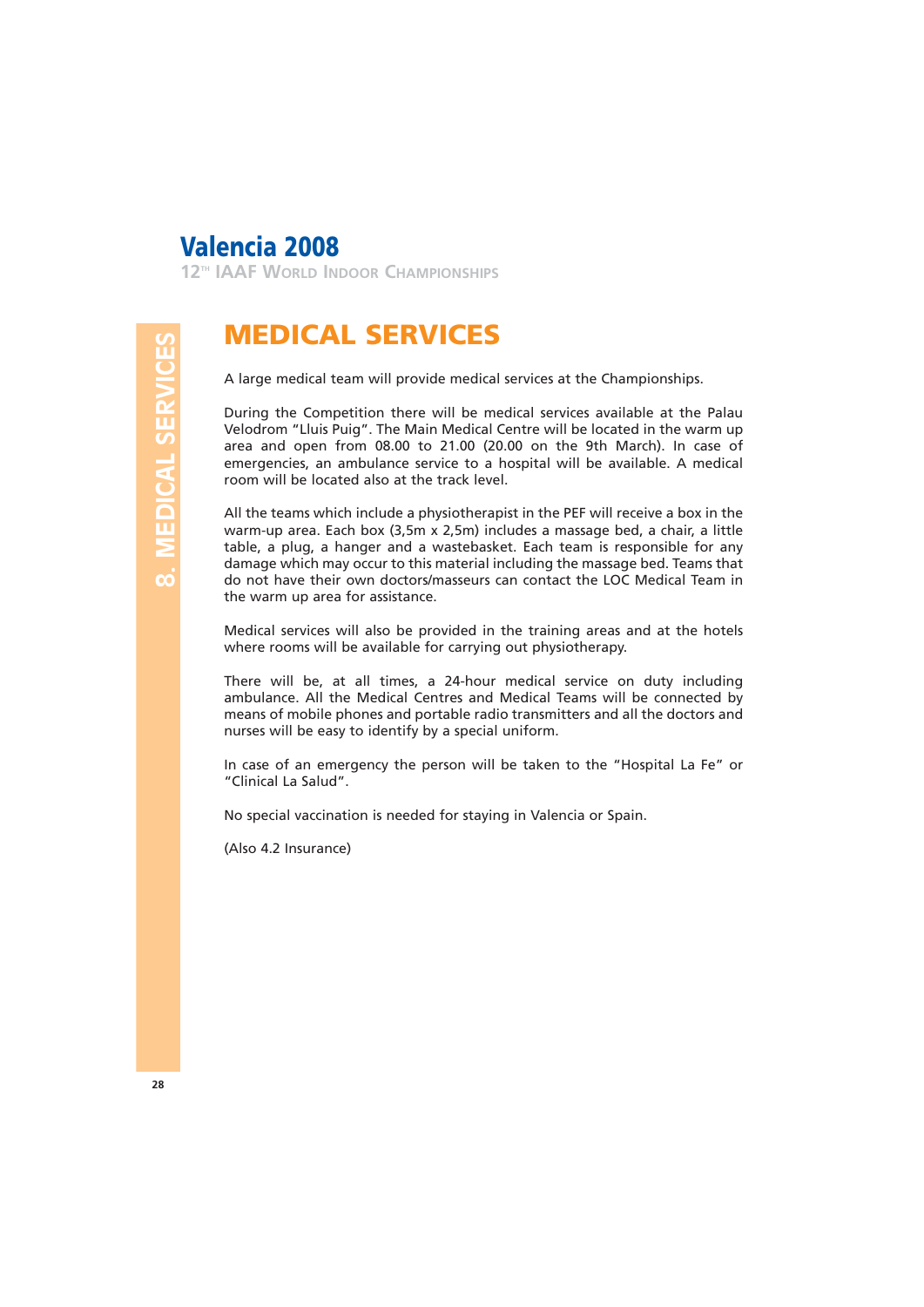

# **COMPETITION AND TRAINING FACILITIES**

#### **9.1 COMPETITION ARENA**

The 12th IAAF World Indoor Championships will be held at the Palau Velodrom "Lluis Puig". This has a total seating capacity of 6,000 seats. The TIC, Call Room and Medical Centres are also situated in this Complex.

A Teams' stand has been allocated for the teams. Further information will be available at the Championships Information Desk or at the TIC.

- The competition arena provides:
- Mondo Track Surface (Mondotrack FTX)
- 200m oval track (6 lanes)
- 60m straight (8 lanes)
- High Jump site
- Pole Vault site
- Long/Triple Jump
- Shot Put (mobile sector)

The rest area for the Combined Events will be situated close the Call Room #2 (see map).

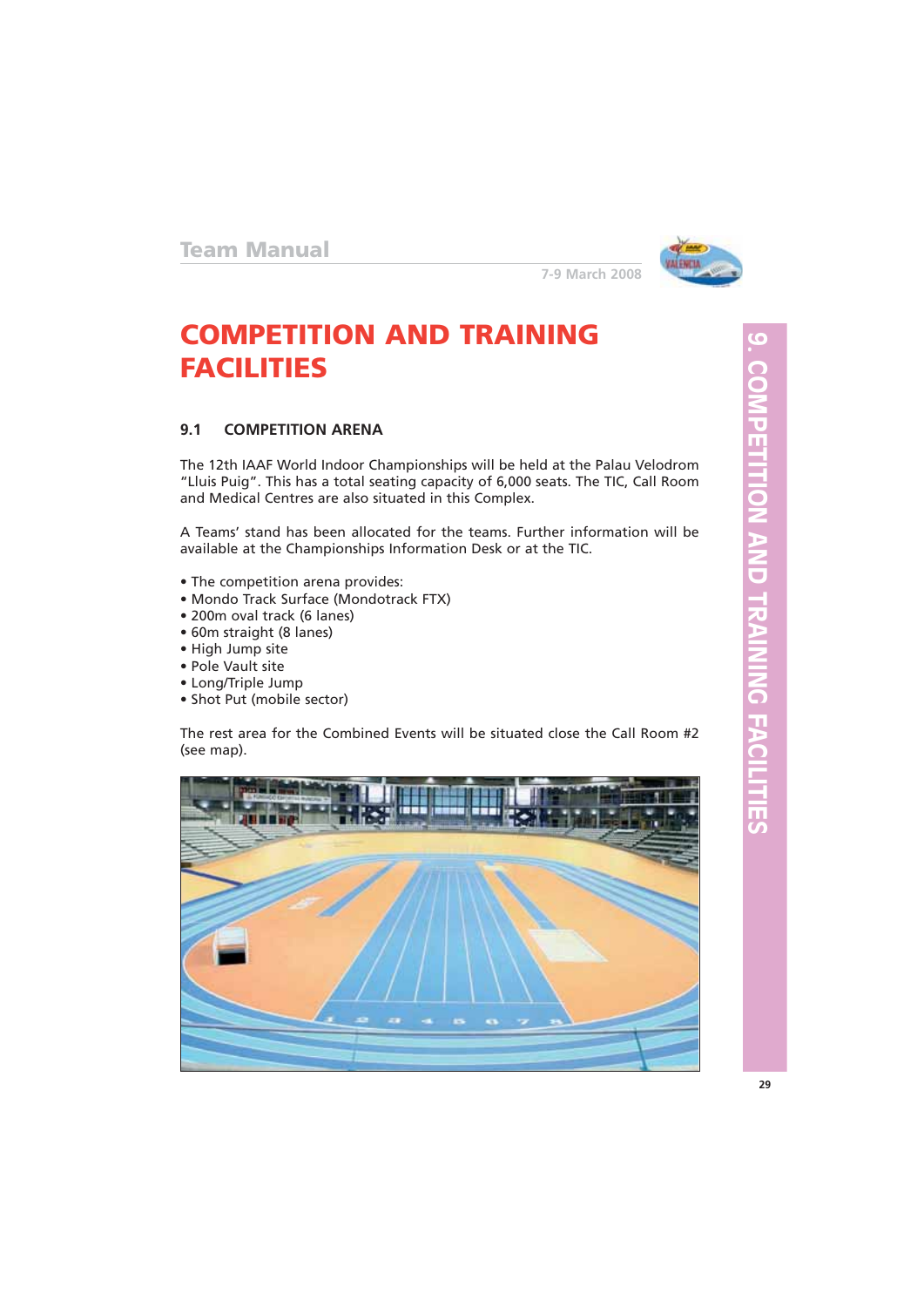**12TH IAAF WORLD INDOOR CHAMPIONSHIPS**

#### **9.2 WARM-UP AREA**

The warm-up area is located 100m away from the Competition venue, at the Trade Fair building (pavilion nº 5) and provides the following facilities:

- Synthetic track surface
- 60m straight (8 lanes)
- High Jump facilities
- Shot Put area
- Weight training room
- Physiotherapy boxes for the teams
- LOC Medical Centre
- Giant Screen showing the competition (16sqm)

Call Room times will be displayed on SEIKO electronic Call-up boards and announced by means of an appropriate PA system.

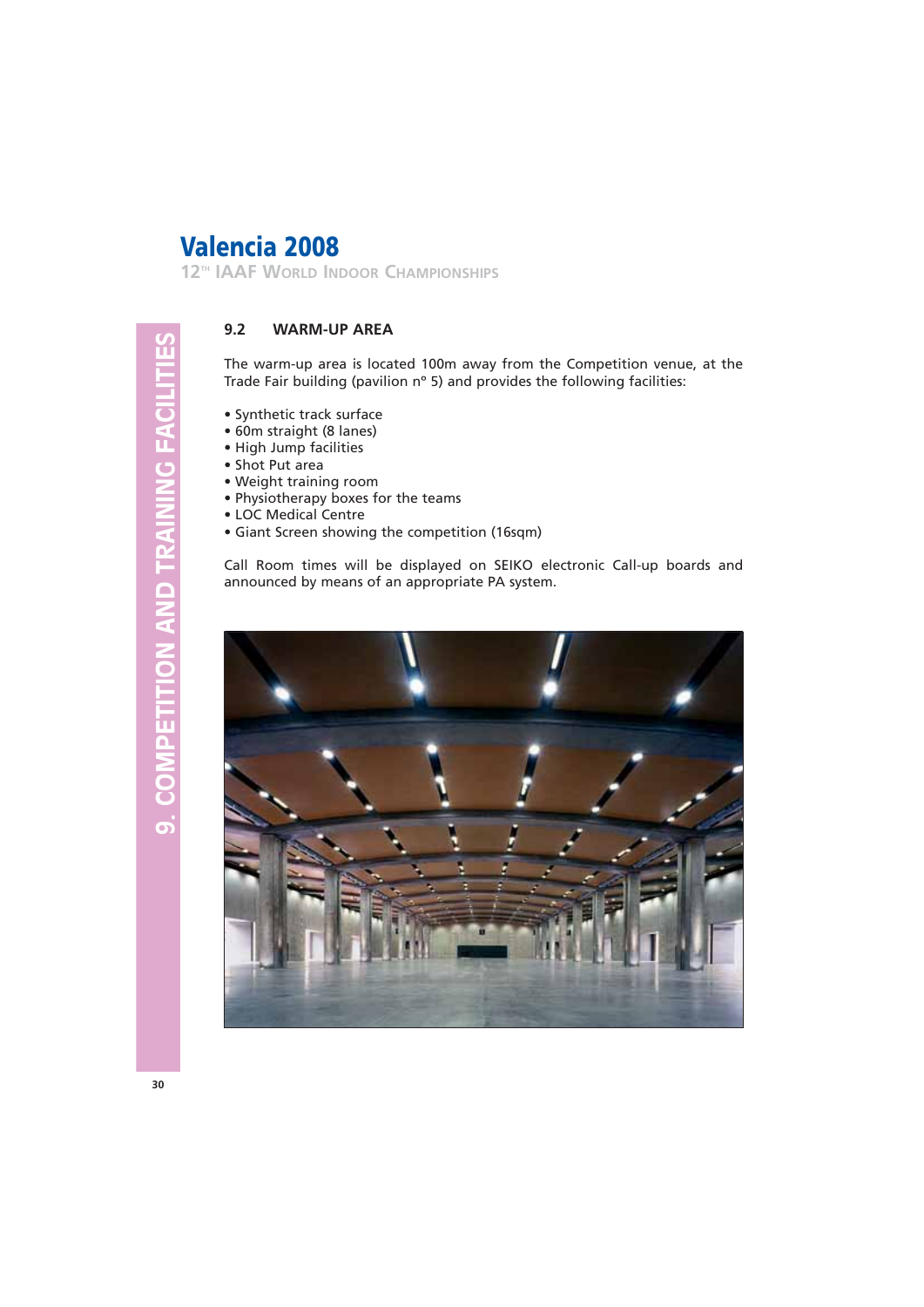

#### **7-9 March 2008**

#### **9.3 TRAINING AREAS**

#### **9.3.1 PALAU VELODROM "LLUIS PUIG"** (Competition Arena)

| Opening Times and Dates:<br>Thursday, 6 March         | $17:00 - 18:30$ |
|-------------------------------------------------------|-----------------|
| Practice with official starters:<br>Thursday, 6 March | $17:00 - 18:30$ |

#### **9.3.2 WARM-UP AREA** (Trade Fair Building, pavilion nº 5)

| <b>Opening Times and Dates:</b>                      |               |
|------------------------------------------------------|---------------|
| Wednesday, 5 March - Thursday, 6 March 10:00 - 13:00 | 16:00 - 19:00 |

Weight training facilities are also available here.

#### **9.3.3 RIO TURIA TRACK** (Outdoor Stadium)

#### Available Facilities:

- Mondo Track Surface
- 400m oval track (8 lanes)
- High Jump
- Pole Vault
- Long Jump / Triple Jump
- Shot Put

| Tuesday, 4 – Thursday, 6 March | $10:00 - 13:00$ | 16:00 - 19:00 |
|--------------------------------|-----------------|---------------|
| Friday, 7 – Saturday, 8 March  | $10:00 - 13:00$ | 16:00 - 18:00 |

Weight training facilities are also available here.

LOC personnel will be available at each training venue to assist. Athletes are advised to follow the instructions given by the personnel and to pay particular attention to safety rules during the training sessions. Further information regarding the training areas will be available from the Championships Information Desk.

Implements, equipment (hurdles, starting blocks) and relay batons will be available to athletes and coaches at the official training venues. These can be obtained from the equipment store at each training venue, and athletes/coaches using the equipment will be asked to leave their accreditation card with the LOC personnel in charge.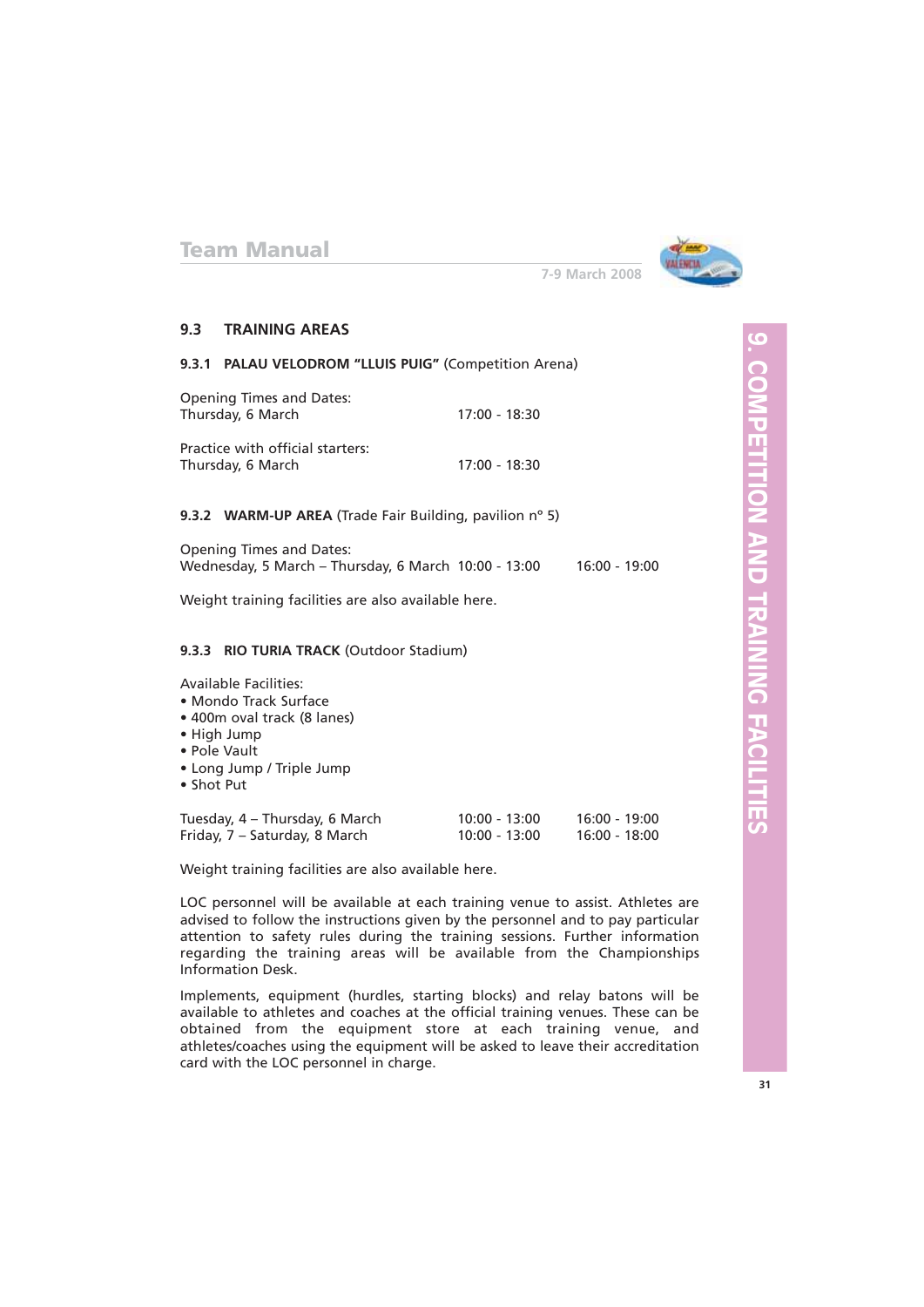**12TH IAAF WORLD INDOOR CHAMPIONSHIPS**

# **TECHNICAL INFORMATION CENTRE AND CHAMPIONSHIPS INFORMATION DESKS**

#### **10.1 TASK OF THE TECHNICAL INFORMATION CENTRE (TIC)**

The main task of this centre is to ensure a smooth liaison between each Delegation and the Local

Organising Committee, the IAAF Technical Delegates and the Competition Management of the

Championships regarding technical matters.

#### **10.2 LOCATION OF THE TIC**

The TIC is located at the Team Entrance and will be open during the period 5-9 March as follows:

| Wednesday, 5 March | $12:00 - 20:00$ |
|--------------------|-----------------|
| Thursday, 6 March  | $09:00 - 21:30$ |
| Friday, 7 March    | $08:00 - 21:30$ |
| Saturday, 8 March  | $08:00 - 21:30$ |
| Sunday, 9 March    | $08:00 - 20:30$ |

This will be the main centre for technical information although certain documents produced in the TIC will also be distributed to the CIDs for circulation (see 10.4).

#### **10.3 DUTIES OF THE TIC**

The TIC is in charge of, but not limited to, the following:

#### **10.3.1 RECEIPT OF FINAL CONFIRMATION AND DECLARATION FORMS**

Teams will receive the Final Confirmation Forms upon arrival in Valencia and

**32**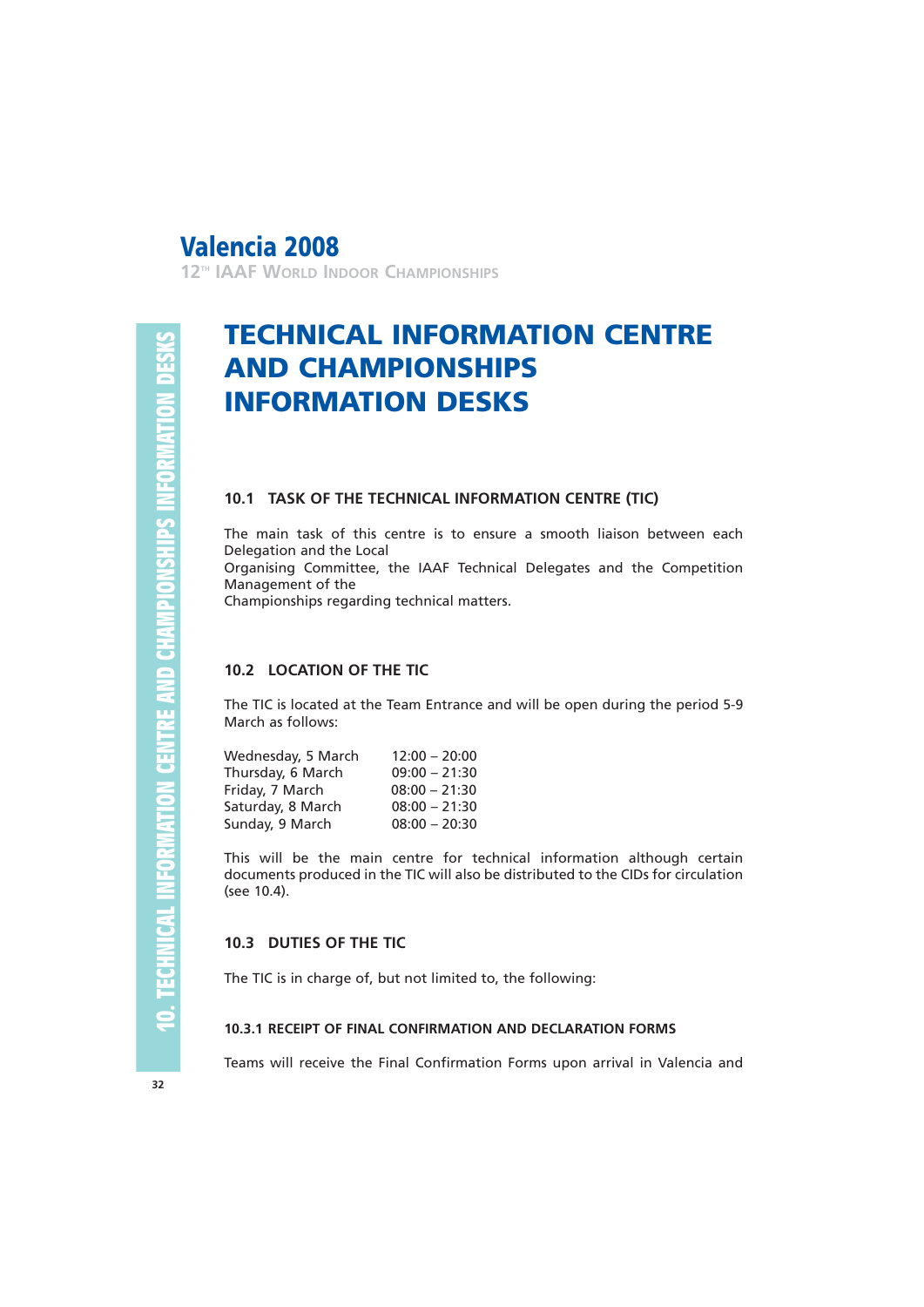

**7-9 March 2008**

Team Leaders, or their representatives, must confirm the names of those athletes already entered who will actually take part in the competition.

Final confirmation for **all events** must be made, at the latest, by **11:00 on Thursday, 6 March 2008** at the TIC or CID in the Teams' Hotel. Confirmation of athletes will not be accepted after this deadline.

*Note: It will also be possible for Teams to confirm their athletes upon arrival during the accreditation procedure at the Accreditation Centre.*

#### **10.3.2 WRITTEN APPEALS**

Appeals to the Jury must be made only at the TIC and according to IAAF Rules 119 and 146, and must be accompanied by a deposit of USD 100 (or 70 Euros see also 16.2).

#### **10.3.3 URGENT NOTICES**

Urgent written notices to the Delegations from the Technical Delegates and Competition Management will be distributed via the TIC and CID (pigeonholes). It is the Team Leader's duty to collect this kind of information in due time.

#### **10.3.4 PIGEONHOLES**

Pigeonholes will be located at the TIC and CIDs. Each Delegation will have a box with their country name on it. It is a requirement that Team Leaders inform all team members of the contents of the information and notices in a timely manner.

The materials distributed through the pigeonholes shall include daily programmes, start lists, results and official announcements by the IAAF and the LOC.

#### **10.3.5 DISTRIBUTION OF COACHES' PASSES FOR FIELD EVENTS**

For access passes to the seats adjacent to the field events (coaching zones), the Team Leader should apply at the TIC.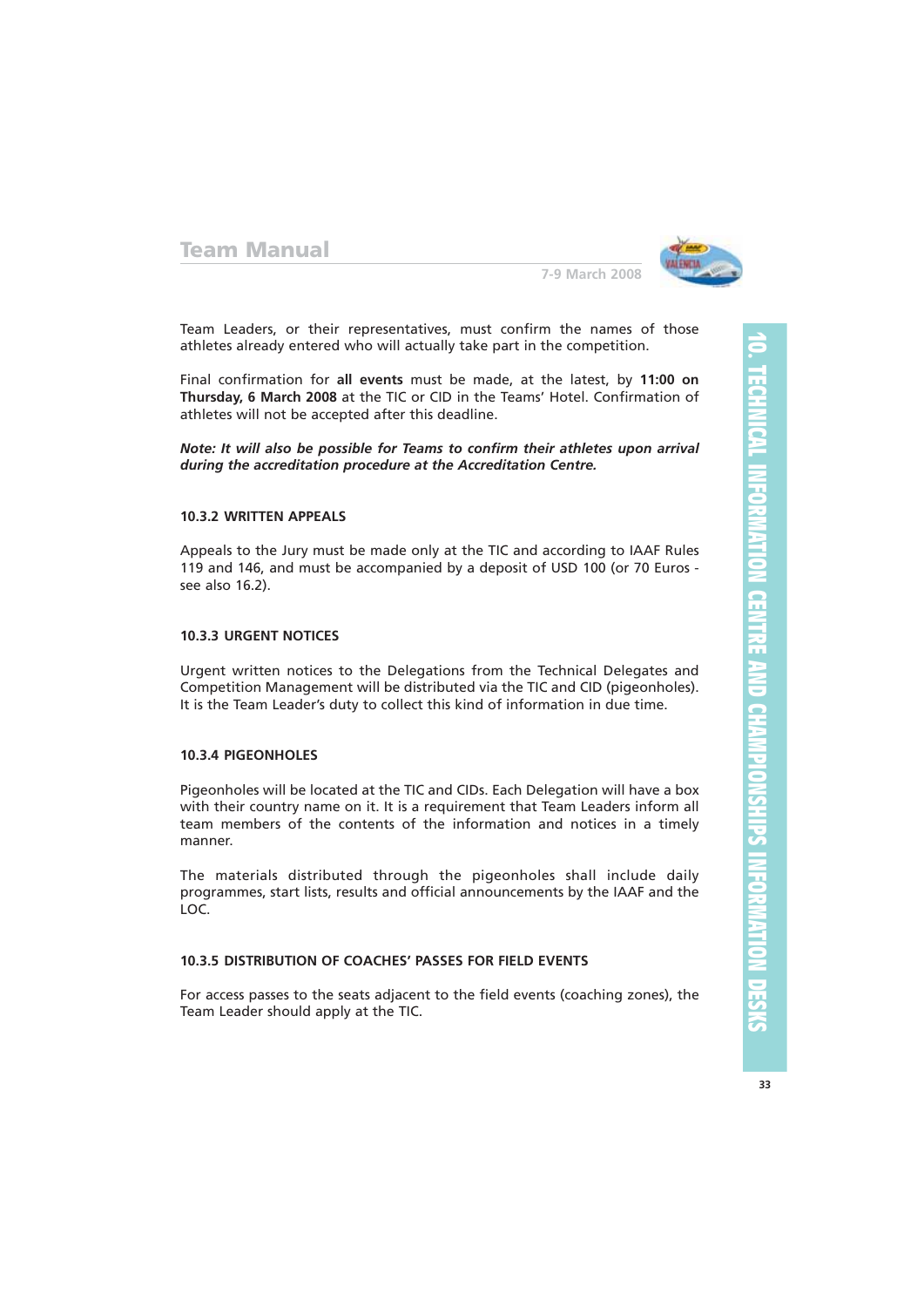**12TH IAAF WORLD INDOOR CHAMPIONSHIPS**

#### **10.3.6 NOTICE BOARDS**

The Notice Board for official communications to the teams will be situated at the TIC and CIDs in the Teams' Hotels. Another Notice Board, limited to the start lists, calling times and results, will be available at the warm-up area.

#### **10.4 COMPETITION INFORMATION DESKS (CIDs)**

These will be situated in the Teams' Hotel and will be linked to each other as well as to the TIC. They will be open daily from  $4 - 10$  March (see also 7.5). Delegations can receive general, transportation and technical information at these Desks. They shall be in charge of, but shall not be limited to the following:

- Receipt of written questions for the Technical Meeting (deadline **11:00, 6 March**)
- Receipt of Final Confirmation and Declaration Forms
- Delivery of Competition Information (start lists and results).
- Delivery of Technical Information: all information of a technical nature concerning the competition will also be displayed on the notice board.
- They will also act as an information point for issues relating to accommodation, meals, transport and the Championships in general.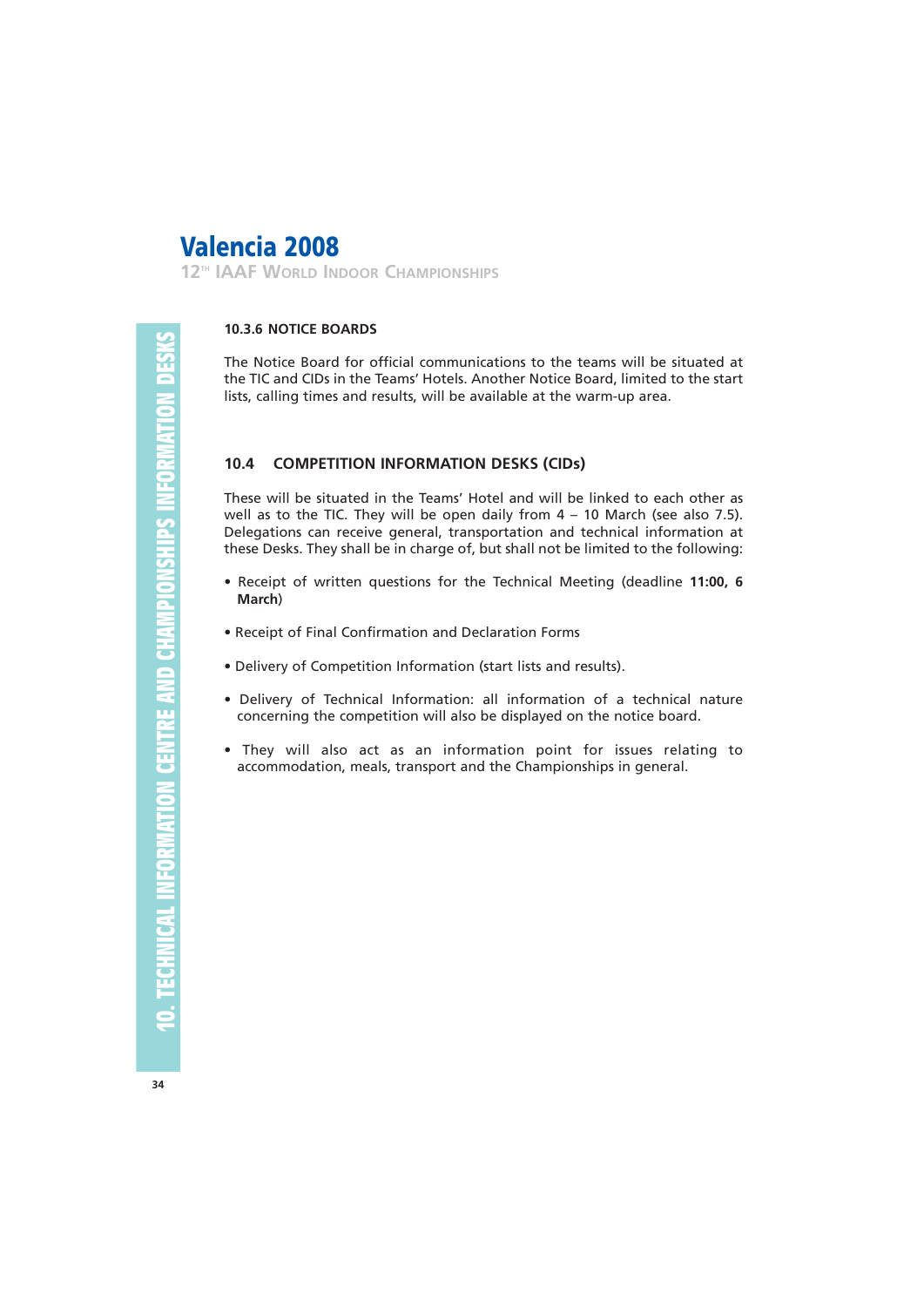

# **TECHNICAL MEETING & ORIENTATION VISIT**

#### **11.1 ORIENTATION VISIT**

There will be a visit organised to the Palau Velodrom "Lluis Puig" and the warmup area in the Trade Fair Building on Thursday, 6 March at 15:00, prior to the Technical Meeting, to show the Delegations the exact location of the main services at the Sports Arena (changing rooms, Warm-up area, Call Room, interview room, etc.).

More information with regard to this visit will be available at the Championships Information Desks.

#### **11.2 TECHNICAL MEETING**

The Technical Meeting will take place on **Thursday, 6 March at 16:00 at the Conference Room of the Trade Fair Building**.

As usual, no more than two (2) representatives from each participating Member Federation (and in addition an interpreter or attaché if required) may attend the meeting.

#### **11.2.1 PROCEDURES FOR THE TECHNICAL MEETING**

The IAAF Technical Delegates will preside over the meeting, which will be conducted only in English.

#### **• Agenda**

- 1. Opening of the Meeting by the IAAF President or his representative and by the LOC President or his representative
- 2. Presentation of the IAAF Delegates and main Competition **Officials**
- 3. Timetable
- 4. Qualifying rounds for the races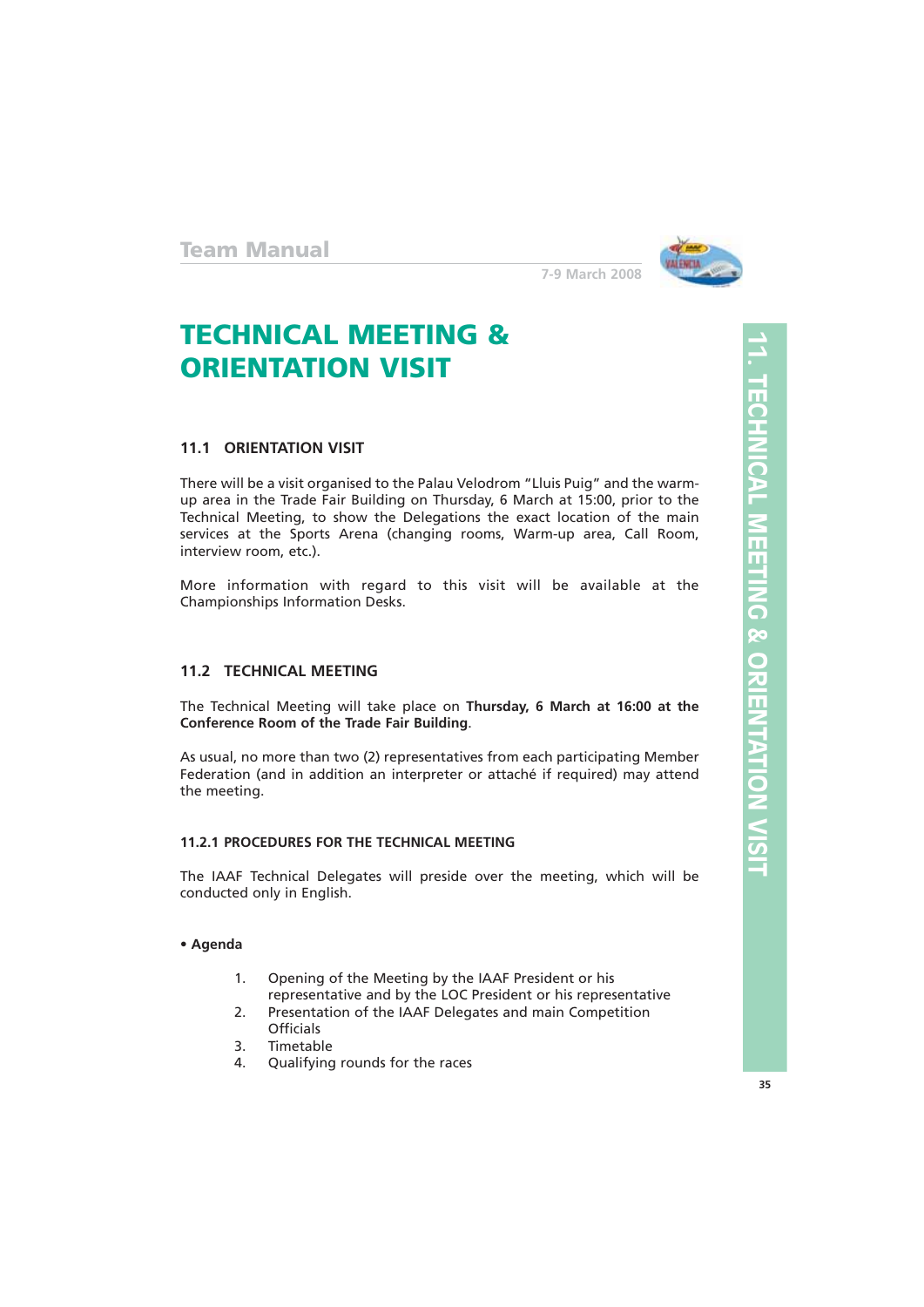**12TH IAAF WORLD INDOOR CHAMPIONSHIPS**

- 5. Raising of the bars
- 6. Start procedures and Call Room
- 7. Finish procedures
- 8. Protests / Appeals
- 9. Doping Control
- 10. Opening, Closing and Award Ceremonies
- 11. Answers to written questions
- 12. Distribution of bib numbers

#### **11.2.3 WRITTEN QUESTIONS**

Any enquiries concerning the Championships must be made in writing (in English or French). These questions will be answered at the Technical Meeting. The forms on which the questions must be written will be distributed upon your arrival at the Accreditation Centre. These forms must be returned to the Championships Information Desk in the Teams' Hotel no later than **11:00 on Thursday, 6 March**.

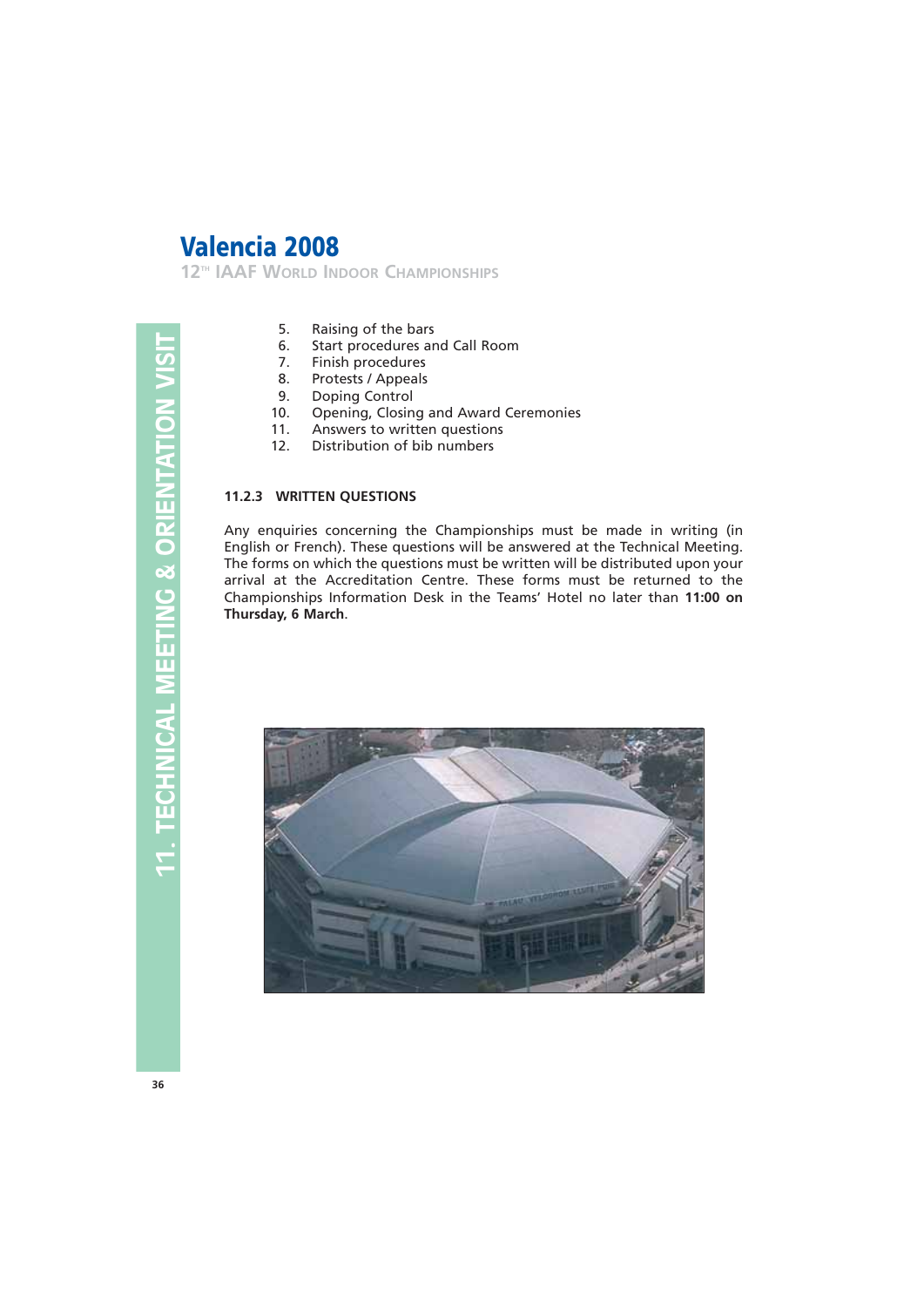

# **TIMETABLE**

#### **Friday, 7 March 2008 (1st session)**

09.30 Opening Ceremony 10.00 Shot Put **Men** Qualification 10.05 High Jump Men Qualification 10.10 Triple Jump Women Qualification 10.15 3000m Women First round 10.55 3000m Men Men First round 11.35 60m hurdles Momen Pentathlon<br>12.00 60m burdles Women First round 12.00 60m Women First round 12.15 Long Jump Men Qualification 12.30 High Jump Women Pentathlon

#### **Friday, 7 March 2008 (2nd session)**

| 16.15 | Shot Put          | Women | Pentathlon   |
|-------|-------------------|-------|--------------|
| 17.00 | Pole Vault        | Women | Qualificatic |
| 17.10 | 60 <sub>m</sub>   | Women | Semi-final   |
| 17.25 | Long Jump         | Women | Pentathlon   |
| 17.30 | 60 <sub>m</sub>   | Men   | Semi-final   |
| 17.55 | 800 <sub>m</sub>  | Women | First round  |
| 18.25 | 800 <sub>m</sub>  | Men   | First round  |
| 18.30 | <b>Shot Put</b>   | Men   | Final        |
| 18.50 | Triple Jump       | Men   | Qualificatic |
| 18.55 | 400 <sub>m</sub>  | Men   | First round  |
| 19.30 | 400 <sub>m</sub>  | Women | First round  |
| 20.00 | 1500 <sub>m</sub> | Men   | First round  |
| 20.15 | VC1 - Shot Put    | Men   |              |
| 20.25 | 60 <sub>m</sub>   | Women | <b>Final</b> |
| 20.35 | 800m              | Women | Pentathlon   |
| 20.45 | 60 <sub>m</sub>   | Men   | Final        |

First round

**7-9 March 2008**

Women Pentathlon Women Qualification Women Semi-final Women Pentathlon 17.50 Men Semi-final<br>17.30 Women First round First round 18.25 Men First round<br>
19.25 Men Final 18.50 Men Qualification<br>18.50 Men First round First round Women First round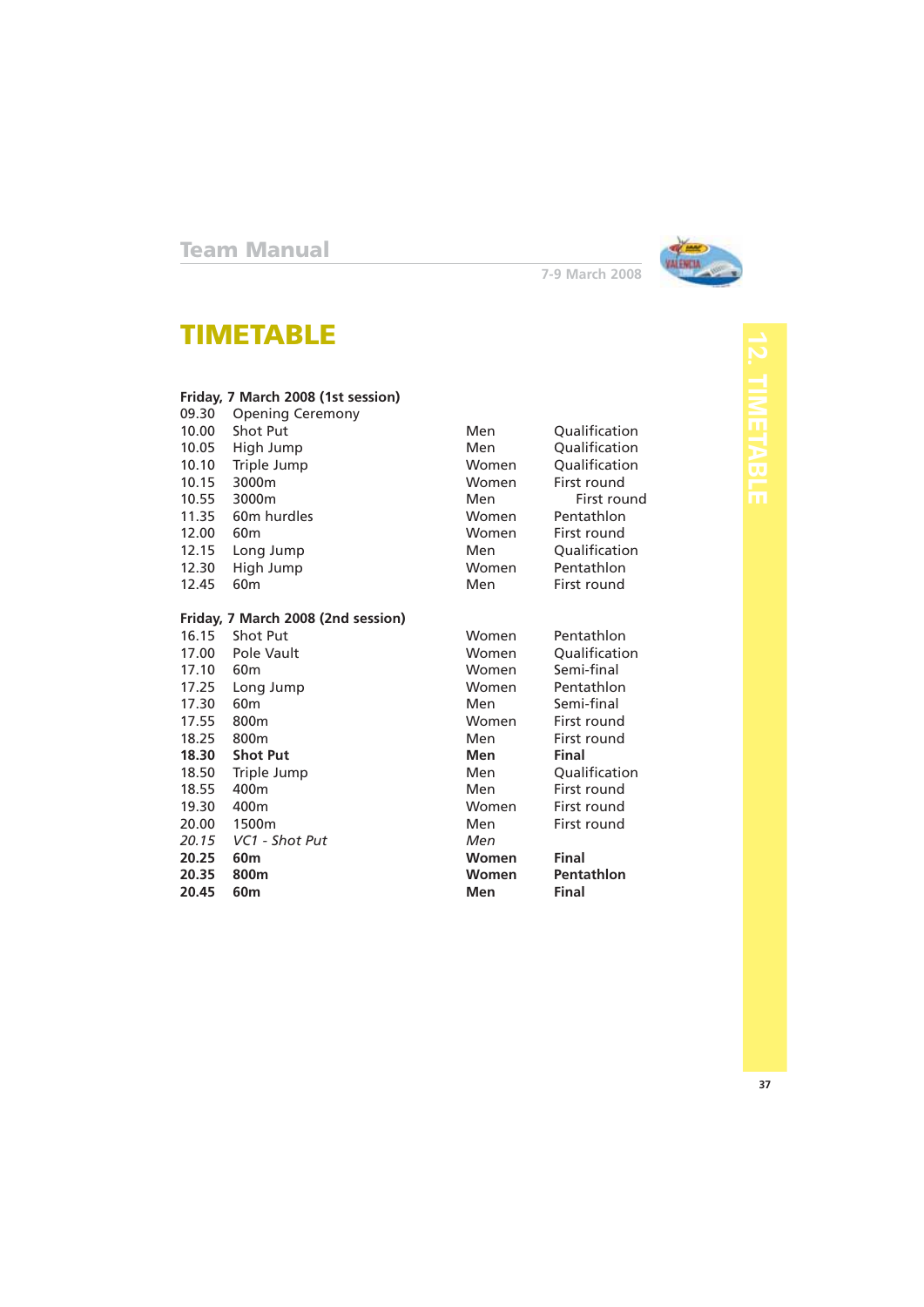**12TH IAAF WORLD INDOOR CHAMPIONSHIPS**

#### **Saturday, 8 March 2008 (3rd session)**

| 10.00 | 60 <sub>m</sub>                      | Men   | Heptathlon    |
|-------|--------------------------------------|-------|---------------|
| 10.20 | Pole Vault                           | Men   | Qualification |
| 10.25 | 60 <sub>m</sub> hurdles              | Women | First round   |
| 10.55 | Long Jump                            | Men   | Heptathlon    |
| 11.15 | 60 <sub>m</sub> hurdles              | Men   | First round   |
| 11.25 | High Jump                            | Women | Qualification |
| 12.00 | Long Jump                            | Women | Qualification |
| 12.30 | 1500 <sub>m</sub>                    | Women | First round   |
| 12.35 | <b>Shot Put</b>                      | Women | Qualification |
|       | Saturday, 8 March 2008 (4th session) |       |               |
| 17.00 | 3000m                                | Women | <b>Final</b>  |
| 17.00 | High Jump                            | Men   | <b>Final</b>  |
| 17.00 | Shot Put                             | Men   | Heptathlon    |
| 17.05 | <b>Triple Jump</b>                   | Women | <b>Final</b>  |
| 17.12 | $VC2 - 60m$                          | Women |               |
| 17.25 | 800 <sub>m</sub>                     | Women | Semi-final    |
| 17.38 | VC3 - Pentathlon                     | Women |               |
| 17.45 | 800 <sub>m</sub>                     | Men   | Semi-final    |
| 18.00 | $VC4 - 60m$                          | Men   |               |
| 18.10 | 60 <sub>m</sub> hurdles              | Women | Semi-final    |
| 18.25 | VC5 - 3000m                          | Women |               |
| 18.30 | <b>Pole Vault</b>                    | Women | <b>Final</b>  |
| 18.35 | 60 <sub>m</sub> hurdles              | Men   | Semi-final    |
| 19.00 | 400 <sub>m</sub>                     | Men   | Semi-final    |
| 19.05 | Long Jump                            | Men   | Final         |
| 19.15 | VC6 - Triple Jump                    | Women |               |

19.20 High Jump Men Heptathlon 19.25 400m Women Semi-final

19.55 1500m **Men** Final<br>
20.15 60m hurdles **Momen** Final

**20.35 60m hurdles Men Final**<br>
20.40 VC9 - Long Jump Men Men

*19.15 VC6 - Triple Jump Wom*<br>19.20 High Jump Men

*19.45 VC7 - High Jump Men*

*20.27 VC8 - 1500 Men*

**20.15** 60m hurdles

*20.40 VC9 - Long Jump*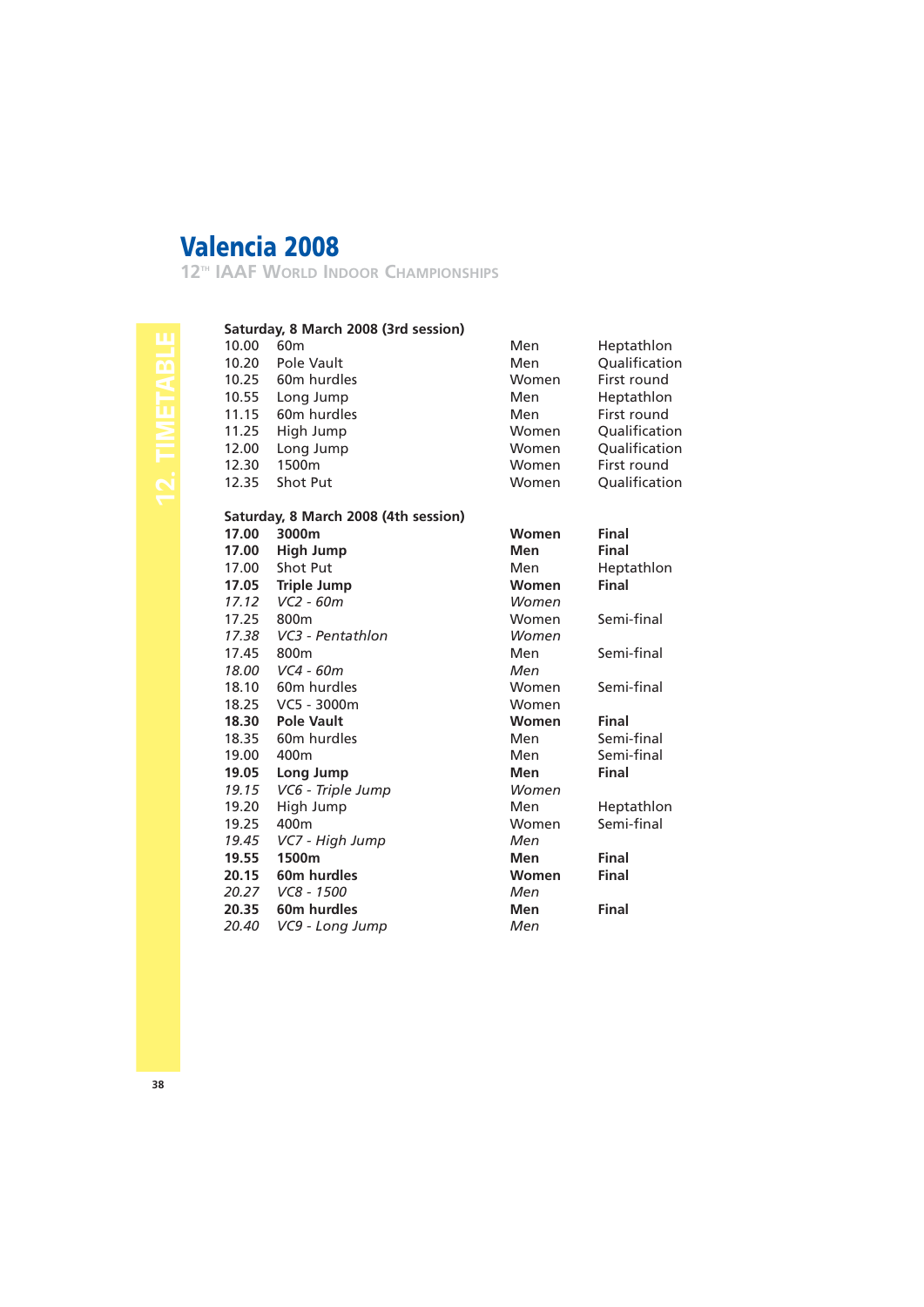

**7-9 March 2008**

|            | Sunday, 9 March 2008 (5th session) |              |                   |
|------------|------------------------------------|--------------|-------------------|
|            | 10.00 60m hurdles                  | Men          | Heptathlon        |
|            | 10.30 4x400m                       | Women        | First round       |
|            | 10.50 Pole Vault                   | <b>Men</b>   | Heptathlon        |
|            | 11.00 4x400m                       | Men          | First round       |
|            |                                    |              |                   |
|            | Sunday, 9 March 2008 (6th session) |              |                   |
| 16.00      | Long Jump                          | Women        | <b>Final</b>      |
| 16.00      | <b>Pole Vault</b>                  | <b>Men</b>   | Final             |
| 16.05      | <b>Shot Put</b>                    | Women        | Final             |
|            | 16.07 VC10 - Pole Vault            | Women        |                   |
| 16.15 400m |                                    | <b>Women</b> | Final             |
|            | 16.18 VC11 - 60m hurdles           | Women        |                   |
|            | 16.27 VC12 - 60m hurdles           | Men          |                   |
| 16.35      | 400m                               | Men          | Final             |
|            | 16.40 VC13 - 400m                  | Women        |                   |
|            | 16.55 1000m                        | Men          | <b>Heptathlon</b> |
|            | 16.58 VC14 - 400m                  | Men          |                   |
| 17.15      | 800 <sub>m</sub>                   | <b>Women</b> | Final             |
| 17.25      | <b>High Jump</b>                   | <b>Women</b> | Final             |
|            | 17.30 VC15 - Heptathlon            | Men          |                   |
| 17.45      | 3000m                              | <b>Men</b>   | Final             |
| 17.45      | <b>Triple Jump</b>                 | <b>Men</b>   | Final             |
| 17.54      | VC16 - Long Jump                   | Women        |                   |
| 18.05      | 4x400m                             | Women        | Final             |
|            | 18.07 VC17 - 800m                  | Women        |                   |
|            | 18.14 VC18 - Shot Put              | Women        |                   |
|            | 18.25 1500m                        | Women        | Final             |
|            | 18.30 VC19 - 3000m                 | Men          |                   |
| 18.40      | 800m                               | <b>Men</b>   | Final             |
|            | 18.45 VC20 - Pole Vault            | Men          |                   |
| 18.51      | VC21 - 1500m                       | Women        |                   |
| 19.05      | 4x400m                             | <b>Men</b>   | Final             |
| 19.10      | VC22 - 800m                        | Men          |                   |
| 19.16      | VC23 - Triple Jump                 | Men          |                   |
| 19.21      | VC24 - High Jump                   | Women        |                   |
| 19.30      | <b>Closing Ceremony</b>            |              |                   |

*4x400 (Men's & Women's) victory ceremonies will be organised at the Closing Dinner*

VC# = Victory Ceremony

**The timetable can be subject to change.**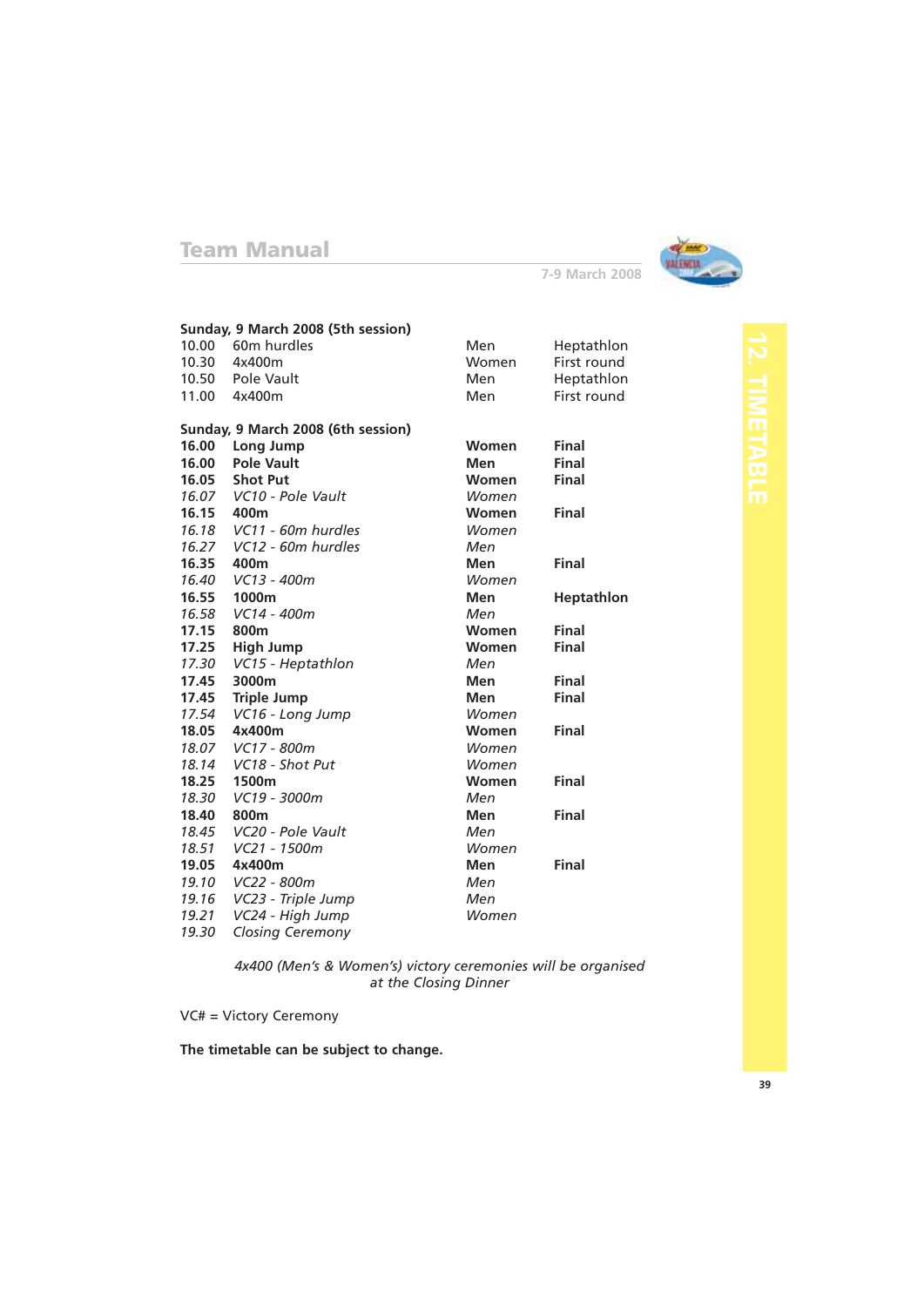**12TH IAAF WORLD INDOOR CHAMPIONSHIPS**

# **COMPETITION ENTRY PROCEDURES AND QUOTA**

**IAAF WORLD INDOOR CHAMPIONSHIPS 2008 QUOTA as approved by IAAF Council in Monaco (November 2007) (see M. Circular M/30/07, Appendix B)**

| 16 athletes | <b>USA</b>                      |                          |                                        |                                        |                                 |                                        |                                 |
|-------------|---------------------------------|--------------------------|----------------------------------------|----------------------------------------|---------------------------------|----------------------------------------|---------------------------------|
| 15 athletes | <b>RUS</b>                      |                          |                                        |                                        |                                 |                                        |                                 |
| 13 athletes | <b>GBR</b>                      | GER                      |                                        |                                        |                                 |                                        |                                 |
| 11 athletes | <b>FRA</b>                      | <b>POL</b>               |                                        |                                        |                                 |                                        |                                 |
| 9 athletes  | <b>CUB</b>                      | <b>UKR</b>               |                                        |                                        |                                 |                                        |                                 |
| 8 athletes  | CAN                             | <b>ITA</b>               | <b>JAM</b>                             | <b>SWE</b>                             |                                 |                                        |                                 |
| 7 athletes  | <b>AUS</b>                      | <b>BRA</b>               |                                        |                                        |                                 |                                        |                                 |
| 6 athletes  | <b>BLR</b>                      | <b>CHN</b>               | <b>MAR</b>                             |                                        |                                 |                                        |                                 |
| 5 athletes  | <b>CZE</b>                      | <b>GRE</b>               | <b>KEN</b>                             | <b>SLO</b>                             |                                 |                                        |                                 |
| 4 athletes  | <b>BAH</b><br><b>NED</b>        | <b>BEL</b><br><b>NGR</b> | <b>BUL</b><br><b>POR</b>               | ETH.<br><b>ROU</b>                     | IRL<br><b>RSA</b>               | <b>KAZ</b><br><b>SVK</b>               | <b>MEX</b>                      |
| 3 athletes  | ALG<br><b>KOR</b>               | <b>BOT</b><br><b>KSA</b> | <b>BRN</b><br><b>NZL</b>               | <b>FIN</b><br>SUI                      | GRN<br>TRI                      | <b>IND</b>                             | <b>JPN</b>                      |
| 2 athletes  | <b>ANT</b><br><b>HUN</b><br>QAT | ARG<br>IRI<br><b>SEN</b> | <b>AUT</b><br><b>ISV</b><br><b>SRB</b> | <b>COL</b><br><b>KUW</b><br><b>SUD</b> | <b>CRO</b><br>LAT<br><b>TUR</b> | <b>GHA</b><br><b>LCA</b><br><b>UZB</b> | <b>GUY</b><br><b>NAM</b><br>ZIM |
|             |                                 |                          |                                        |                                        |                                 |                                        |                                 |

*Host Country ESP*

All other Member Federations are given a quota of one (1) athlete.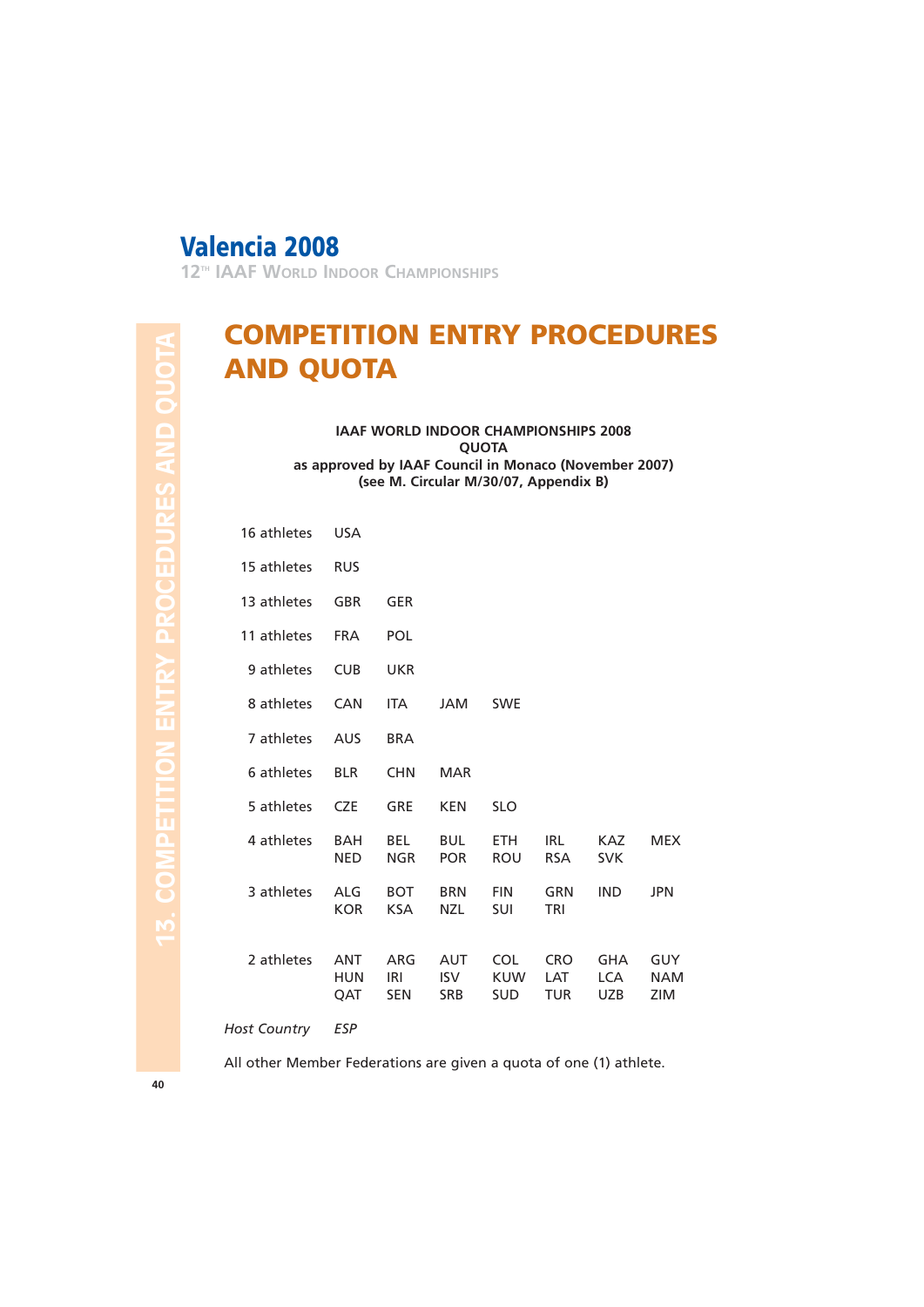

#### **13.1 ENTRY STANDARDS**

#### **13.1.1 GENERAL**

Performances must be achieved during the qualification period of 1 January 2007 to 25 February 2008 (midnight Monaco time), except for the Combined Events (see 13.1.4)

Performances must be achieved during competitions organised or authorised by the IAAF, its Area Associations or its National Member Federations. Thus, results achieved at university or school competitions must be certified by the National Federation of the country in which the competition was organised.

Performances must be achieved during an official competition organised in conformity with IAAF Rules.

Except for the combined events (see 13.1.4), one, two or three competitors can initially be entered per event, provided each has achieved the corresponding entry standard.

A maximum of two athletes from any one Member Federation can compete in each event.

Performances achieved in mixed events between male and female participants, held completely in the Stadium, will not normally be accepted (see IAAF Rule 147).

|                 | <b>MEN</b>                  |                               | <b>WOMEN</b>                |                               |  |  |
|-----------------|-----------------------------|-------------------------------|-----------------------------|-------------------------------|--|--|
|                 | <b>Indoor</b>               | Outdoor                       | <b>Indoor</b>               | <b>Outdoor</b>                |  |  |
| 60 <sub>m</sub> | 6.70                        | 10.20 (100m)                  | 7.37                        | 11.25 (100m)                  |  |  |
| 400m            | 47.10                       | 45.35                         | 53.00                       | 51.00                         |  |  |
| 800m            | 1.48.50                     | 1.45.50                       | 2.04.00                     | 2.00.00                       |  |  |
| 1500m           | 3.43.00 /<br>4.00.00 (mile) | 3.35.00 /<br>3.52.00 (mile)   | 4.16.00 /<br>4.33.00 (mile) | 4.05.00 /<br>4.23.00 (mile)   |  |  |
| 3000m           | 7.54.00                     | 7.44.00 /<br>13.19.00 (5000m) | 9.05.00                     | 8.40.00 /<br>15.05.00 (5000m) |  |  |
| 4x400m          |                             |                               |                             |                               |  |  |
| Relay           | no standard                 |                               |                             |                               |  |  |
| 60m hurdles     | 7.75                        | 13.55 (110m h)                | 8.20                        | 12.95 (100m h)                |  |  |

#### **13.1.2 TRACK EVENTS**

• Wind-assisted performances will not be accepted.

• Hand-timed performances in 60m, 100m, 400m, 60m Hurdles and 100m/110m Hurdles will not be accepted.

• For the running events of 400m and over, performances achieved on oversized tracks will NOT be accepted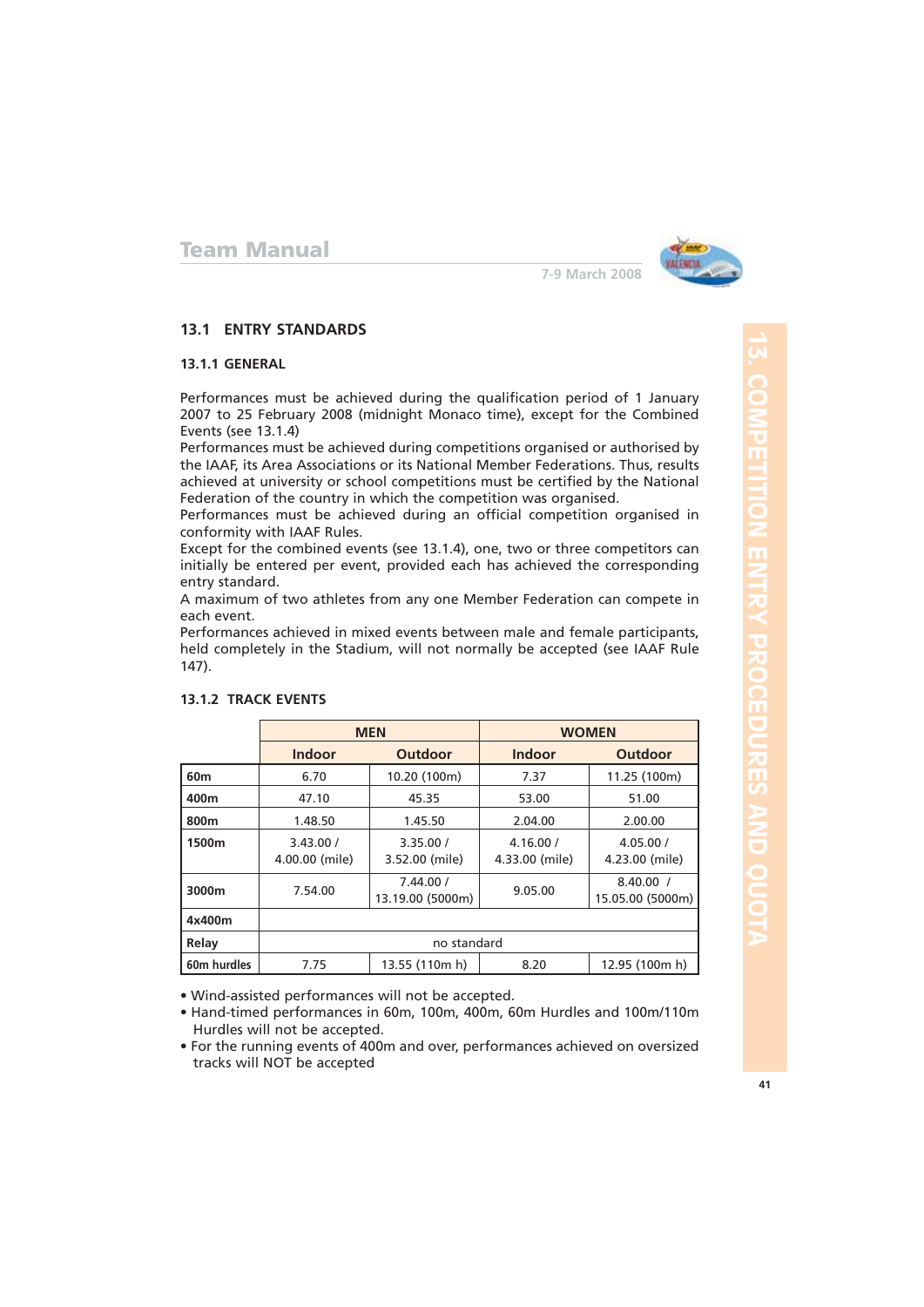**12TH IAAF WORLD INDOOR CHAMPIONSHIPS**

#### **13.1.3 FIELD EVENTS**

|                    | <b>MEN</b> | <b>WOMEN</b> |
|--------------------|------------|--------------|
| High Jump          | 2.30       | 1.92         |
| <b>Pole Vault</b>  | 5.70       | 4.40         |
| Long Jump          | 8.10       | 6.65         |
| <b>Triple Jump</b> | 17.00      | 14.05        |
| <b>Shot Put</b>    | 20.05      | 17.50        |

- Members who have no male and/or no female qualified athletes whom they wish to enter in any event may enter one unqualified male athlete and/or one unqualified female athlete in one event except the Combined Events.
- The acceptance of unqualified entries in the Field Events is at the discretion of the Technical Delegates.
- Youth athletes (any athlete aged 16 or 17 years on 31 December in the year of the competition) CANNOT be entered in the Men's Shot Put.
- Athletes younger than 16 years (on 31 December in the year of the competition), CANNOT be entered in any event.

#### **13.1.4 COMBINED EVENTS**

For the combined events, eight (8) athletes will be invited by the IAAF in the Heptathlon and in the Pentathlon as follows:

- The top 4 athletes from the 2007 Outdoor Lists (as at 31 December 2007), limited to a maximum of one per country.
- The top 4 athletes from the 2008 Indoor Lists (as at 18 February 2008).

In total no more than two male and two female athletes from any one Member Federation will be invited. Upon refusals or cancellations, the invitations shall be extended to the next ranked athletes in the same lists respecting the above conditions.

#### **13.1.5 RELAY TEAMS**

Each Federation may enter one (1) team for each relay race.

Relay teams may be composed of up to six (6) athletes. Once the team has taken part in the event, only two (2) additional athletes may take part in subsequent rounds as substitutes.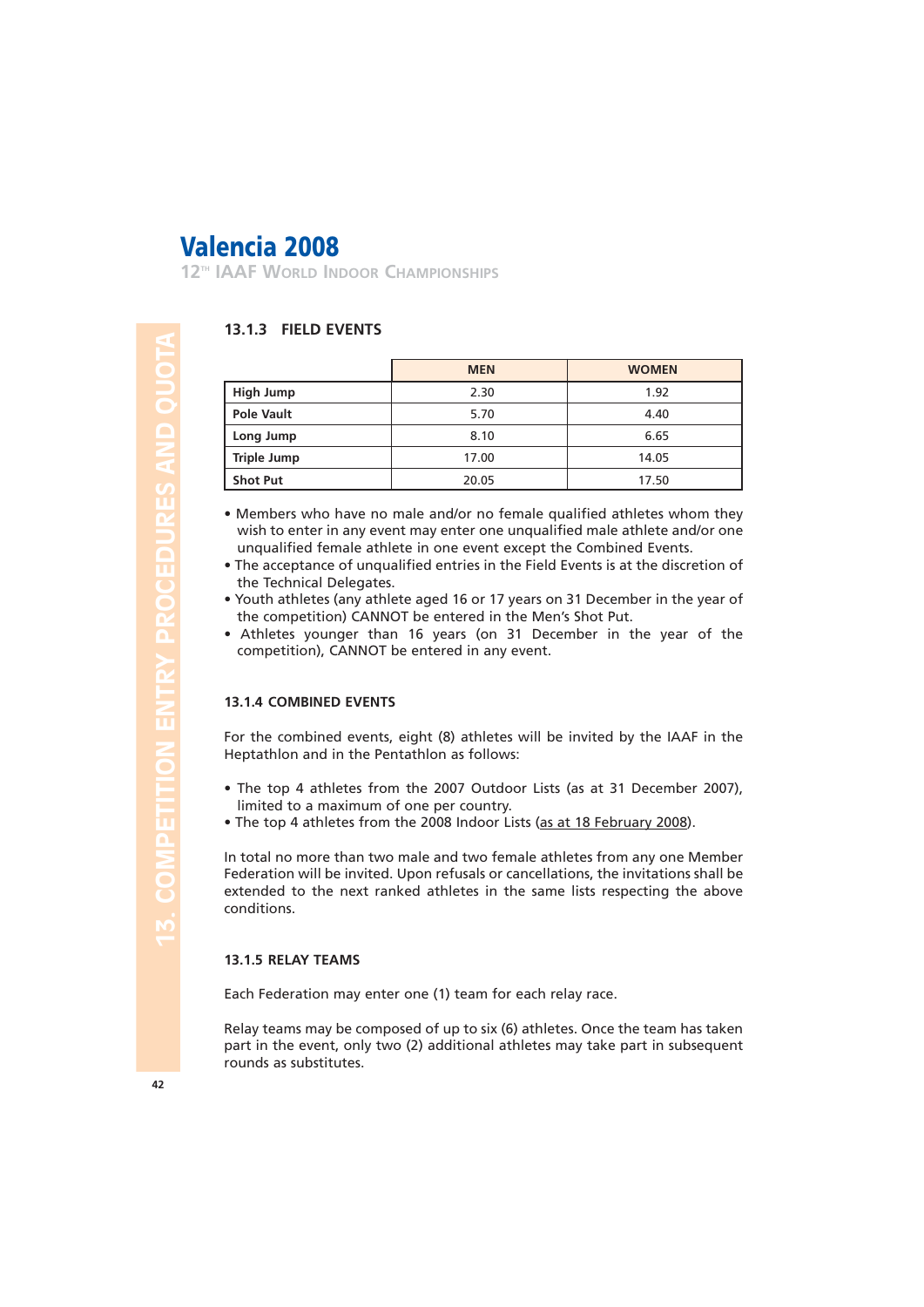

Substitutes may only be taken from the list of athletes entered for the athletic competition whether for the relays or for any other athletic event. However, any athlete who, after the final confirmation has been given, or after qualifying during a qualifying round or a heat for any event, has failed to participate in the event without giving a valid reason (e.g. a medical certificate issued by the official doctor of the Championships), cannot be entered in the relays. (See IAAF Rules 142 and 170).

#### **13.2 FINAL ENTRIES**

The IAAF on-line Event Entry System will be available from 25 January 2008 for the Final Entries (http://evententry.iaaf.org). The deadline for completing and submitting the forms is the **25 February 2008 (midnight Monaco Time)**.

No changes or additions will be accepted after the closing date. Technical Delegates may request Member Federations to submit a copy of the official results of the event where the qualifying performances have been achieved.

#### **13.3 FINAL DECLARATION AND CONFIRMATION OF COMPETITORS**

It is requested that Team Leaders arrive in Valencia in due time to properly submit the final declaration and confirmation forms.

Teams will receive the Final Confirmation Forms upon arrival in Valencia and Team Leaders, or their representatives, must confirm the names of those competitors already entered who will actually take part in the competition. Final confirmation for **all events** must be made, at the latest, by **11:00 on Thursday, 6 March 2008** at the TIC or CIDs in the Teams' Hotels. Confirmation of athletes will not be accepted after this deadline.

*Note: It will also be possible for Teams to confirm their athletes upon arrival during the accreditation procedure at the Accreditation Centre.*

The final composition of the relay teams and the order of running must be declared at the Call Room nº 1 (Warm-up area) no later than one hour before the published 1st call time for the event (IAAF Rule 170.18).

#### **13.4 WITHDRAWALS**

Withdrawals after final confirmation have to be submitted, on the official Withdrawal Form, to the TIC. The reason for the withdrawal has to be specified in detail, being its acceptance the responsibility of the Technical Delegates based on the IAAF Rules.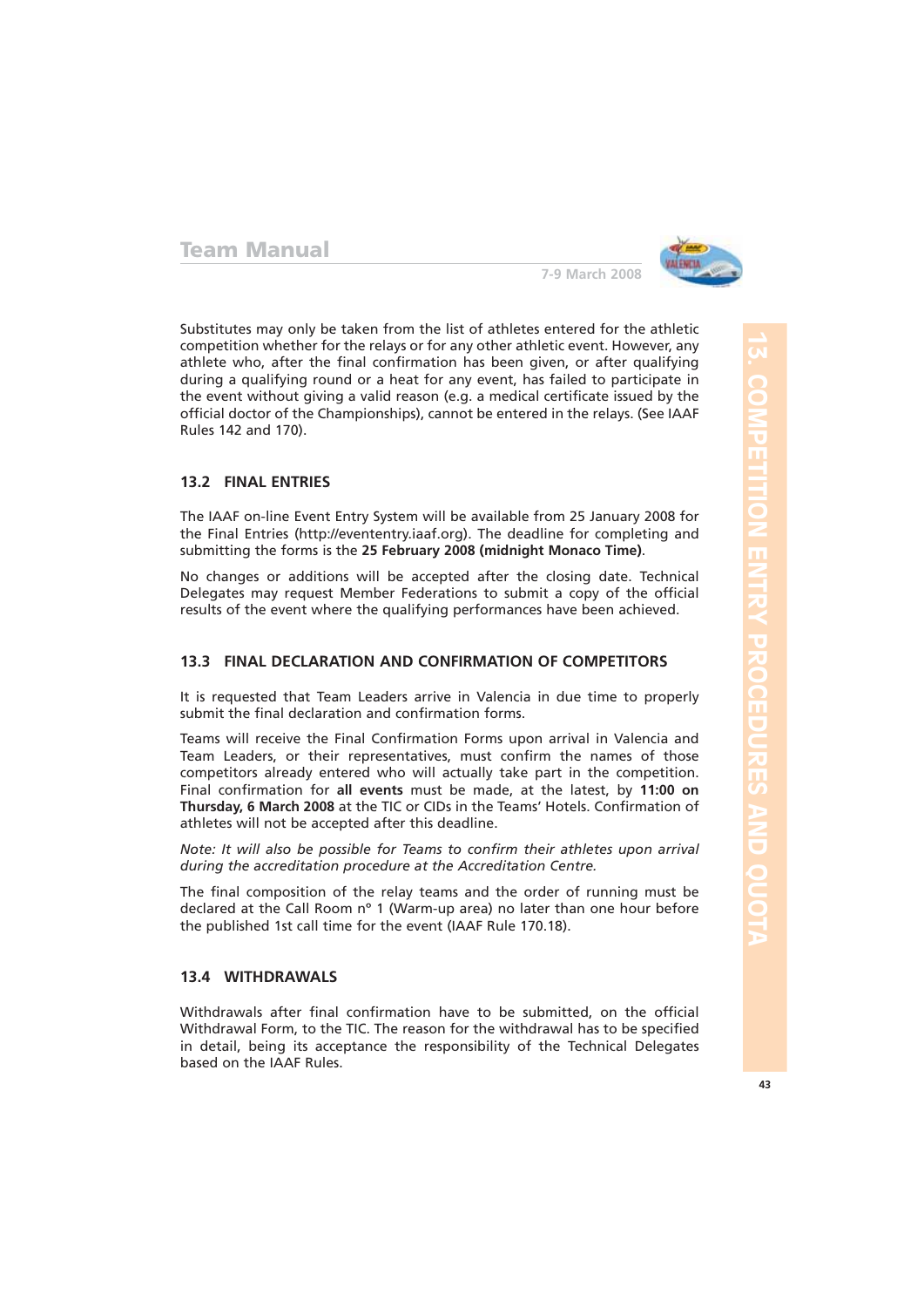**12TH IAAF WORLD INDOOR CHAMPIONSHIPS**

# **PRE-COMPETITION PROCEDURES**

#### **14.1 BIBS**

All competitors will receive 3 bibs, which shall coincide with the information written in the start list, as follows:

- 2 bibs with the competition number
- 1 bib with **the athlete's name**

Every athlete must wear two (2) bibs during the competition, t**he one with the name on the front**, and the other with the number on the back. In the Pole Vault and High Jump, it is possible to wear only one bib on the front or on the back. **In this case it MUST be the bib with the name.**

If tracksuits are worn during the competition, the  $3<sup>rd</sup>$  bib with the number must be worn on the tracksuit. Track athletes must also wear the hip numbers provided at the Call Room (see 14.4.5).

Bibs must be worn in accordance with IAAF Rules and must not be cut, folded or obscured in any way. Failure to comply with the Rules may result in a disqualification or sanction.

#### **14.2 CALL ROOM (Trade Fair Building Warm-up Area)**

All competitors must present themselves at the Call Room according to the scheduled reporting times as noted below. Times will also be announced over the PA system as well as shown on the electronic display in the Warm up Area.

Competitors who fail to appear on time at the Call Room without a valid reason (e.g. a medical certificate delivered by the official doctor of the Championships) shall be excluded from participating in this and all further events in the Championships, including relays. Team officials are not allowed to enter the Call Room.

Once the athletes have been checked by the judges they will be escorted by judges and volunteers to the Call Room nº 2, located inside the Palau Velodrom "Lluis Puig".

Athletes who compete in combined events shall report to the Call Room nº 1 on each of the relevant days of the competition, before the first event of each day.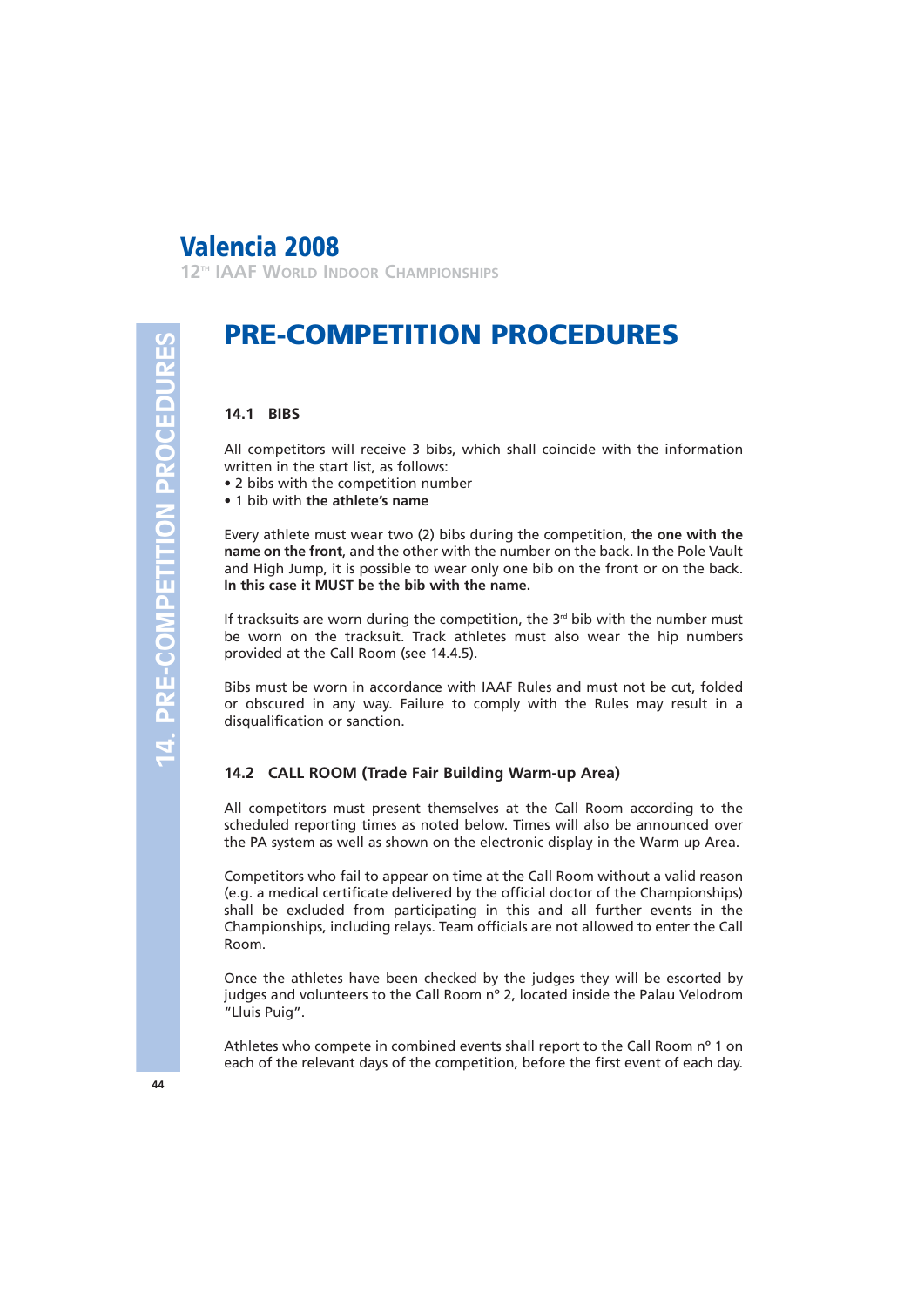

**7-9 March 2008**

The athletes' control for the subsequent events will take place in the rest room before the start of each event.

After leaving the Call Room nº 2, athletes will be escorted to the Competition site.

#### **14.3 ATHLETES' REPORTING TIMES**

Report to the Call Room nº 1 will be according to the following schedule. All times are prior to the actual starting time of the event.

|                  |               | Call Room #1 | <b>To Competition</b> |
|------------------|---------------|--------------|-----------------------|
| Event            | Close<br>Open |              | Area                  |
| Track events     | 50            | 40           | 10                    |
| High Jump        | 70            | 60           | 30                    |
| Pole Vault       | 95            | 85           | 55                    |
| Long/Triple Jump | 65            | 55           | 25                    |
| Shot Put         | 60            | 50           | 20                    |

The above mentioned times may need to be adapted to the number of participating athletes in the qualifying rounds.

A dedicated, heat by heat, call-up schedule will be issued once Final Entries are confirmed.

#### **14.4 PROCEDURES**

The procedures in the Call Room shall be as follows:

**14.4.1 Identification of the athletes by means of the accreditation cards and bibs.**

At the entrance to the Call Room n° 1 (Warm up area) the relevant officials will check the athletes against the start lists.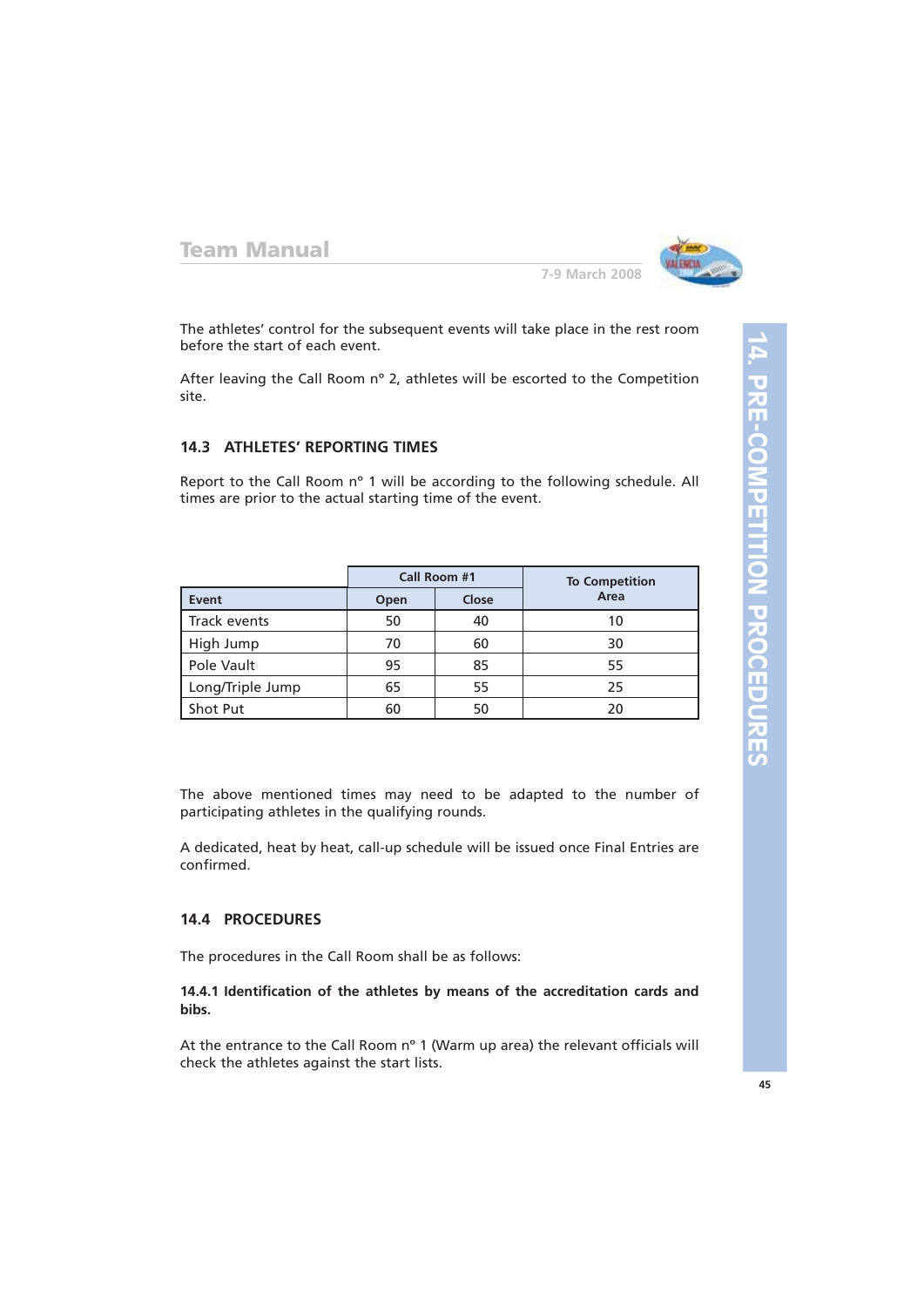**12TH IAAF WORLD INDOOR CHAMPIONSHIPS**

#### **14.4.2 Checking of athletes' uniform**

All athletes must wear the official national uniform approved by their Delegation. IAAF Rule 143.1 recommends that the front and the back of the uniforms should have the same colour (new Advertising Regulations may be downloaded at the IAAF web site from following link: http://www.iaaf.org/downloads). The uniforms will be checked against photographs of the uniforms sent, brought or taken on arrival in the Team Accreditation Centre. A copy of the photographs will be given to the officials in the Call Room for their use. Any infringement of the Rules may result in the disqualification of the athlete. Athletes not wearing their official team uniform will be required to acquire the correct attire before they progress through the Call Room.

Any advertising on clothes and bags must comply with IAAF Rules and Regulations. Please note that the IAAF Advertising Rules and Regulations applicable for this competition specify a maximum of 30 cm<sup>2</sup> for the Manufacturer's logo on the competition wear and **40 cm2** on sweatshirts, T-shirts and jackets. There can be no logo of the Member Federation's national sponsors on the Athletes' clothes, bags, equipment, etc.

#### **14.4.3 Inspection of personal belongings**

Athletes (including Combined Events) will only be permitted to take a backpack or similar sized bag with them into the competition arena. Combined Events athletes may bring larger bags but they must be left in the rest area in between events. Athletes are therefore requested not take with them to the competitions area large bags, bulky items or other inappropriate items.

A strict inspection shall be made on illegal and prohibited items, which athletes may have in their possession. Cassette recorders, radios, CD/MP3 players, mobile phones, cameras, etc. shall not be permitted. Any items that do not conform to the IAAF technical and/or advertising Rules and Regulations will be confiscated. Confiscated items may be retrieved at the Technical Information Centre after the event.

#### **14.4.4 Spikes**

The spikes on athletes' shoes will be checked (number, shape and size). If they do not comply with IAAF Rules, the athletes will be asked to change them to the correct size. The following maximum spike lengths will be allowed: All events (except for High Jump) : not more than 6mm High Jump: not more than 9mm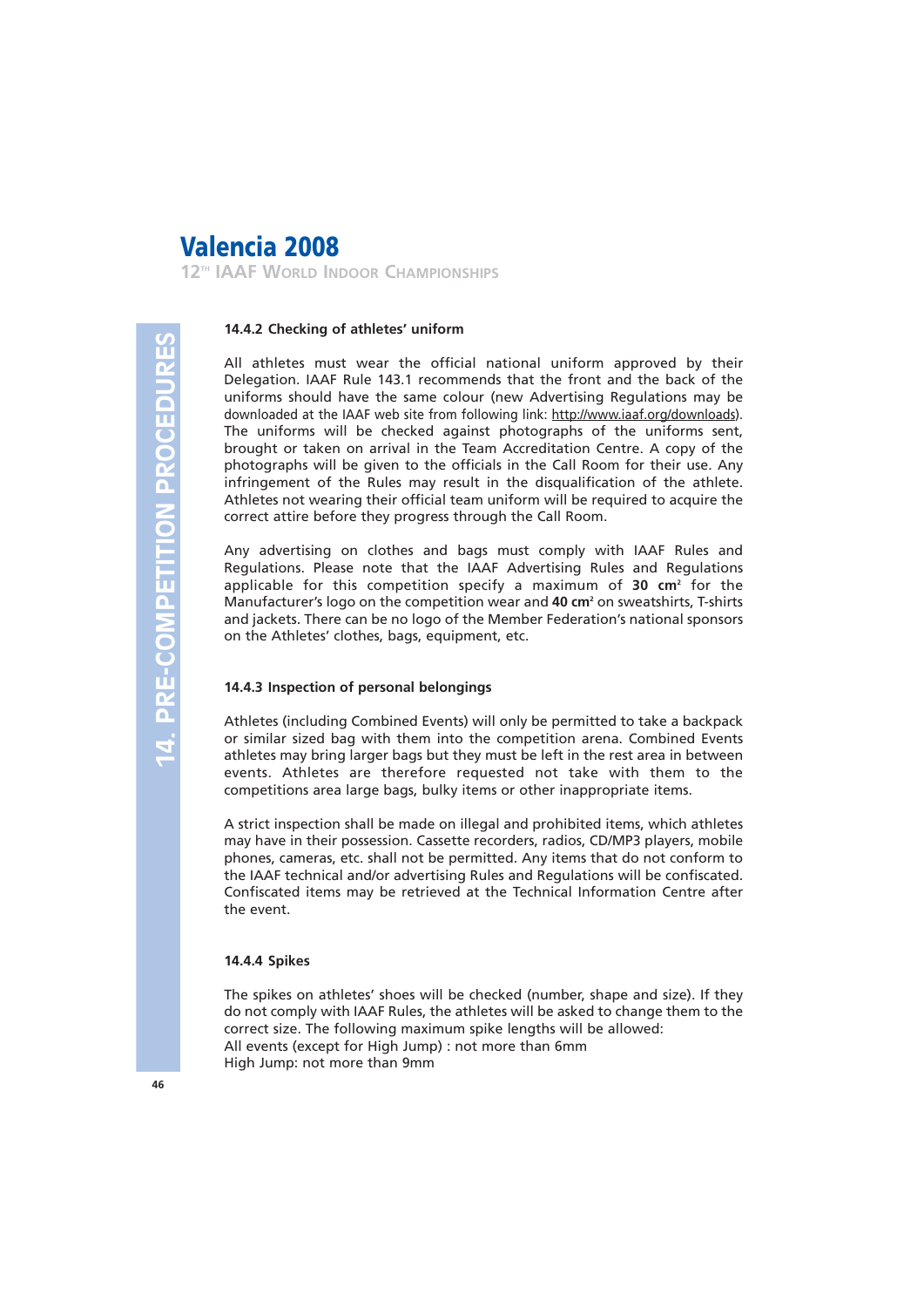

**7-9 March 2008**

#### **14.4.5 Hip Numbers**

Competitors in Track events (including relays) will be provided with hip numbers to place on both sides of the lower body competition wear.

After completion of these procedures, athletes should follow the instructions given by the officials at the Call Room. **Team Leaders must ensure that all their athletes comply with the above before entering the Call Room to avoid delays.**

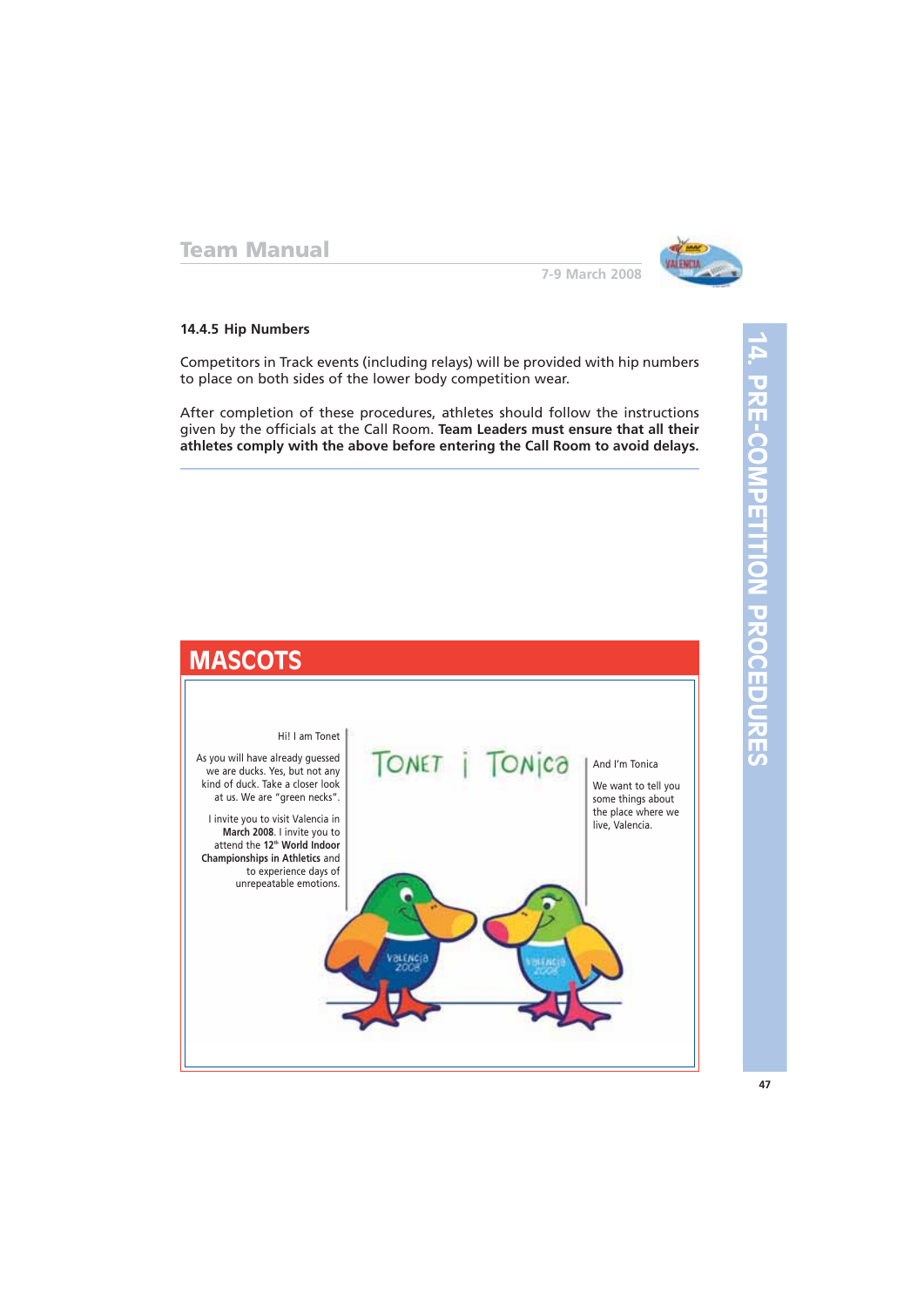**12TH IAAF WORLD INDOOR CHAMPIONSHIPS**

# **COMPETITION PROCEDURES**

#### **15.1 STARTER'S COMMANDS**

The starter's commands will be given in English. Up to and including 400m, the following commands will be used:

- "On your marks"
- "Set"
- Firing of the gun

For races 800m and over, the following commands will be used:

- "On your marks"
- Firing of the gun

#### **15.2 TIMING**

False start detection, timing and photo finish services will be provided by SEIKO.

#### **15.3 MEASUREMENT**

Horizontal jumps, Pole Vault and Shot Put will be measured by the EDM apparatus. High Jump will be measured manually.

#### **15.4 OFFICIAL IMPLEMENTS**

#### **15.4.1 LIST OF IMPLEMENTS**

The approved list of implements which will be used during the 12th IAAF World Indoor Championships is as follows:

#### **Men (7,265kg)**

| Company | Product                 | Catalogue nº    | Colour | <b>IAAF Certificate</b> |
|---------|-------------------------|-----------------|--------|-------------------------|
| Nelco   | Turned Iron - 128mm     | <b>N1118A</b>   | Yellow | $I-99-0093$             |
| Polanik | Stainless Steel - 115mm | <b>PK-137-S</b> | Silver | $I - 00 - 0197$         |
| Mondo   | Steel - 121mm           | AL305           | Red    | $I-99-0175$             |
| Nelco   | Stainless Stell - 129mm | <b>N1117XD</b>  | Silver | $I-99-0145$             |
| Nordic  | Brass - 110mm           | 5132726         | Gold   | $I-99-0023$             |
| Nishi   | Steel $-129$ mm         | F251C           | Silver | $I-99-0083$             |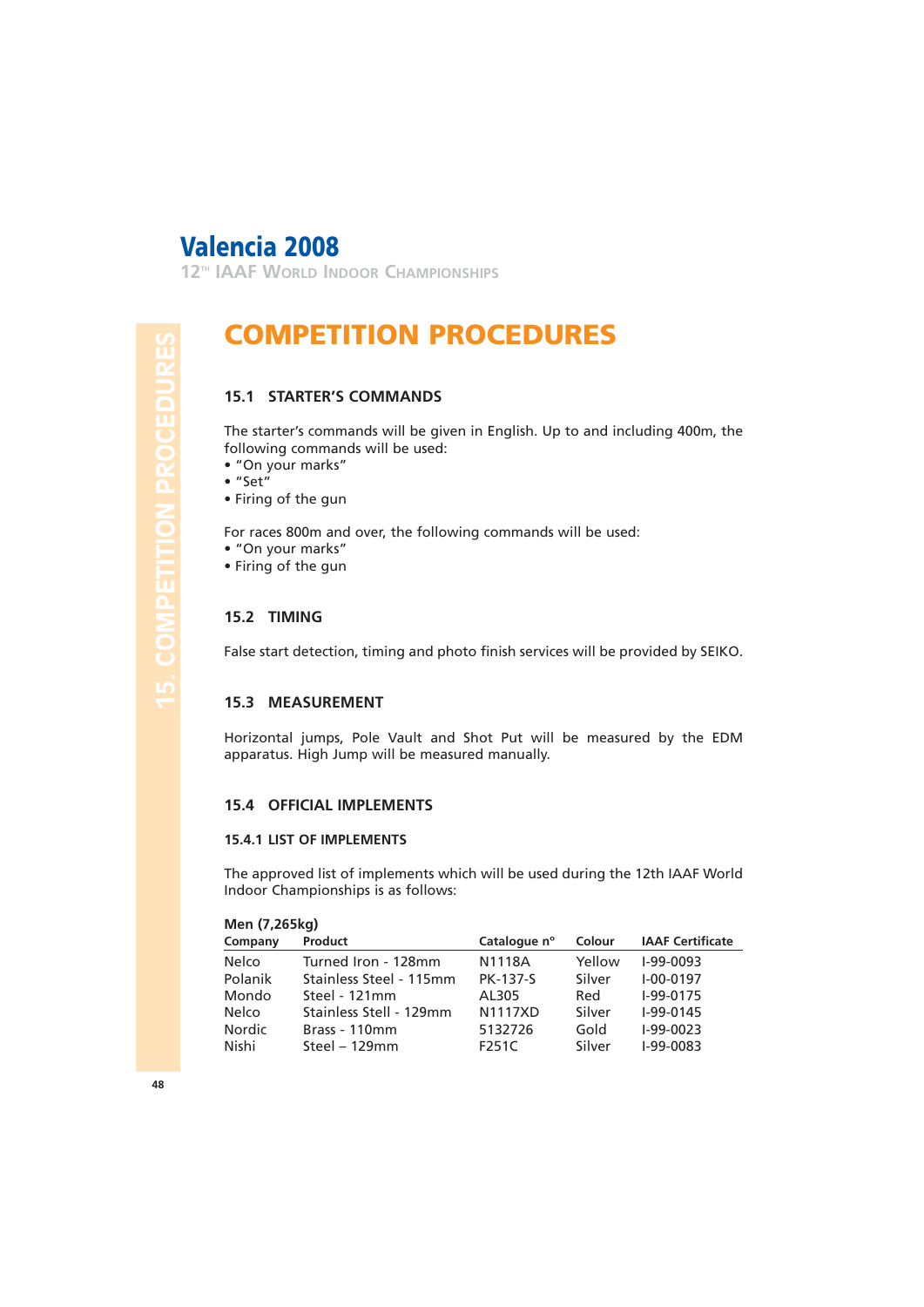

**7-9 March 2008**

#### **Women (4kg)**

| Company | Product                | Catalogue nº    | Colour          | <b>IAAF Certificate</b> |
|---------|------------------------|-----------------|-----------------|-------------------------|
| Nordic  | Turned Steel - 108mm   | 5133402         | Red             | I-99-0025               |
| Mondo   | Steel - 99mm           | AL302           | Blue            | I-99-0174               |
| Polanik | Stainless Steel - 95mm | <b>PK-123-S</b> | Metal           | $I - 00 - 0231$         |
| Polanik | Turned Steel - 100mm   | <b>PK-124</b>   | <b>Red Matt</b> | $I-99-0150$             |
| Nordic  | Turned Steel - 104mm   | 5133400         | <b>Black</b>    | I-99-0026               |
| Nishi   | Steel $-109$ mm        | F253C           | Silver          | I-99-0084               |

Personal Shots shall also be allowed, providing that:

- they have IAAF certification
- they are not already on the official list
- they have been submit to the TIC for the necessary checking by Thursday, 6 March at 12:00 at the latest.
- they are made available to all the other competitors until the end of the Final

#### **15.4.2 VAULTING POLES**

The LOC will take care of the transportation and storage of the poles. All poles, or bags of poles, shall bear the identification of the athlete (tag of the name and country). Athletes are asked to communicate their wishes to the LOC regarding the poles (training, departure).

#### **15.4.3 MARKERS**

No athlete will be allowed to use his/her own markers. For Long Jump, Triple Jump, Shot Put and Pole Vault, competitors are required to use the markers provided by the Local Organising Committee. For High Jump, athletes will be provided with adhesive tape. Athletes can use a maximum of one (1) marker in the relay events and Shot Put, as per the IAAF Rules, and a maximum of two (2) in the field events. No chalk powder or pen markers are to be used on any runway.

#### **15.5 TRACK EVENTS**

If an athlete does not start in a track event, the lane allocated to the absentee will be kept vacant.

Pacing by runners lapped or about to be lapped, contravenes the IAAF Rules and may result in the disqualification of the athletes concerned.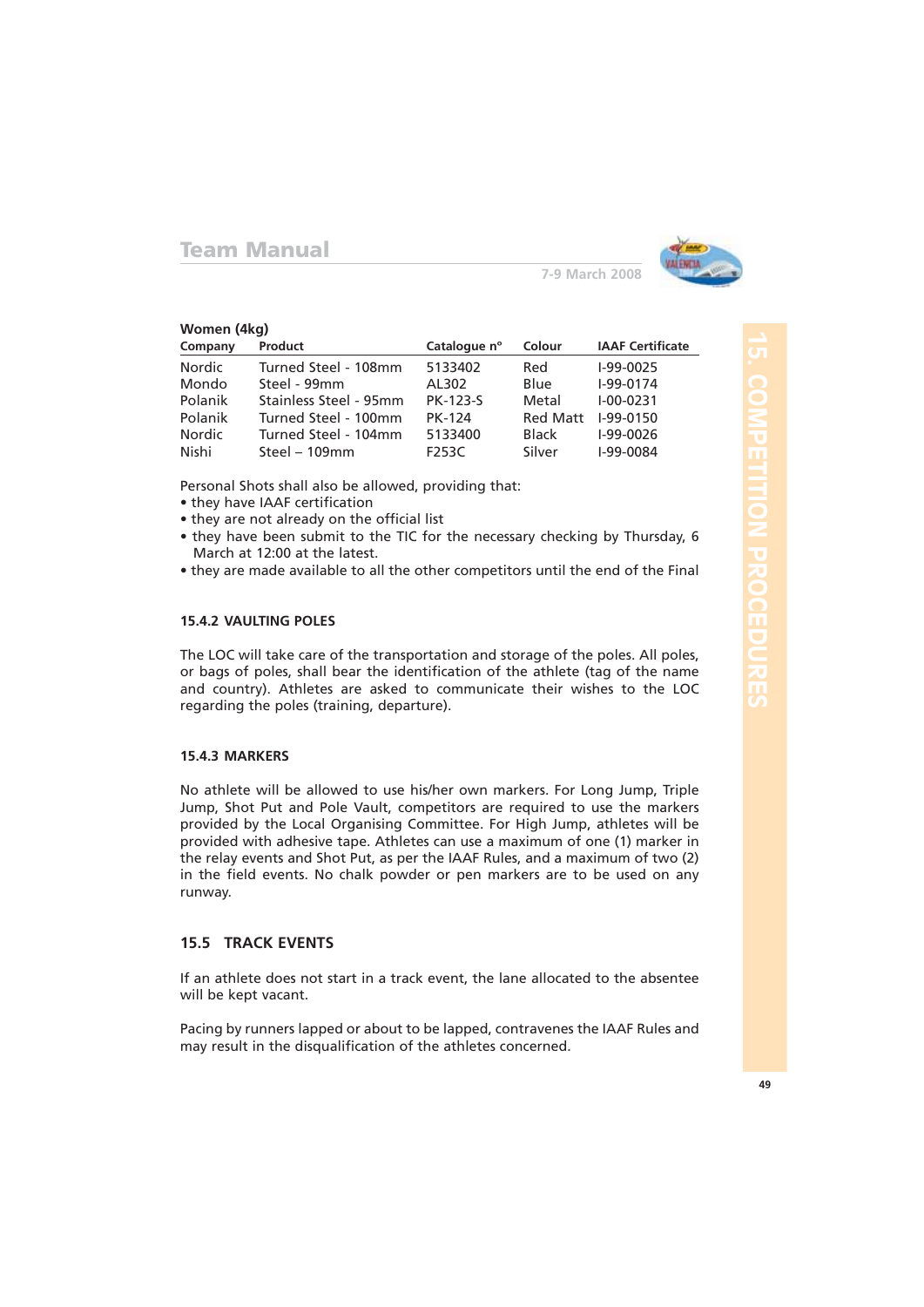**12TH IAAF WORLD INDOOR CHAMPIONSHIPS**

#### **15.6 FIELD EVENTS**

#### **15.6.1 FINALS**

8 athletes will normally compete in the final of all field events. In Horizontal Jumps and Shot Put, the competing order for the fourth and fifth trial will be in the reverse order of the ranking recorded after the first three trials, and the competing order for the final round shall follow the reverse ranking order after the fifth attempt.

#### **15.6.2 POLE VAULT**

Competitors in Pole Vault event will be required to submit to the Chief Judge their requests for the position of the bar (uprights). This information will be required prior to the start of the event. Nevertheless, athletes are allowed to ask for a change in the position of the bar until it was placed according to the previous wishes of the athlete and before he is called for a trial. Any demand for a change in the position made after this call will not have as a consequence the interruption of the count back of the preparation time.

#### **15.7 INFORMATION DURING THE COMPETITION**

#### **Field Events**

During all field events, the intermediate results will be shown on the infield boards. Similarly, the performance will be shown along with the temporary ranking on the infield boards. In addition, the intermediate results will be shown on the stadium scoreboards after each round.

#### **Track Events**

For track events over 400m, split times for the leading athlete will be shown after the following distances:

| 800m after  | 400m                             |
|-------------|----------------------------------|
|             | 1500m after 400m, 800m and 1200m |
| 3000m after | each 1000m                       |

#### **General**

Prior to the Finals, athletes will be introduced to the spectators individually. The winner will also be permitted a lap of honour.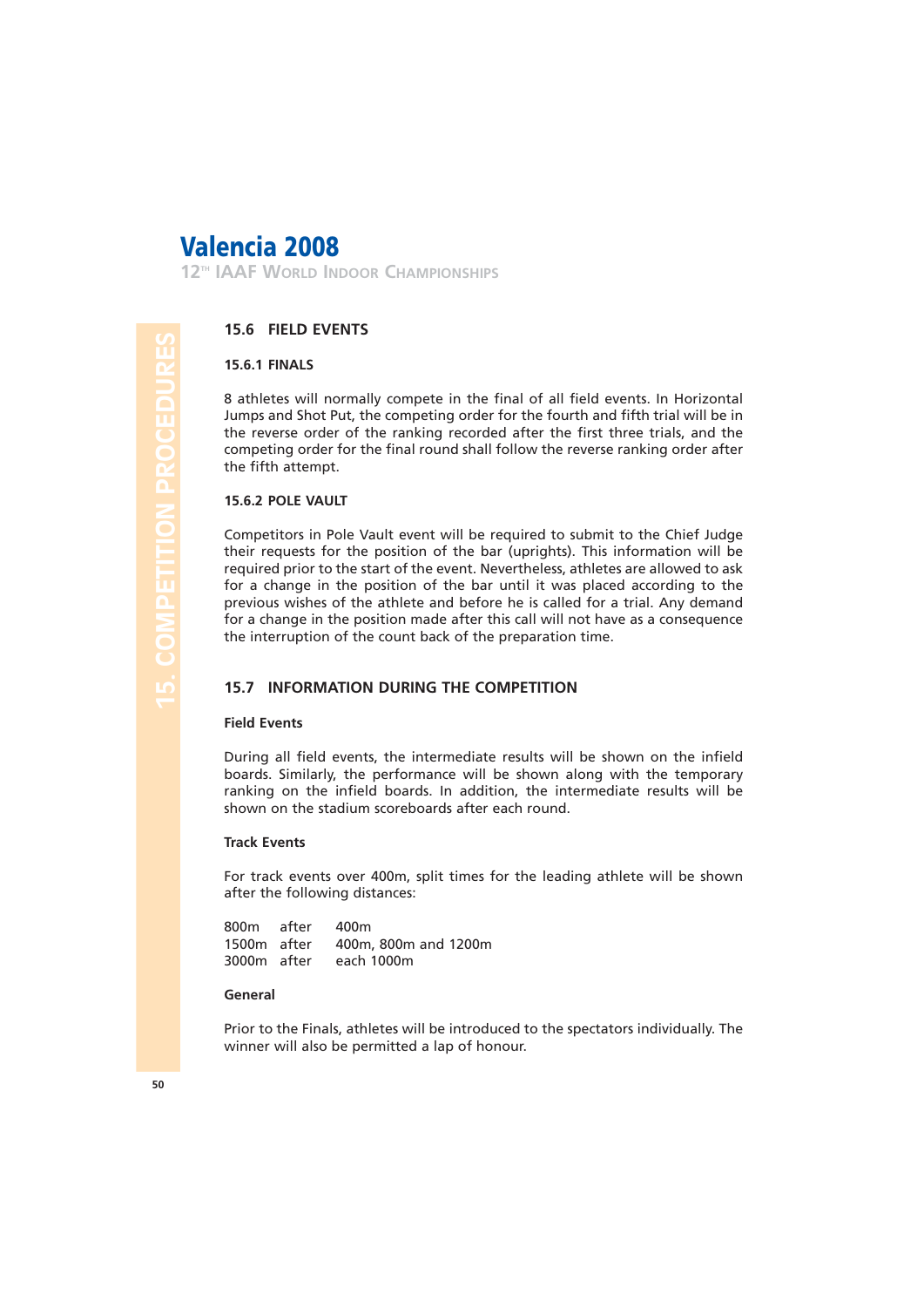

# **POST-COMPETITION PROCEDURE**

#### **16.1 GENERAL**

All athletes will depart from the track via the Mixed Zone. In the Mixed Zone, the media may conduct short interviews. Further details on interviews appear below. After passing through the Mixed Zone, athletes move on to the Post Event Area.

#### **16.1.1 EXIT PROCEDURES FROM THE TRACK:**

- Track Events: immediately after the finish
- Field Events: at the end of the rounds (in qualifications) or at the end of the competition (in the final).
- High Jump and Pole Vault: athletes will leave the field via the Mixed Zone accompanied by a steward as soon as they are excluded from further participation in the competition except for the top three who shall leave together.
- Combined Events: at the end of each event (see above for the PV and HJ events)

#### **16.1.2 MIXED ZONE and POST EVENT AREA**

All participants, upon completion of their event, must proceed to the Mixed Zone located ahead and to the right of the finish line. Athletes selected for doping control will be informed in the Post Event Area. A Doping Control Steward will be appointed to each selected athlete and will accompany the athlete until the doping control.

Those athletes who are not being tested or who are not involved in the awards presentations can return to the Warm-up Area, proceed to the Teams' Stands or leave the stadium. Award winners will be escorted to the Award Ceremonies waiting area. Those involved in doping control will be escorted to the Doping Control Centre. Beyond the Mixed Zone in the Post Event Area, athletes will be able to collect their clothing. Once an athlete has left the Mixed Zone, he/she may not return. For more details on Anti-Doping procedures please refer to 16.1.4.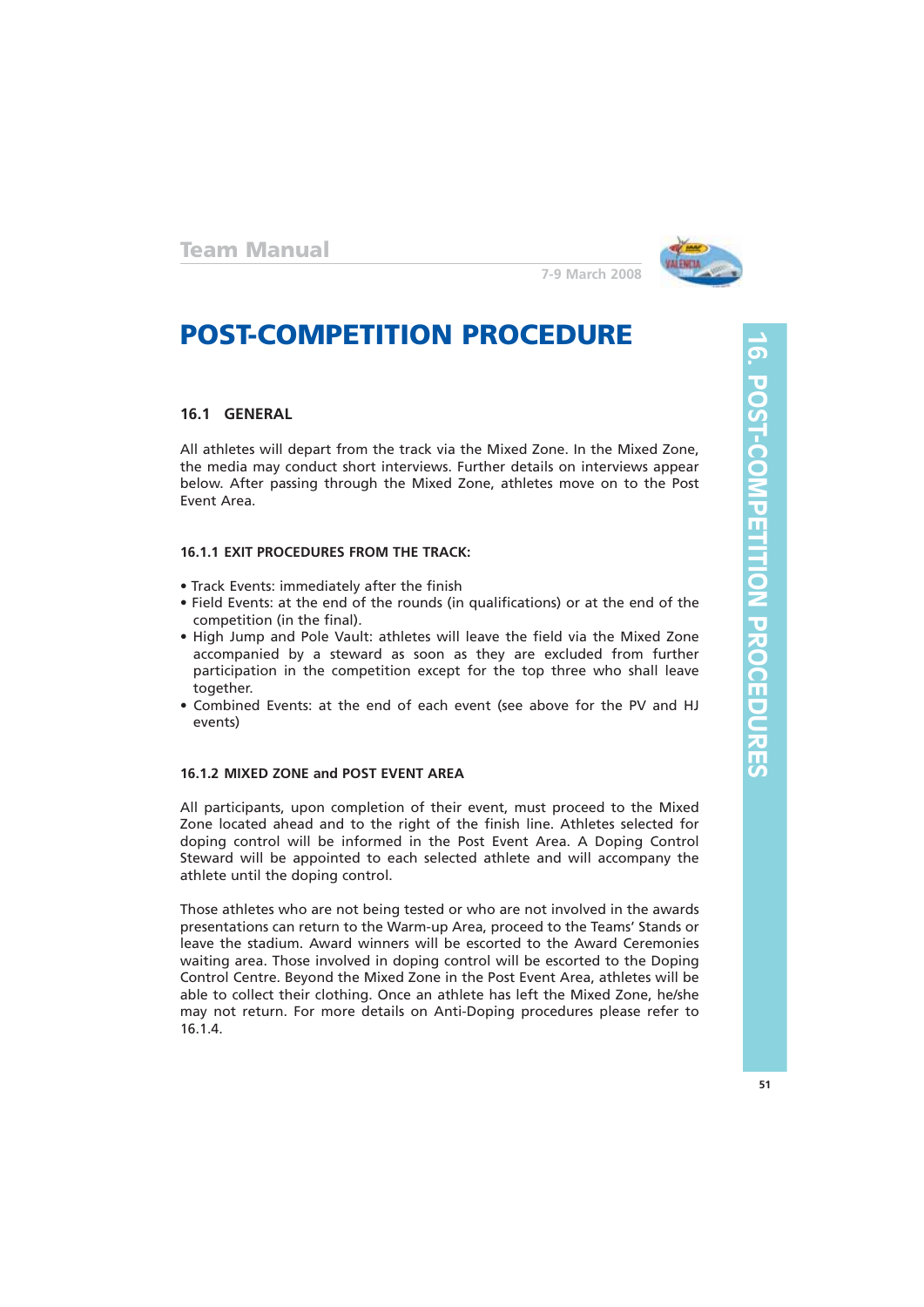**12TH IAAF WORLD INDOOR CHAMPIONSHIPS**

#### **16.1.3 INTERVIEWS**

#### **Flash Interviews**

Flash interviews with TV and radio will be conducted immediately after each event in the Mixed Zone, followed by short interviews with the written press.

#### **Press Conferences**

Press conferences will be conducted with all medallists. Whenever possible, the formal press conferences will take place immediately after medal presentations and before doping control. Flash interviews in the Mixed Zone and formal press conferences take priority over all other interview requests.

#### **16.1.4 DOPING CONTROL**

Doping control shall be conducted in accordance with IAAF Procedural Guidelines for Doping Control under the supervision of the IAAF Doping Control Delegate. Both urine and blood samples may be collected before and during the Championships.

The selection of athletes for control will be made randomly and/or based on finishing position, under the supervision of the IAAF Doping Control Delegate. Athletes may also be selected for testing at the discretion of the IAAF or the Delegate.

Athletes selected for doping control shall be informed by doping control officials. Athletes will be required to sign a notification form. Athletes who are notified may invite a team official to accompany them to the Doping Control Centre.

Any athlete selected will be allowed a maximum of one hour to report to the Doping Control Centre but should report as soon as possible from the time of official notification. All selected athletes will be accompanied by a Doping Control official from the time of notification until arrival at the Doping Control Centre. Athletes are reminded that refusal to provide a sample can render them liable to disqualification and may lead to further disciplinary actions.

#### **16.1.5 NATIONAL RECORDS TESTING**

All athletes who achieve a National Record and are not selected for doping control may voluntarily submit themselves to testing. Athletes must complete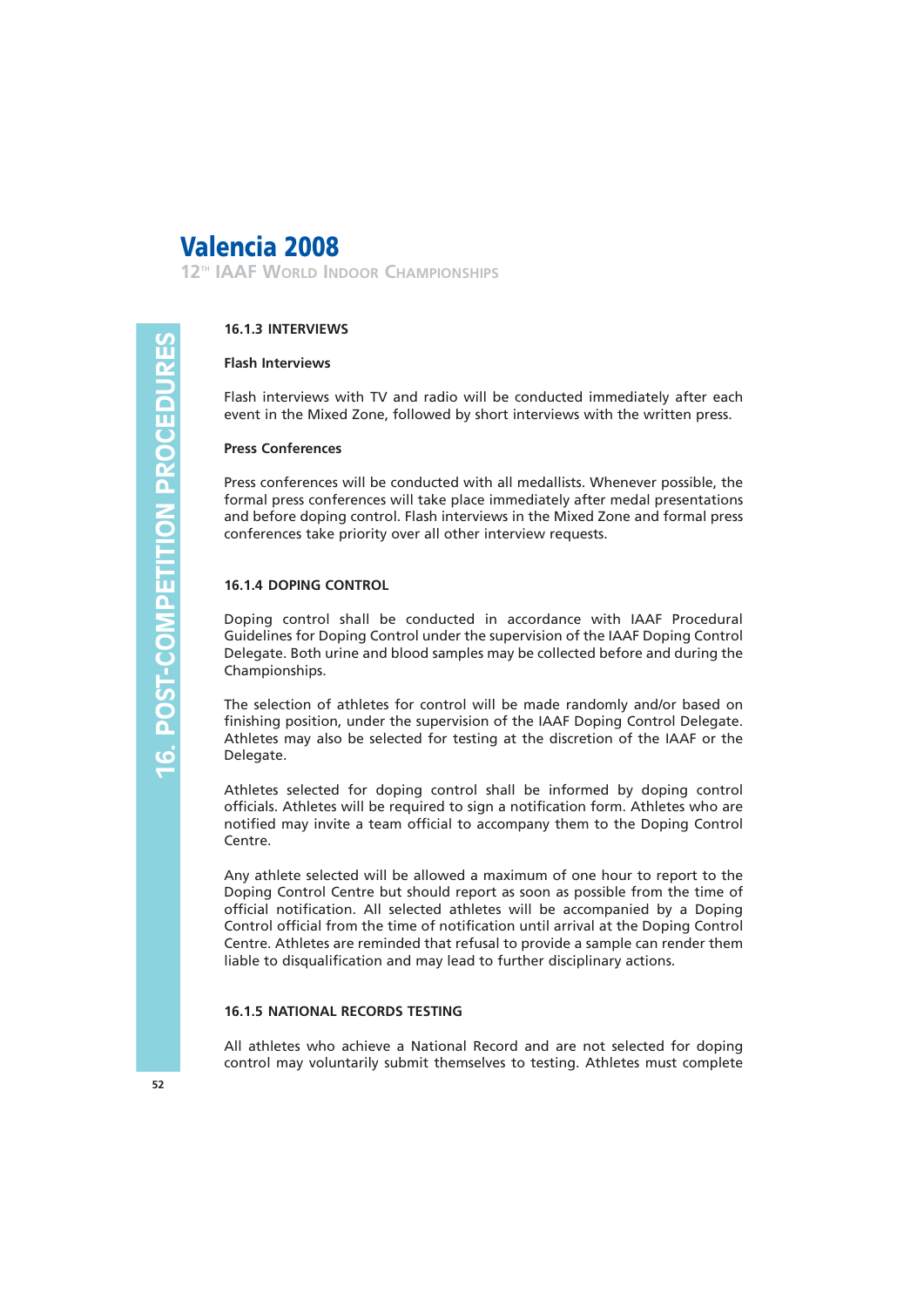

and sign the form "IAAF Doping Control Test" at the stadium TIC. The costs for such a doping test amounts to 240€ (340 USD) for a urine test (standard parameters) and 365€ (510 USD) for an EPO test and must be settled by the Athlete's Federation at the TIC prior to conducting the test. This may be completed by payment of the fee or by completing a form indicating that the Federation will be charged by the IAAF.

Note that Photo Finish pictures will automatically be supplied to the TIC if the performance on the results indicates a National Record.

#### **16.2 PROTESTS**

Protests concerning the result or conduct of an event shall be made within 30 minutes of the official announcement of the result of that event, i.e. 30 minutes after the result is displayed on the official Notice Board at the TIC.

Protests shall, in the first instance, be made orally to the Referee by the athlete himself/herself or by someone acting on his/her behalf (through TIC). After the decision made by the Referee, there shall be the right of appeal to the Jury of Appeal.

An appeal to the Jury must be made within 30 minutes of the official announcement of the decision made by the Referee, in writing, signed by a responsible official on behalf of the athlete, and shall be accompanied by a deposit of USD 100 (or 70 Euros), which will be forfeited if the protest is not upheld. The appeal to the Jury must be made on the appropriate form, which can be obtained at the TIC. A copy of the signed appeal will be given to the individual lodging the appeal.

The Jury of Appeal will provide a written response to the appeal as soon as possible. A copy will be placed in the team's pigeonhole at the TIC and posted on the official Notice Board at the TIC.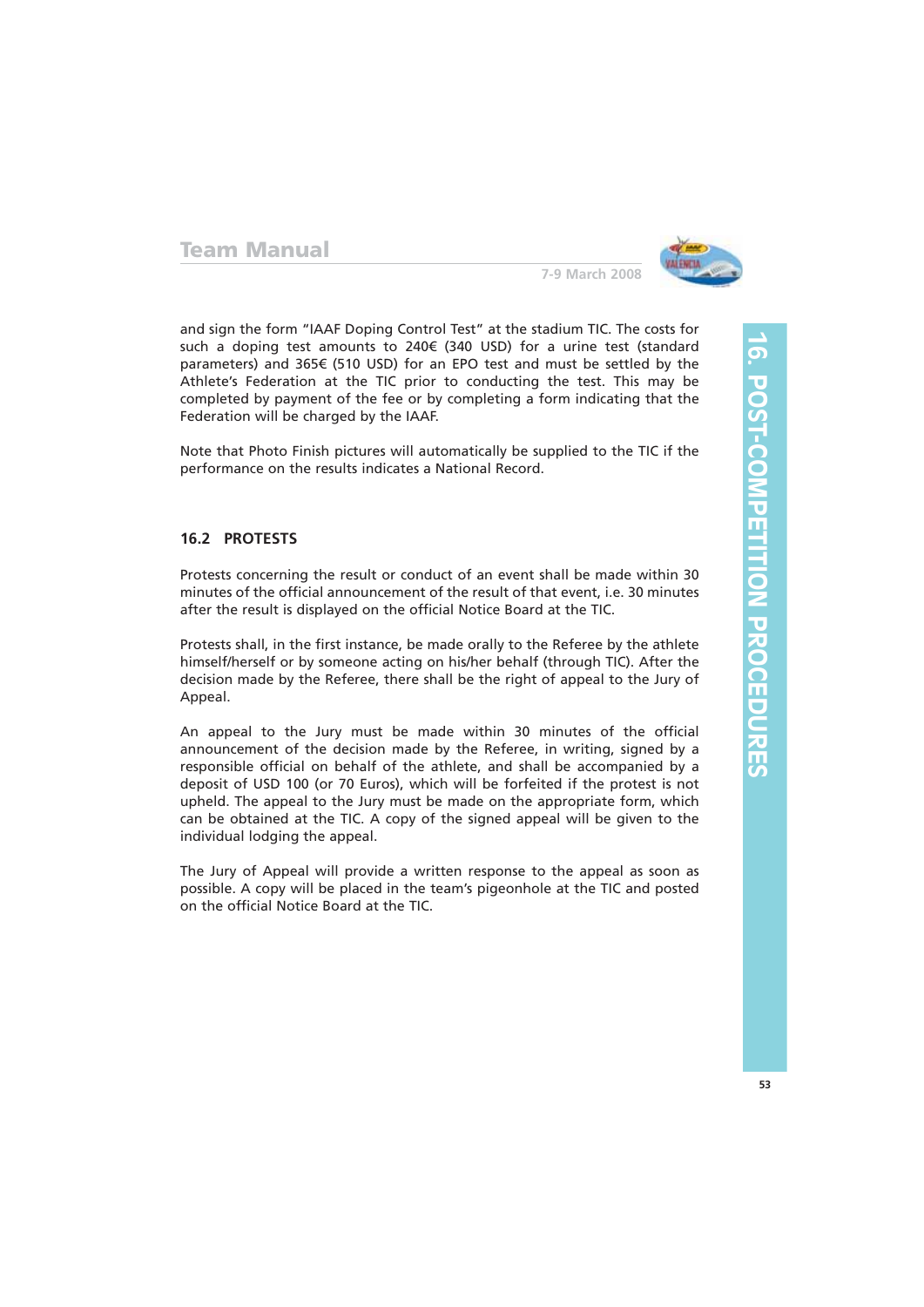**12TH IAAF WORLD INDOOR CHAMPIONSHIPS**

# 17. COMPETITION AWARDS **17. COMPETITION AWARDS**

# **COMPETITION AWARDS**

The IAAF Council has approved the following Competition Awards for the 12th IAAF World Indoor Championships:

#### *Individual*

| 1st    |           | US \$ 40,000<br>4th US \$ 8,000 |  | 2nd US \$ 20,000<br>5th US \$ 6,000 | 3rd US \$ 10,000<br>6th US \$ 4,000 |  |
|--------|-----------|---------------------------------|--|-------------------------------------|-------------------------------------|--|
| Relays |           |                                 |  |                                     |                                     |  |
|        | 4th US \$ | 1st US \$ 40,000<br>8.000       |  | 2nd US \$ 20,000<br>5th US \$ 6,000 | 3rd US \$ 10,000<br>6th US \$ 4,000 |  |

Any Athlete who surpasses the World Record during the IAAF World Indoor Championships will be awarded US \$ 50,000.

Athletes entitled to awards will be required to complete and sign a specific form, which will be made available at the TIC, agreeing to their participation in promotional activities for the IAAF and indicating the bank account details for the payment of prize money.

#### **WORLD RECORD AWARDS WORLD INDOOR CHAMPIONSHIPS 2008 VALENCIA**

#### **General Conditions**

The World Record Programme will award men or women **US\$ 50,000** for achieving a World Indoor Record during the IAAF World Indoor Championships Valencia 2008.

The payment of any World Record Award is subject to the following conditions for any of the above-mentioned Competitions:

*1. A World Record Award will only be made for performances which meet all conditions necessary for ratification of an IAAF World Indoor Record in accordance with IAAF Rules and only after the Record has been officially ratified by the IAAF.*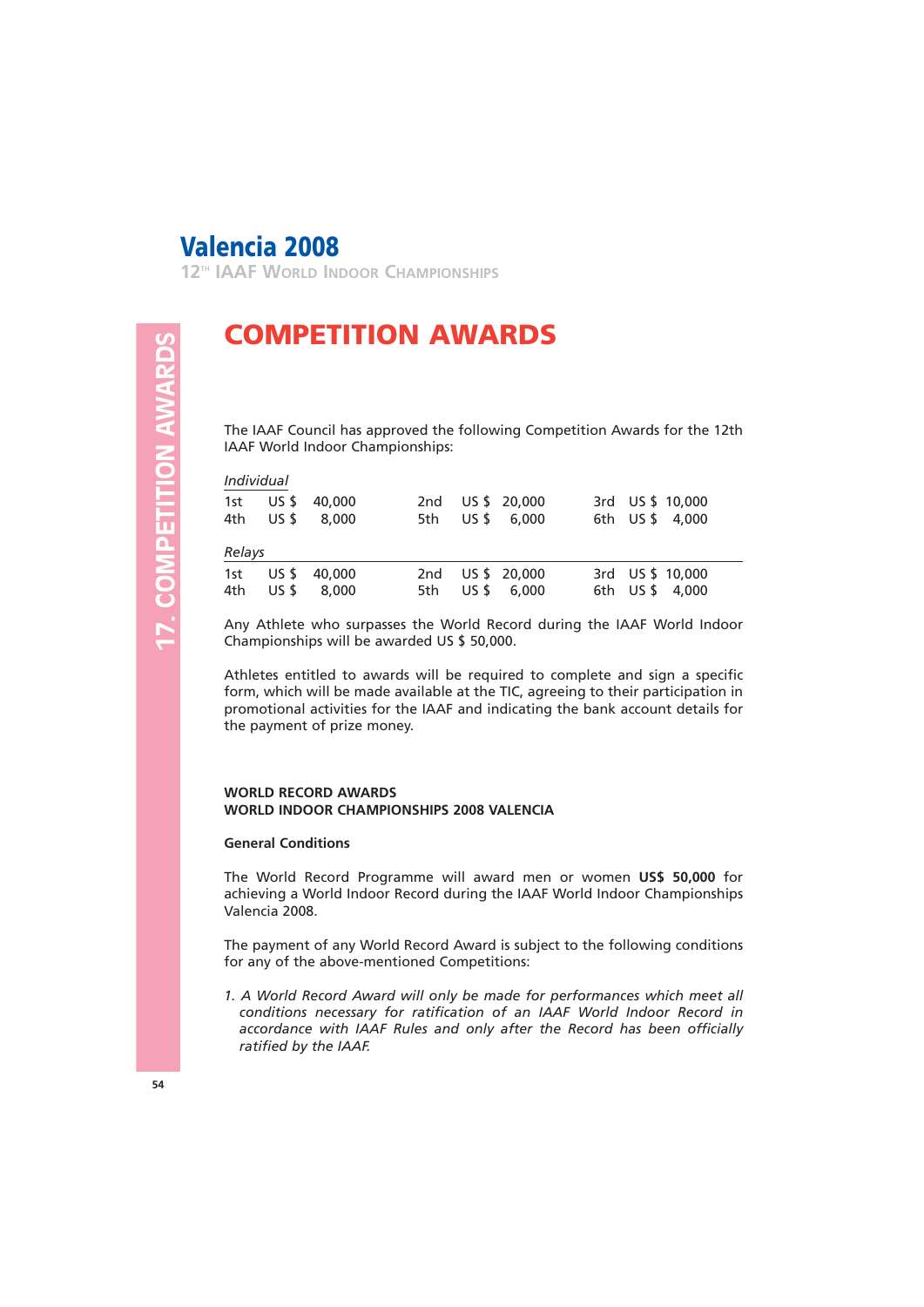

- *2. To qualify for a World Record Award, the performance must be an improvement on the existing IAAF World Indoor Record. Performances which equal the existing IAAF World Indoor Record will not be eligible for a World Record Award.*
- *3. World Record Awards will not be awarded for World Junior Records.*
- *4. An athlete may only claim a World Record Award once in any one discipline at a particular event. The effect of this rule is that if an athlete breaks an IAAF World Indoor Record more than once in a discipline, that athlete will only be eligible for one World Record Award.*
- *5. If more than one athlete breaks the IAAF World Indoor Record in a particular discipline, the athlete who has achieved the best performance will receive the World Record Award.*
- *6. IAAF World Indoor Records achieved in qualifying/preliminary rounds will be eligible for a World Record Award (see also §4 above).*
- *8. Relay teams achieving an IAAF World Indoor Record will receive one World Record Award to be divided among the members of the team.*
- *8. The athlete receiving a World Record Award will be solely responsible for the payment of any taxes, duties and/or levies of any nature and will agree to hold the IAAF and its partner(s) harmless in this regard.*
- *9. Athletes eligible to receive a World Record Award shall make themselves available to the sponsors of this scheme and the IAAF for promotional activities at the end of their competition programme and until the end of the Competition in question.*

*In order to guarantee that Point 9 above is respected, the athlete receiving a World Record Award will be requested to sign a form after he/she has broken the IAAF World Record. Signing of this form is a condition precedent to receiving the World Record Award.*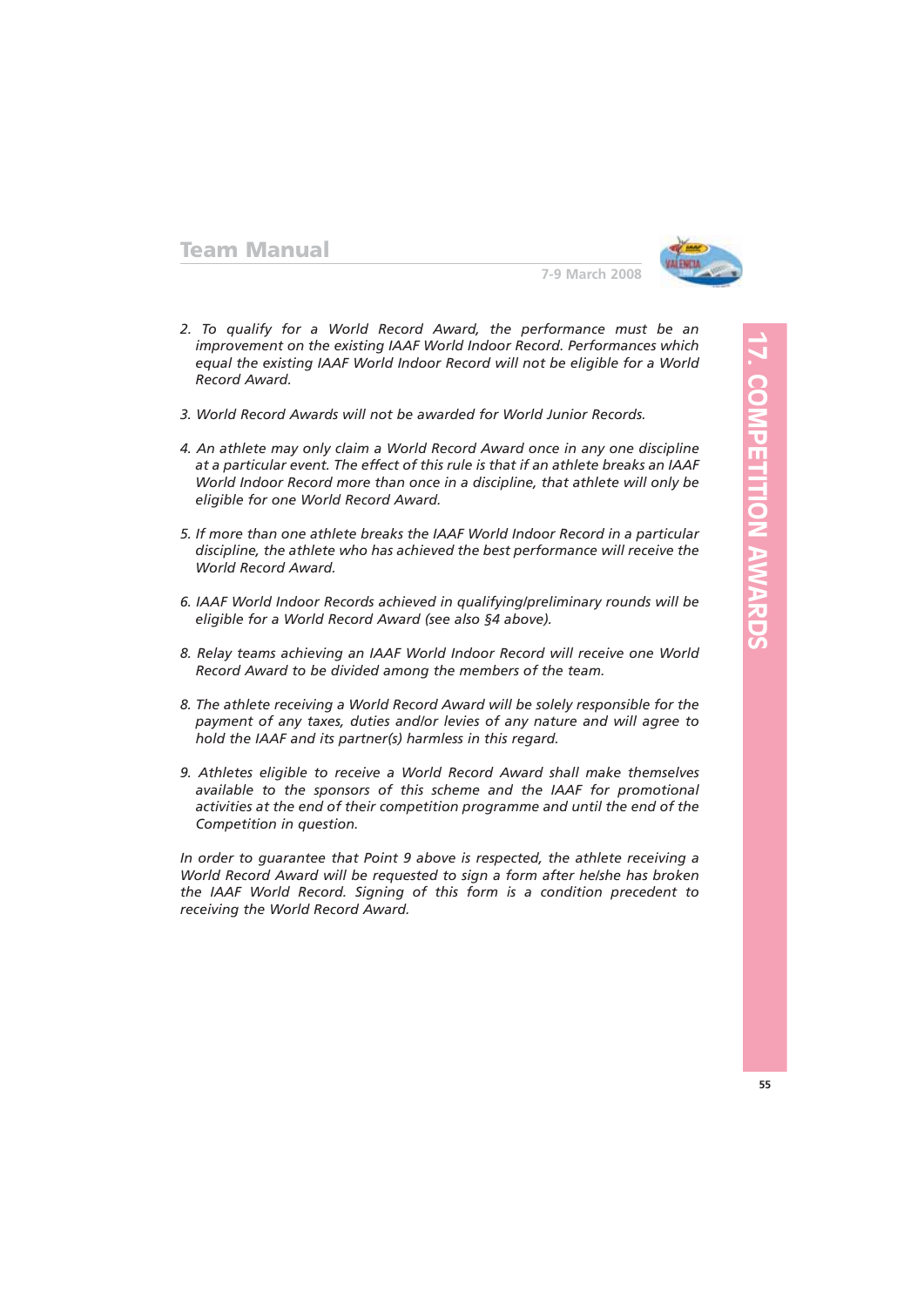**12TH IAAF WORLD INDOOR CHAMPIONSHIPS**

## **CEREMONIES**

#### **18.1 OPENING CEREMONY**

The Opening Ceremony will take place on Friday, 7 March at the Palau Velodrom "Lluis Puig" at 9:30, prior to the first competition session. The national flag and the IAAF flag will be raised in the Competition Arena. This will also include the playing of the national and the IAAF anthems.

Further information about the Ceremony will be given to the teams at the Technical Meeting.

Athletes are not requested to take part.

#### **18.2 AWARD CEREMONIES**

The first three (3) athletes in each individual event or the first three (3) teams in each relay race will be presented with a gold, silver or bronze-plated medal as appropriate. The medal presentations will usually take place before the doping control procedures. The first three (3) athletes or relay teams will be gathered together by an official and taken to the ceremony area where they will wait for the ceremony. When a delegation competes in relay semi-finals and finals with more than four (4) athletes, only the four athletes in the final will be awarded medals in the official ceremony. The other athletes will receive their medals later. Diplomas for the finalists will be handed out after the competition. The athletes must wear their delegation's approved uniform at victory ceremonies. During the playing of the anthem and the raising of the flags, they shall face the flags and conduct themselves in a dignified manner at all times.

The victory ceremonies will generally not take place earlier than 30 minutes after the announcement of the results in order that there is the statutory time for any protest to be lodged. The victory ceremonies will be held on the same day as the event, unless impractical, in which case they will be held on the following day.

The Relays victory ceremonies will be organised during the Closing Banquet.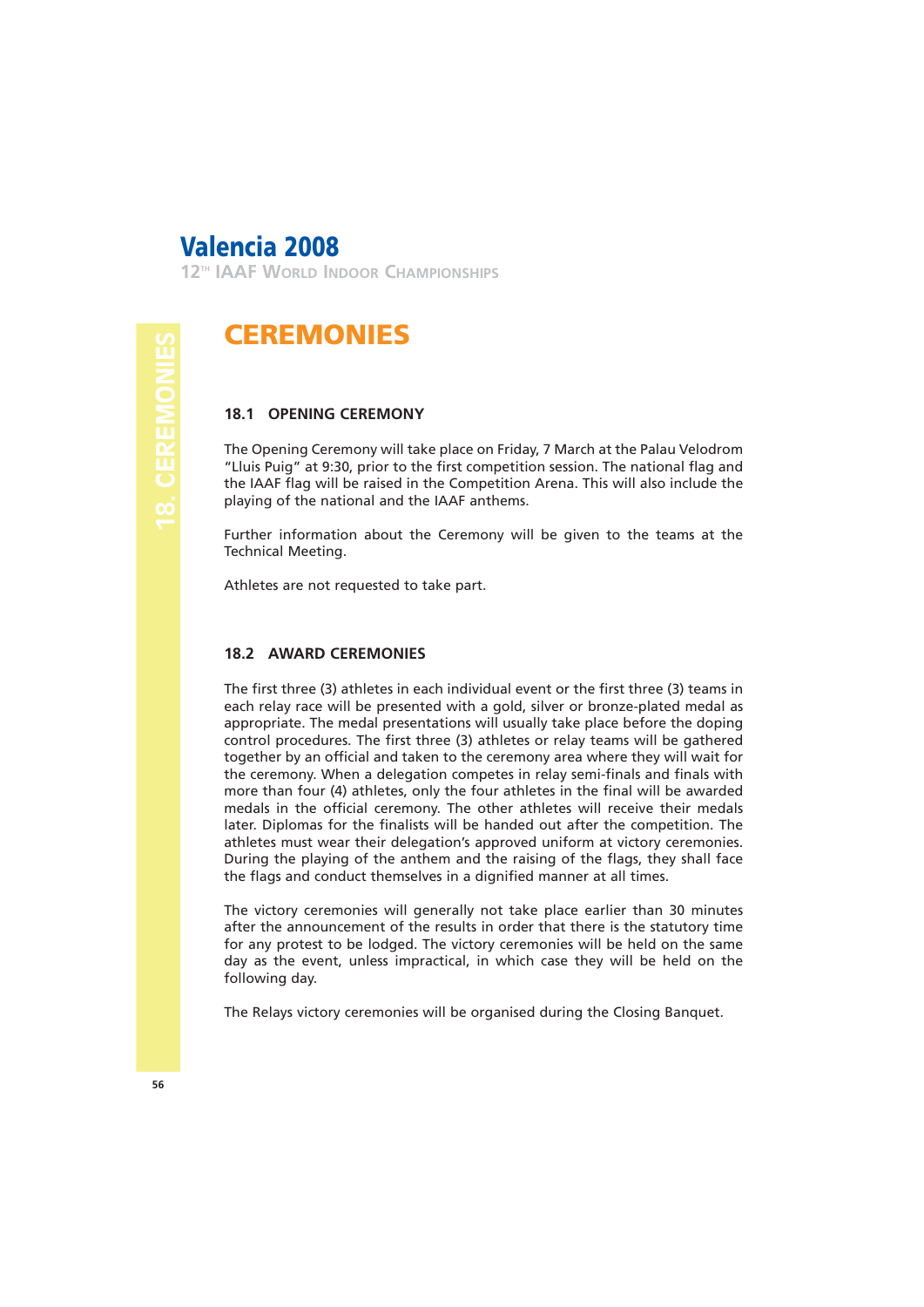

**7-9 March 2008**

#### **18.3 CLOSING CEREMONY**

The Closing Ceremony will take place on Sunday, 9 March, at 19:30. The IAAF flag will be lowered and the official handover to the next organiser will take place.

Further information about the Ceremony will be given to the teams at the Technical Meeting.



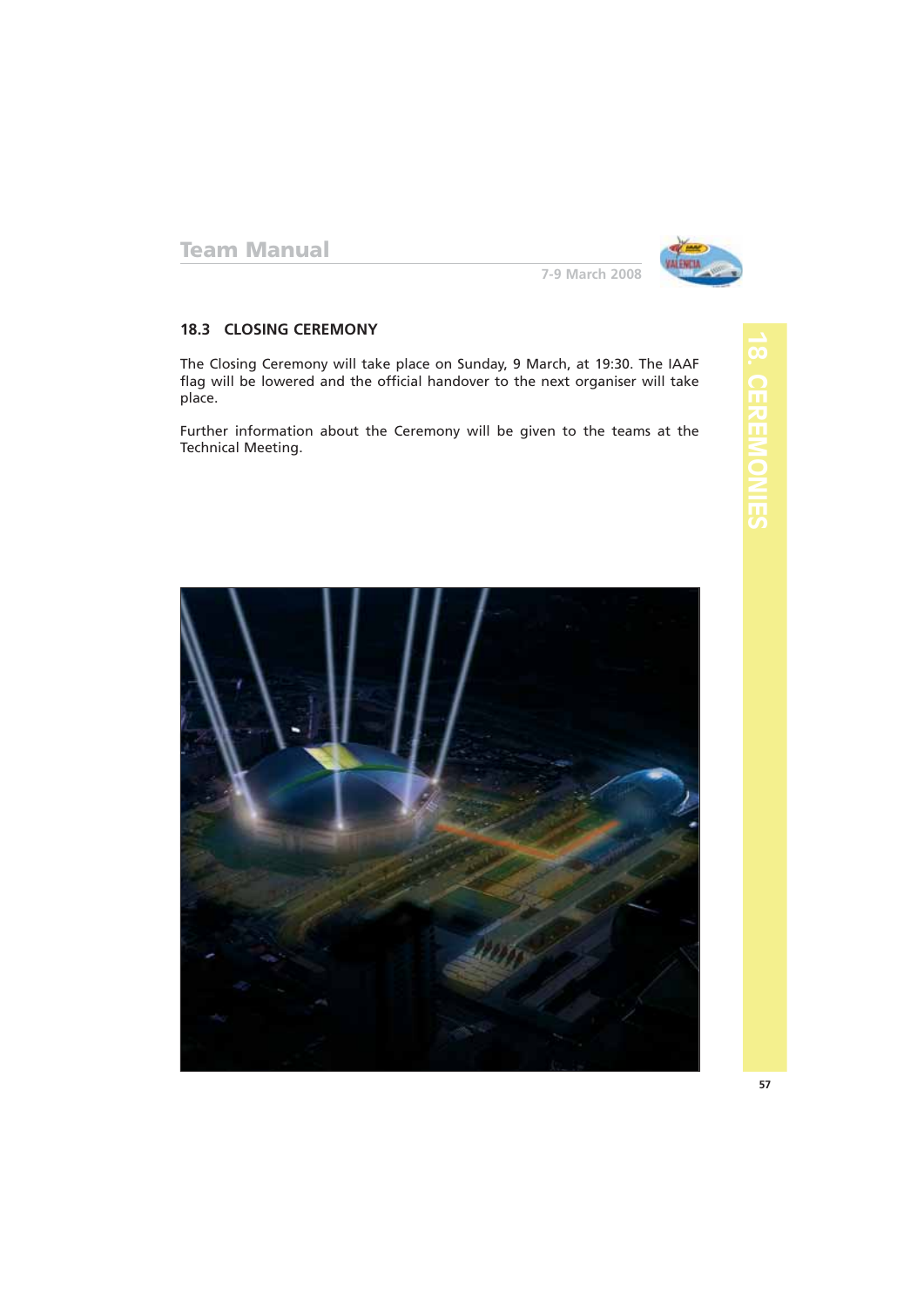**12TH IAAF WORLD INDOOR CHAMPIONSHIPS**

# **SOCIAL PROGRAMME**

During the Championship there will be the opportunity for guests to join a number of local excursions. These invitations are to the IAAF members, Team Leaders, accompanying persons, etc.

Further information will be distributed on arrival. The details of these events will be available from the Competition Information Desk.

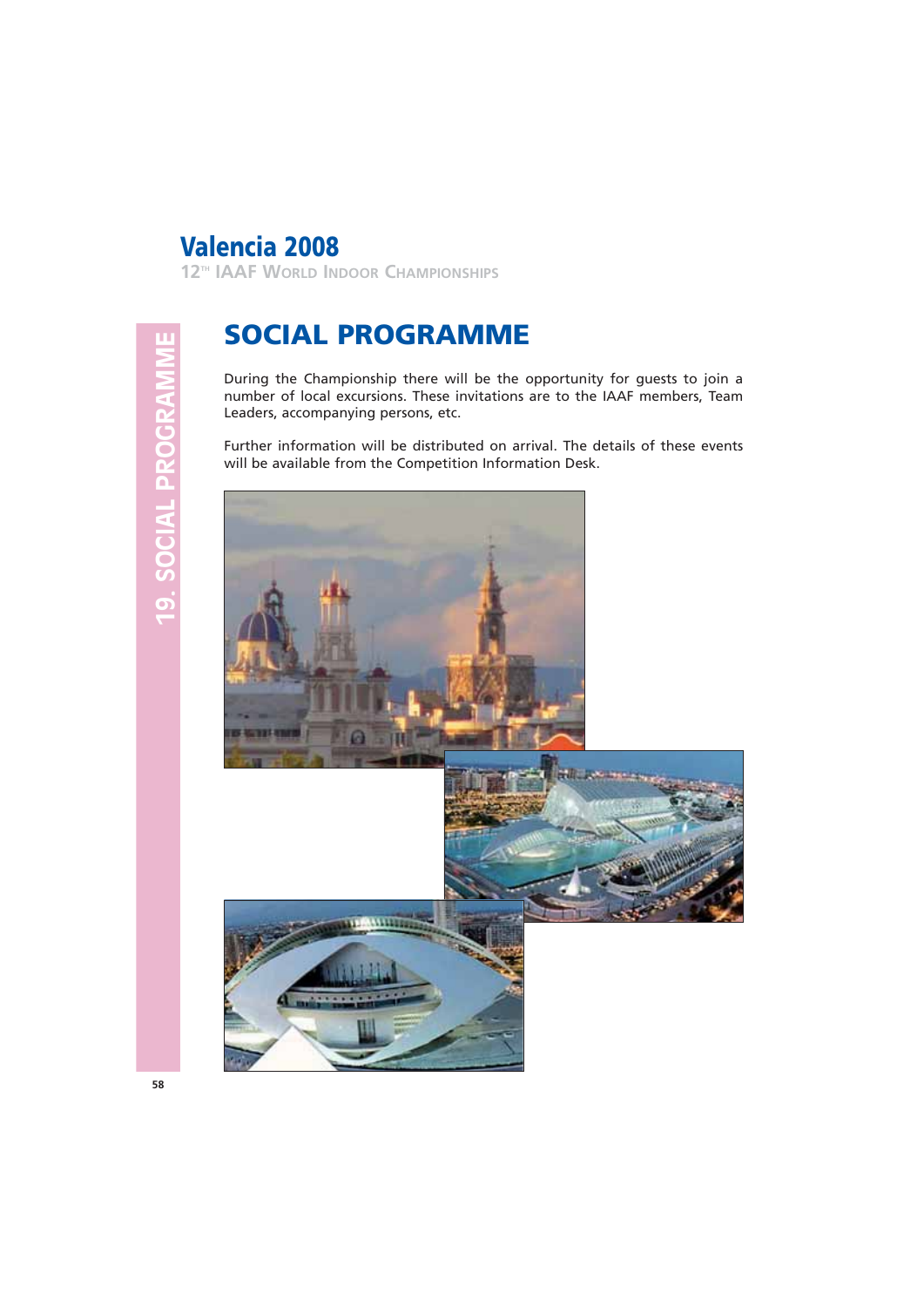

# **DEPARTURE PROCEDURES**

#### **20.1 GENERAL**

Prior to departure, Team Leaders must settle any outstanding charges at the hotel. Check-out time will be 12:00, however if you require a later check-out, Team Leaders can request this at the Championships Information Desk, understanding that this cannot be guaranteed.

#### **20.2 DEPARTURE TIMES**

Team departure times appear on the final entries. Team Leaders are nevertheless requested to confirm by means of the appropriate departure forms available at the Championships Information Desk.

Transport to the airport will be arranged for all Delegations and detailed departure information, including the bus departure time from the hotel, will be provided to the Delegations in advance. In any case, departure time from the hotel will be approximately 2h30m prior to scheduled flight departure.

Vaulting Poles will be transferred to the Airport by the LOC.

#### **20.3 LUGGAGE**

The hotel has a cloak room for storing luggage on the day of departure, if it is required.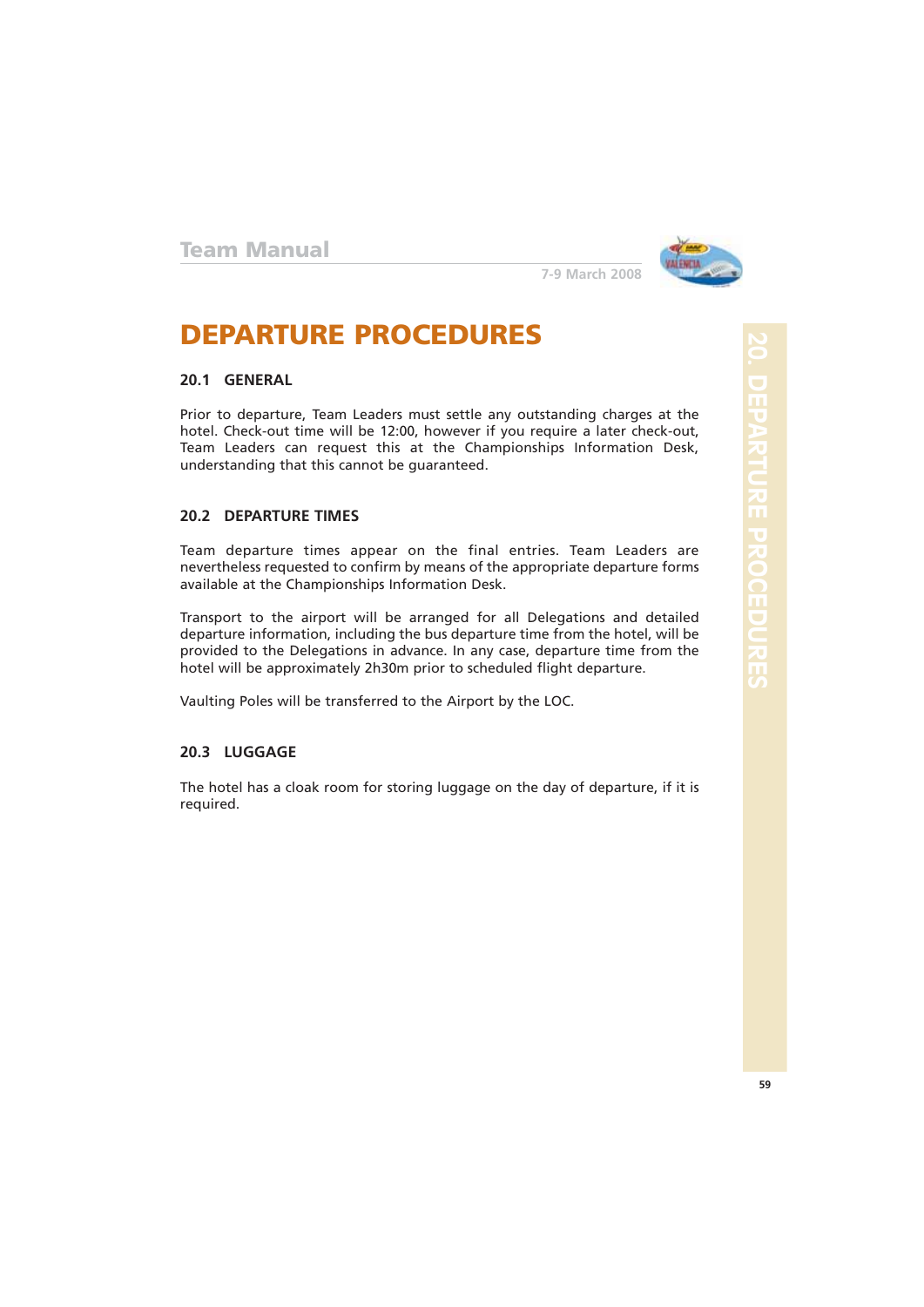**12TH IAAF WORLD INDOOR CHAMPIONSHIPS**

**IAAF MEMBER FEDERATIONS**

# **IAAF MEMBER FEDERATIONS IAAF MEMBER FEDERATIONS**

| AFGHANISTAN                     | AFG        | <b>FRANCE</b>           | <b>FRA</b> | <b>NIGER</b>                    | NIG        |
|---------------------------------|------------|-------------------------|------------|---------------------------------|------------|
| <b>ALBANIA</b>                  | ALB        | <b>FRENCH POLYNESIA</b> | <b>PYF</b> | <b>NIGERIA</b>                  | <b>NGR</b> |
| <b>ALGERIA</b>                  | ALG        | G.B. 8 N.I              | <b>GBR</b> | <b>NORFOLK ISLAND</b>           | NFI        |
| AMERICAN SAMOA                  | ASA        | <b>GABON</b>            | GAB        | <b>NORTHERN MARIANA ISLANDS</b> | <b>NMI</b> |
| ANDORRA                         | AND        | <b>GEORGIA</b>          | GEO        | <b>NORWAY</b>                   | <b>NOR</b> |
| ANGOLA                          | ANG        | <b>GERMANY</b>          | <b>GER</b> | <b>OMAN</b>                     | OMA        |
| ANGUILLA                        | AIA        | <b>GHANA</b>            | GHA        | <b>PAKISTAN</b>                 | PAK        |
| ANTIGUA AND BARBUDA             | ANT        | <b>GIBRALTAR</b>        | GIB        | PALAU                           | PLW        |
| ARGENTINA                       | ARG        | <b>GREECE</b>           | GRE        | PALESTINE                       | PLE        |
| ARMENIA                         | ARM        | <b>GRENADA</b>          | <b>GRN</b> | PANAMA                          | PAN        |
| <b>ARUBA</b>                    | ARU        | <b>GUAM</b>             | <b>GUM</b> | PAPUA NEW GUINEA                | <b>PNG</b> |
| <b>AUSTRALIA</b>                | AUS        | GUATEMALA               | <b>GUA</b> | PARAGUAY                        | PAR        |
| <b>AUSTRIA</b>                  | <b>AUT</b> | <b>GUINEA</b>           | GUI        | PERU                            | PER        |
| AZERBAIJAN                      | AZE        | <b>GUINEA-BISSAU</b>    | GBS        | <b>PHILIPPINES</b>              | PHI        |
| <b>BAHAMAS</b>                  | BAH        | <b>GUYANA</b>           | GUY        | <b>POLAND</b>                   | POL        |
| <b>BAHRAIN</b>                  | <b>BRN</b> | HAITI                   | HAI        | <b>PORTUGAL</b>                 | POR        |
| BANGLADESH                      | BAN        | <b>HONDURAS</b>         | <b>HON</b> | PUERTO RICO                     | <b>PUR</b> |
| <b>BARBADOS</b>                 | <b>BAR</b> | HONG KONG, CHINA        | HKG        | QATAR                           | QAT        |
| <b>BELARUS</b>                  | <b>BLR</b> | <b>HUNGARY</b>          | HUN        | <b>ROMANIA</b>                  | <b>ROU</b> |
| <b>BELGIUM</b>                  | BEL        | <b>INDIA</b>            | <b>IND</b> | <b>RUSSIA</b>                   | <b>RUS</b> |
| <b>BELIZE</b>                   | <b>BIZ</b> | <b>INDONESIA</b>        | INA        | RWANDA                          | <b>RWA</b> |
| <b>BENIN</b>                    | BEN        | <b>IRAN</b>             | IRI        | SAINT KITTS AND NEVIS           | <b>SKN</b> |
| <b>BERMUDA</b>                  | <b>BER</b> | <b>IRAO</b>             | <b>IRO</b> | SAINT LUCIA                     | LCA        |
| <b>BHUTAN</b>                   | <b>BHU</b> | <b>IRELAND</b>          | <b>IRL</b> | <b>SAINT VINCENT</b>            | <b>VIN</b> |
| <b>BOLIVIA</b>                  | <b>BOL</b> | <b>ISRAEL</b>           | <b>ISR</b> | SAMOA                           | SAM        |
| <b>BOSNIA &amp; HERZEGOVINA</b> | BIH        | <b>ITALY</b>            | <b>ITA</b> | <b>SAN MARINO</b>               | <b>SMR</b> |
| <b>BOTSWANA</b>                 | BOT        | JAMAICA                 | JAM        | SAO TOME E PRINCIPE             | <b>STP</b> |
| <b>BRAZIL</b>                   | <b>BRA</b> | <b>JAPAN</b>            | <b>JPN</b> | SAUDI ARABIA                    | <b>KSA</b> |
| <b>BRITISH VIRGIN ISLANDS</b>   | <b>IVB</b> | <b>JORDAN</b>           | <b>JOR</b> | SENEGAL                         | SEN        |
| <b>BRUNEI</b>                   | BRU        | <b>KAZAKHSTAN</b>       | KAZ        | <b>SERBIA</b>                   | <b>SRB</b> |
| <b>BULGARIA</b>                 | <b>BUL</b> | <b>KENYA</b>            | <b>KEN</b> | <b>SEYCHELLES</b>               | SEY        |
| <b>BURKINA FASO</b>             | <b>BUR</b> | KIRIBATI                | <b>KIR</b> | SIERRA LEONE                    | <b>SLE</b> |
| <b>BURUNDI</b>                  | <b>BDI</b> | KOREA                   | <b>KOR</b> | <b>SINGAPORE</b>                | <b>SIN</b> |
| CAMBODIA                        | CAM        | <b>KUWAIT</b>           | <b>KUW</b> | <b>SLOVAK REPUBLIC</b>          | <b>SVK</b> |
| CAMEROON                        | <b>CMR</b> | KYRGHIZISTAN            | KGZ        | <b>SLOVENIA</b>                 | <b>SLO</b> |

| RA  | <b>NIGER</b>                    | NIG        |
|-----|---------------------------------|------------|
| ١YF | <b>NIGERIA</b>                  | <b>NGR</b> |
| ΒR  | <b>NORFOLK ISLAND</b>           | <b>NF</b>  |
| AB  | <b>NORTHERN MARIANA ISLANDS</b> | <b>NM</b>  |
| EO  | <b>NORWAY</b>                   | <b>NOR</b> |
| ίER | OMAN                            | OMA        |
| ΗA  | <b>PAKISTAN</b>                 | PAK        |
| ЭIВ | PALAU                           | PLW        |
| RE  | PALESTINE                       | PLE        |
| RN  | PANAMA                          | PAN        |
| JM  | PAPUA NEW GUINEA                | PNG        |
| UΑ  | PARAGUAY                        | PAR        |
| iUl | PERU                            | PER        |
| iBS | PHILIPPINES                     | PH         |
| UY  | <b>POLAND</b>                   | POL        |
| IAI | PORTUGAL                        | POR        |
| ЮC  | <b>PUERTO RICO</b>              | PUR        |
| КG  | QATAR                           | QAT        |
| UN  | <b>ROMANIA</b>                  | ROU        |
| ND  | <b>RUSSIA</b>                   | <b>RUS</b> |
| NА  | <b>RWANDA</b>                   | <b>RWA</b> |
| IRI | SAINT KITTS AND NEVIS           | <b>SKN</b> |
| RO  | <b>SAINT LUCIA</b>              | LCA        |
| irl | <b>SAINT VINCENT</b>            | VIN        |
| ISR | SAMOA                           | SAM        |
| TA  | <b>SAN MARINO</b>               | <b>SMR</b> |
| ١M  | <b>SAO TOME E PRINCIPE</b>      | <b>STF</b> |
| PN  | SAUDI ARABIA                    | KSA        |
| OR  | SENEGAL                         | SEN        |
| AZ  | SERBIA                          | SRB        |
| ΕN  | <b>SEYCHELLES</b>               | <b>SEY</b> |
| (IR | <b>SIERRA LEONE</b>             | SLE        |
| ΟR  | <b>SINGAPORE</b>                | <b>SIN</b> |
| JW  | <b>SLOVAK REPUBLIC</b>          | <b>SVK</b> |
| G7  | <b>SI OVENIA</b>                | $\Omega$   |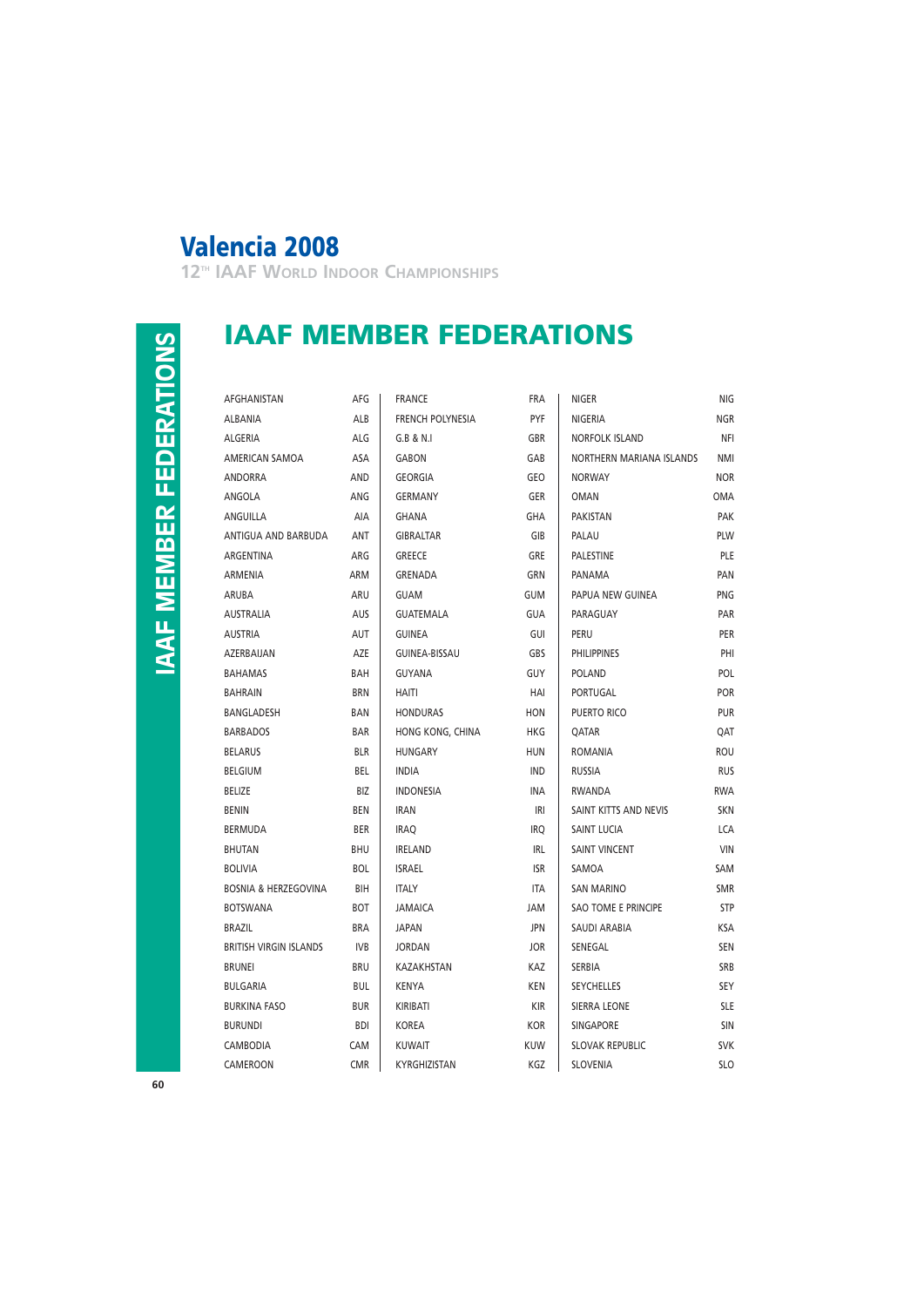

**7-9 March 2008**

| CANADA                       | CAN        | LAOS                    | LAO        | <b>SOLOMON ISLANDS</b>       | SOL        |                 |
|------------------------------|------------|-------------------------|------------|------------------------------|------------|-----------------|
| <b>CAPE VERDE ISLANDS</b>    | CPV        | LATVIA                  | LAT        | SOMALIA                      | SOM        |                 |
| <b>CAYMAN ISLANDS</b>        | CAY        | LEBANON                 | LIB        | SOUTH AFRICA                 | <b>RSA</b> | <b>DAAL</b>     |
| CELAND                       | <b>ISL</b> | <b>LESOTHO</b>          | LES        | SPAIN                        | ESP        |                 |
| CENTRAL AFRICAN REPUBLIC CAF |            | LIBERIA                 | LBR        | <b>SRI LANKA</b>             | SRI        |                 |
| CHAD                         | CHA        | <b>LIBYA</b>            | LBA        | SUDAN                        | SUD        |                 |
| CHILE                        | CHI        | LIECHTENSTEIN           | LIE        | SURINAM                      | <b>SUR</b> | MENENの          |
| CHINA - PR OF                | CHN        | LITHUANIA               | LTU        | SWAZILAND                    | SWZ        |                 |
| <b>CHINESE TAIPEI</b>        | <b>TPE</b> | LUXEMBOURG              | <b>LUX</b> | SWEDEN                       | SWE        |                 |
| COLOMBIA                     | <b>COL</b> | <b>MACAO</b>            | <b>MAC</b> | SWITZERLAND                  | SUI        |                 |
| <b>COMORES</b>               | COM        | MADAGASCAR              | MAD        | <b>SYRIA</b>                 | <b>SYR</b> |                 |
| <b>CONGO</b>                 | <b>CGO</b> | MALAWI                  | MAW        | <b>TAJIKISTAN</b>            | TJK        | 品巴              |
| <b>COOK ISLANDS</b>          | <b>COK</b> | MALAYSIA                | MAS        | TANZANIA                     | TAN        |                 |
| COSTA RICA                   | <b>CRC</b> | <b>MALDIVES</b>         | <b>MDV</b> | THAILAND                     | THA        |                 |
| CROATIA                      | <b>CRO</b> | MALI                    | MLI        | THE GAMBIA                   | GAM        |                 |
| <b>CUBA</b>                  | <b>CUB</b> | MALTA                   | MLT        | <b>TOGO</b>                  | <b>TOG</b> | <b>ERATIONS</b> |
| <b>CYPRUS</b>                | <b>CYP</b> | <b>MARSHALL ISLANDS</b> | <b>MSH</b> | <b>TONGA</b>                 | TGA        |                 |
| <b>CZECH REPUBLIC</b>        | CZE        | MAURITANIA              | <b>MTN</b> | <b>TRINIDAD &amp; TOBAGO</b> | <b>TRI</b> |                 |
| DEM. REP. OF THE CONGO       | COD        | <b>MAURITIUS</b>        | <b>MRI</b> | TUNISIA                      | TUN        |                 |
| DENMARK                      | DEN        | <b>MEXICO</b>           | MEX        | <b>TURKEY</b>                | <b>TUR</b> |                 |
| <b>DJIBOUTI</b>              | DJI        | <b>MICRONESIA</b>       | FSM        | TURKMENISTAN                 | TKM        |                 |
| <b>DOMINICA</b>              | <b>DMA</b> | <b>MOLDOVA</b>          | <b>MDA</b> | <b>TURKS &amp; CAICOS</b>    | <b>TKS</b> |                 |
| <b>DOMINICAN REPUBLIC</b>    | <b>DOM</b> | <b>MONACO</b>           | <b>MON</b> | <b>U.S.A.</b>                | <b>USA</b> |                 |
| <b>DPR KOREA</b>             | <b>PRK</b> | <b>MONGOLIA</b>         | MGL        | UGANDA                       | UGA        |                 |
| <b>EAST TIMOR</b>            | TLS        | MONTENEGRO              | MNE        | <b>UKRAINE</b>               | <b>UKR</b> |                 |
| <b>ECUADOR</b>               | ECU        | MONTSERRAT              | <b>MNT</b> | UNITED ARAB EMIRATES         | <b>UAE</b> |                 |
| EGYPT                        | EGY        | <b>MOROCCO</b>          | <b>MAR</b> | <b>URUGUAY</b>               | URU        |                 |
| EL SALVADOR                  | ESA        | MOZAMBIQUE              | MOZ        | US VIRGIN ISLANDS            | ISV        |                 |
| EQUATORIAL GUINEA            | GEQ        | <b>MYANMAR</b>          | <b>MYA</b> | <b>UZBEKISTAN</b>            | <b>UZB</b> |                 |
| ERITREA                      | ERI        | NAMIBIA                 | NAM        | VANUATU                      | VAN        |                 |
| <b>ESTONIA</b>               | EST        | <b>NAURU</b>            | <b>NRU</b> | VENEZUELA                    | VEN        |                 |
| <b>ETHIOPIA</b>              | ETH        | NEPAL                   | NEP        | VIETNAM                      | VIE        |                 |
| FIJI                         | FIJ        | NETHERLANDS             | NED        | <b>VORY COAST</b>            | <b>CIV</b> |                 |
| <b>FINLAND</b>               | <b>FIN</b> | NETHERLANDS ANTILLES    | AHO        | YEMEN                        | YEM        |                 |
| <b>FORMER YUGOSLAV</b>       |            | <b>NEW ZEALAND</b>      | NZL        | ZAMBIA                       | ZAM        |                 |
| REPUBLIC OF MACEDONIA        | <b>MKD</b> | NICARAGUA               | <b>NCA</b> | ZIMBABWE                     | ZIM        |                 |

# **MEMBER**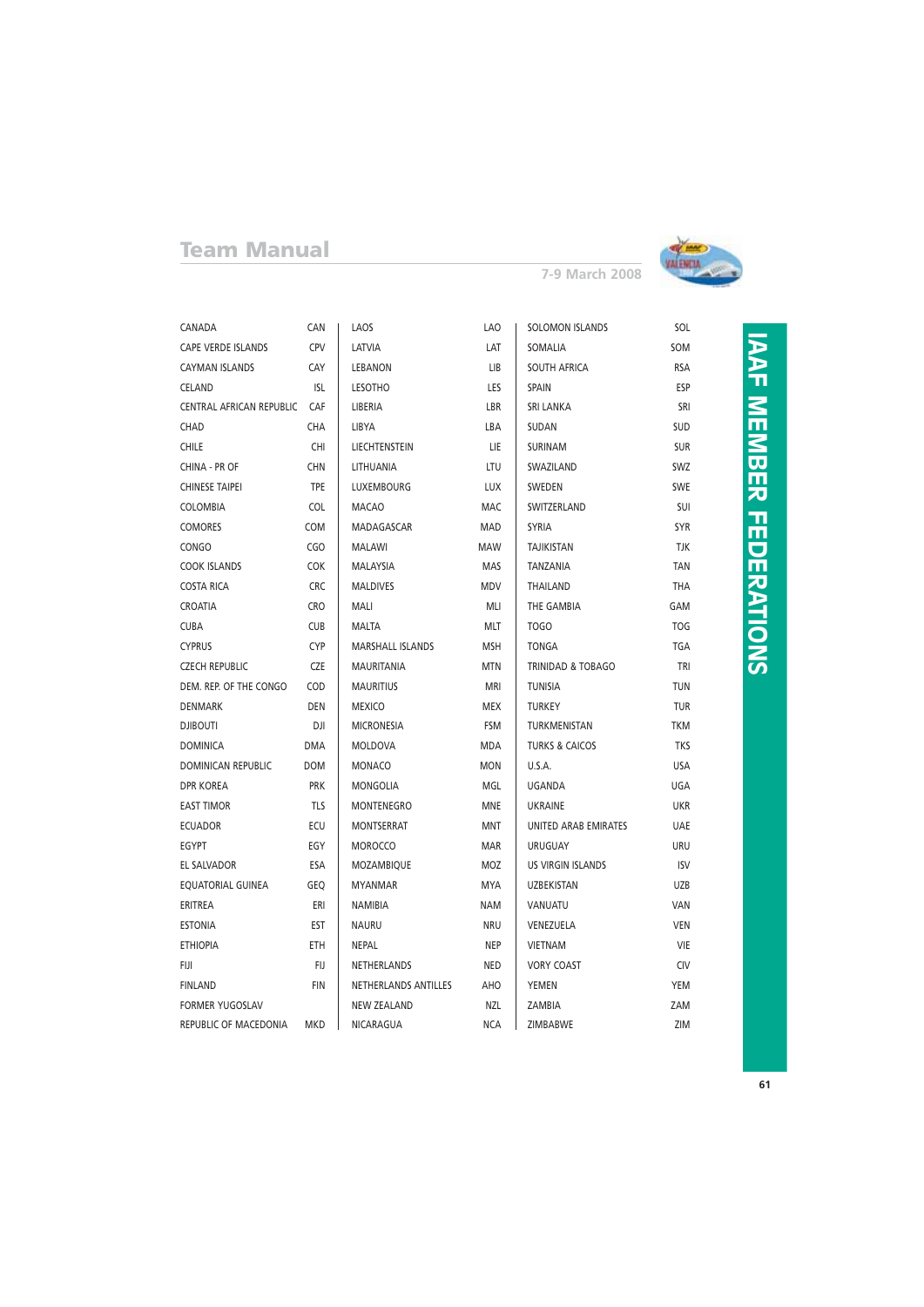**12TH IAAF WORLD INDOOR CHAMPIONSHIPS**

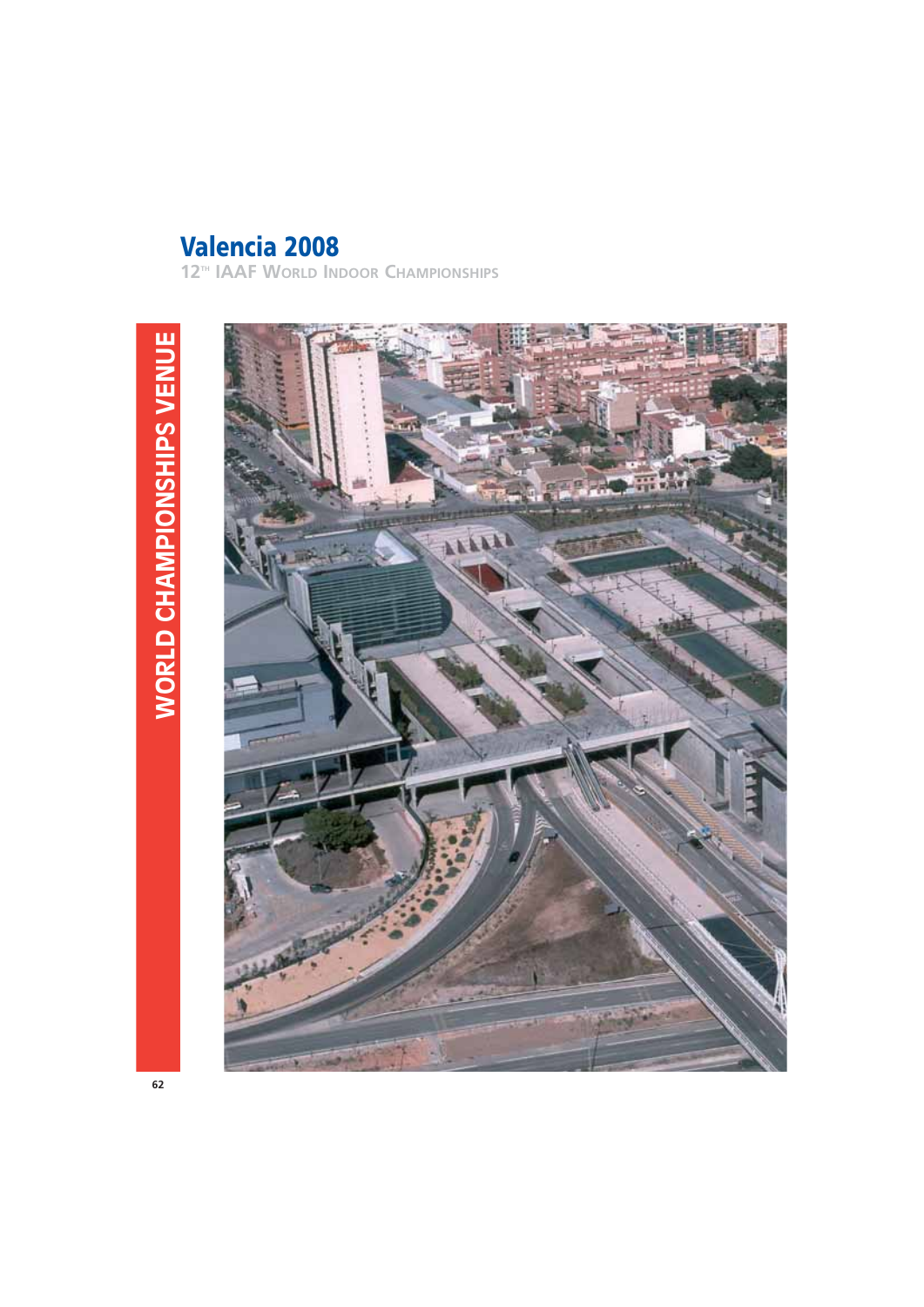

**7-9 March 2008**



# **COMPLEJOCAMPEONATO DEL MUNDO**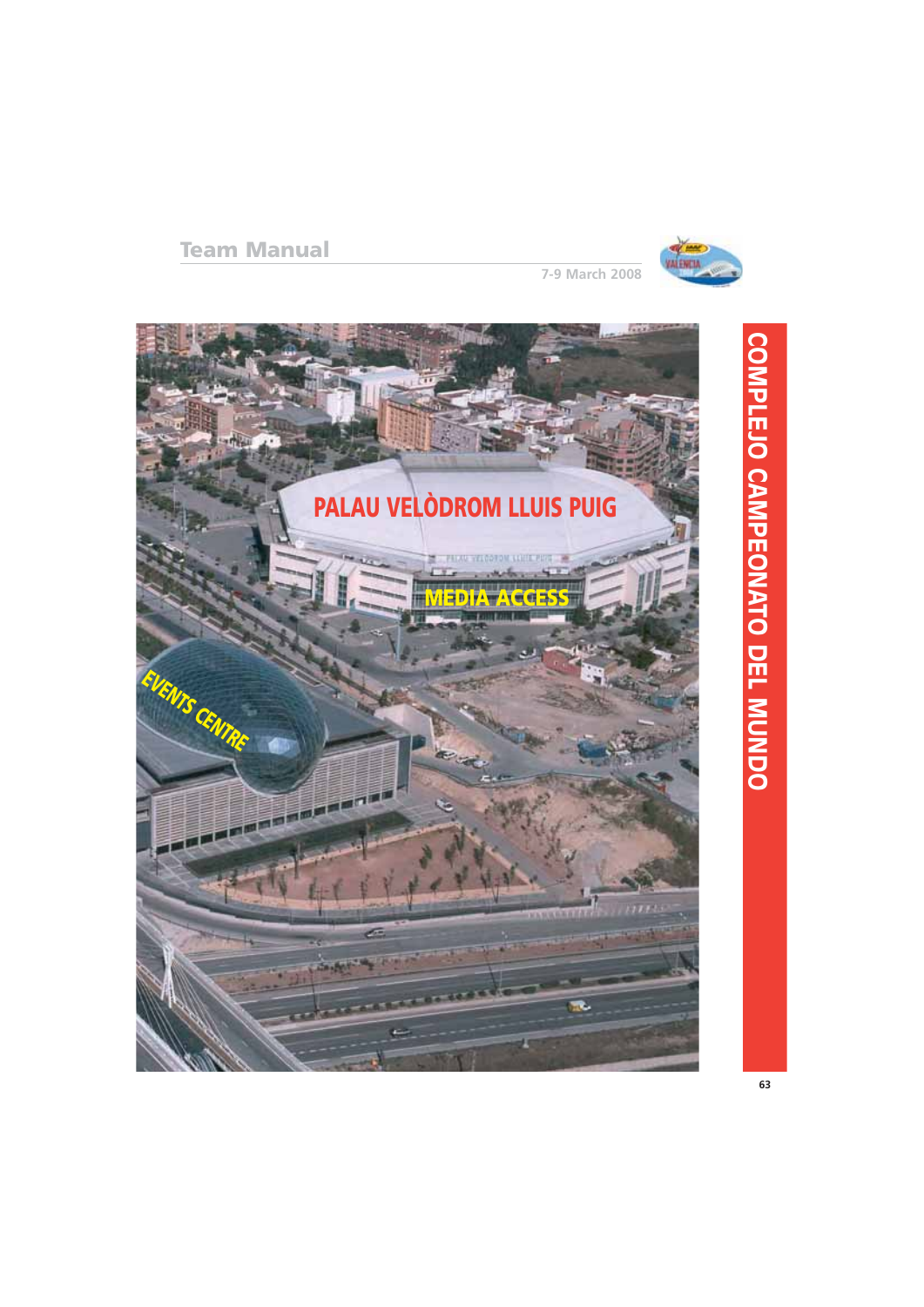**12TH IAAF WORLD INDOOR CHAMPIONSHIPS**

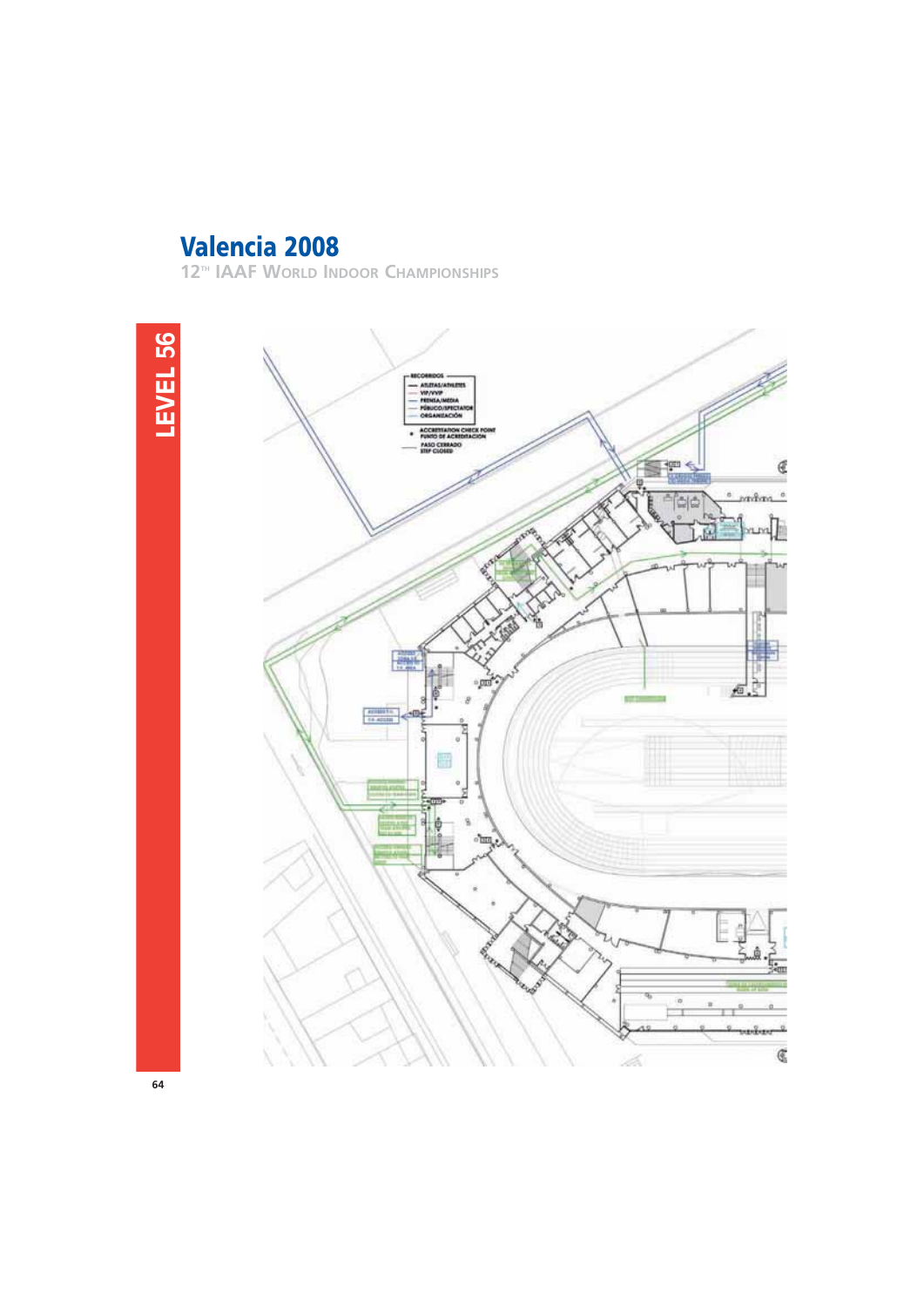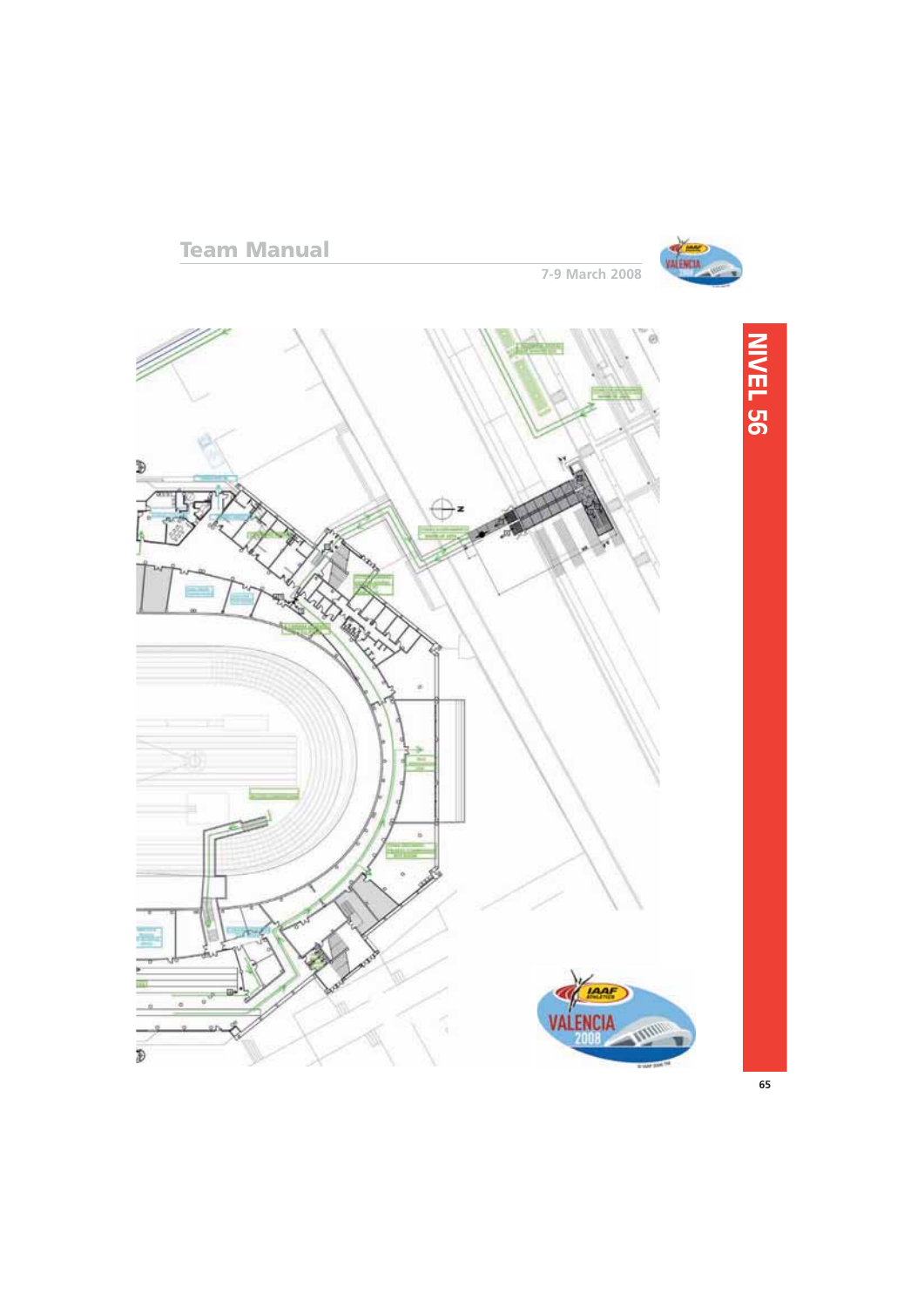**12TH IAAF WORLD INDOOR CHAMPIONSHIPS**

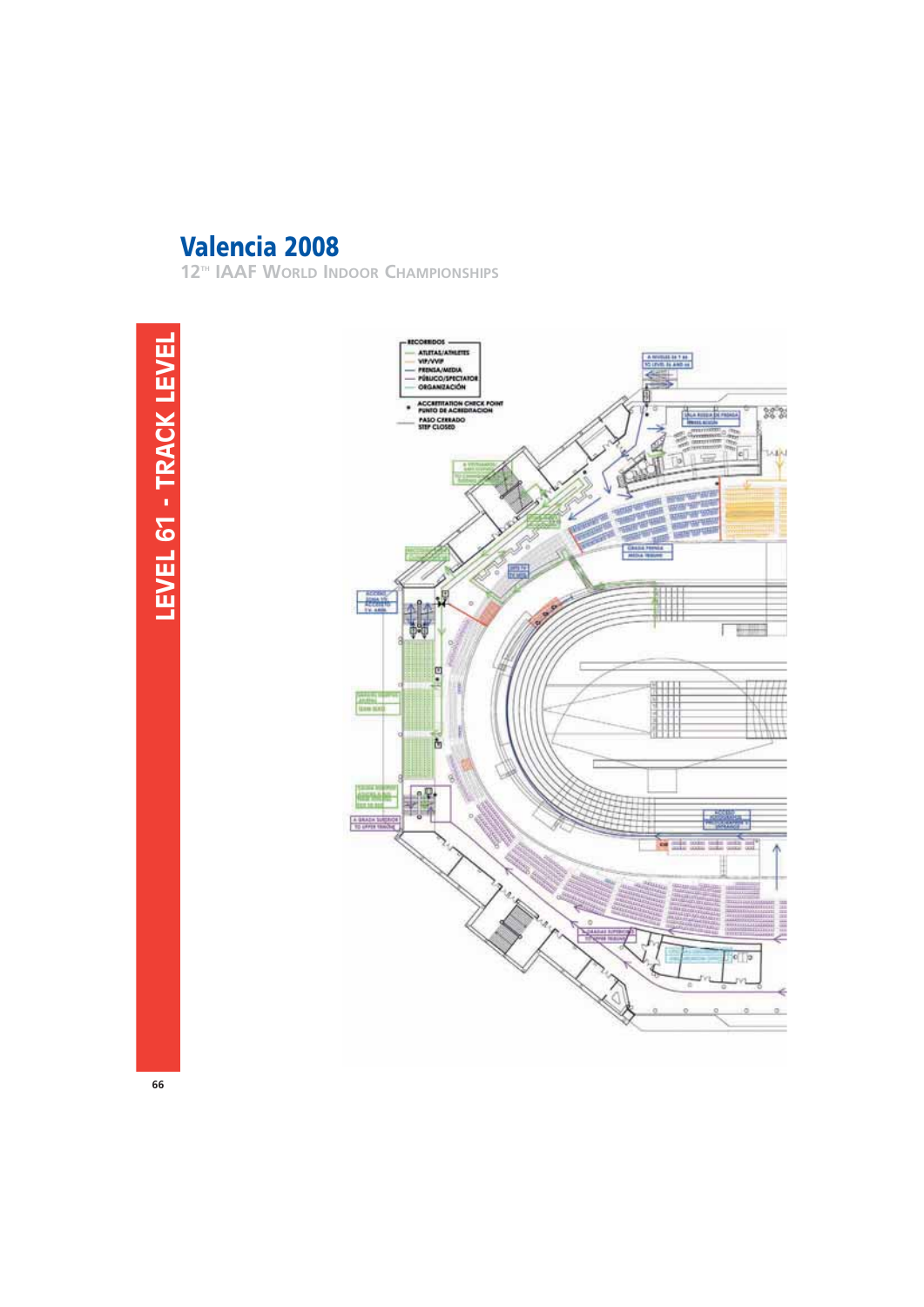

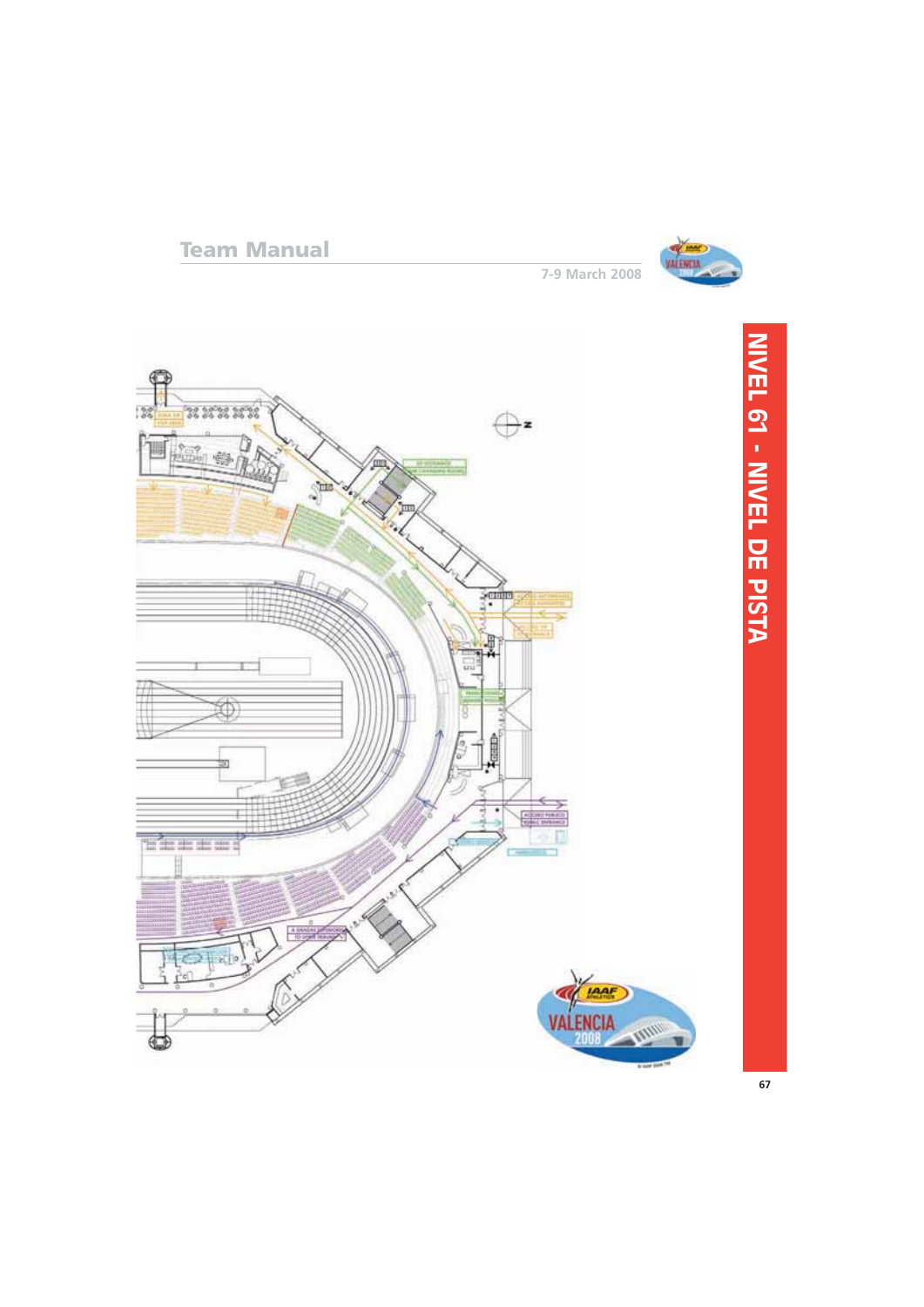**12TH IAAF WORLD INDOOR CHAMPIONSHIPS**



**BARSA FA** 

т 田田

J.,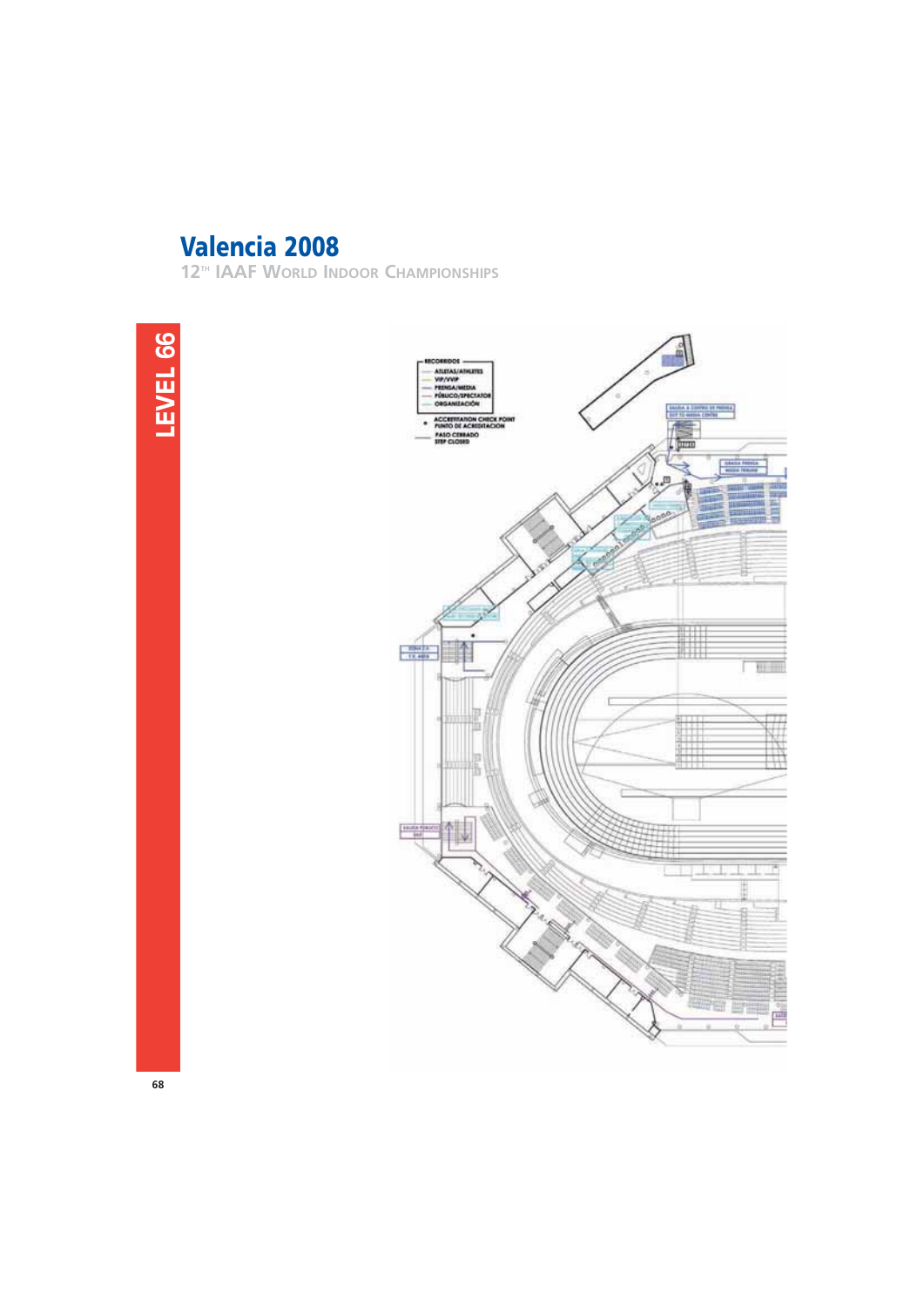

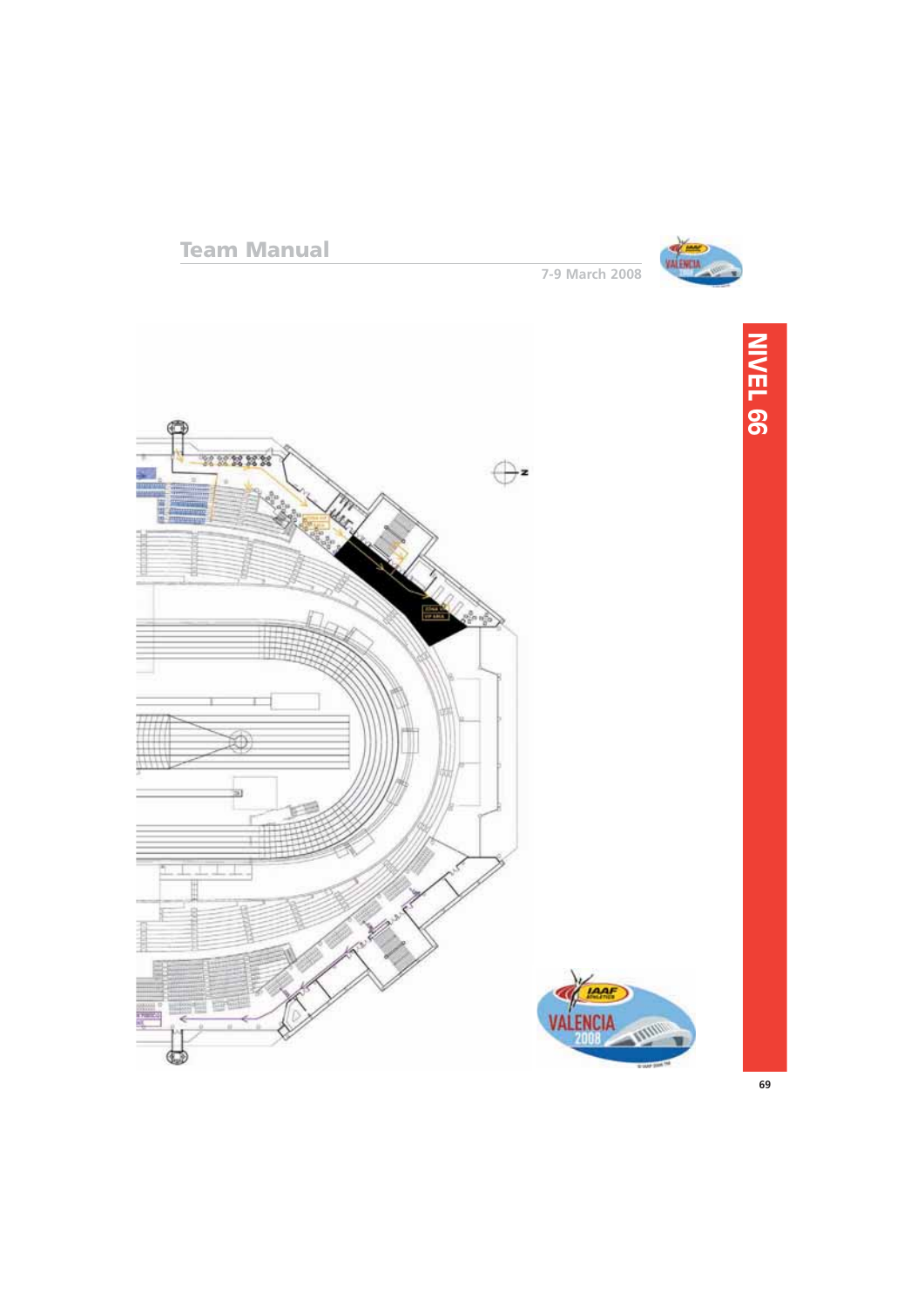**12TH IAAF WORLD INDOOR CHAMPIONSHIPS**